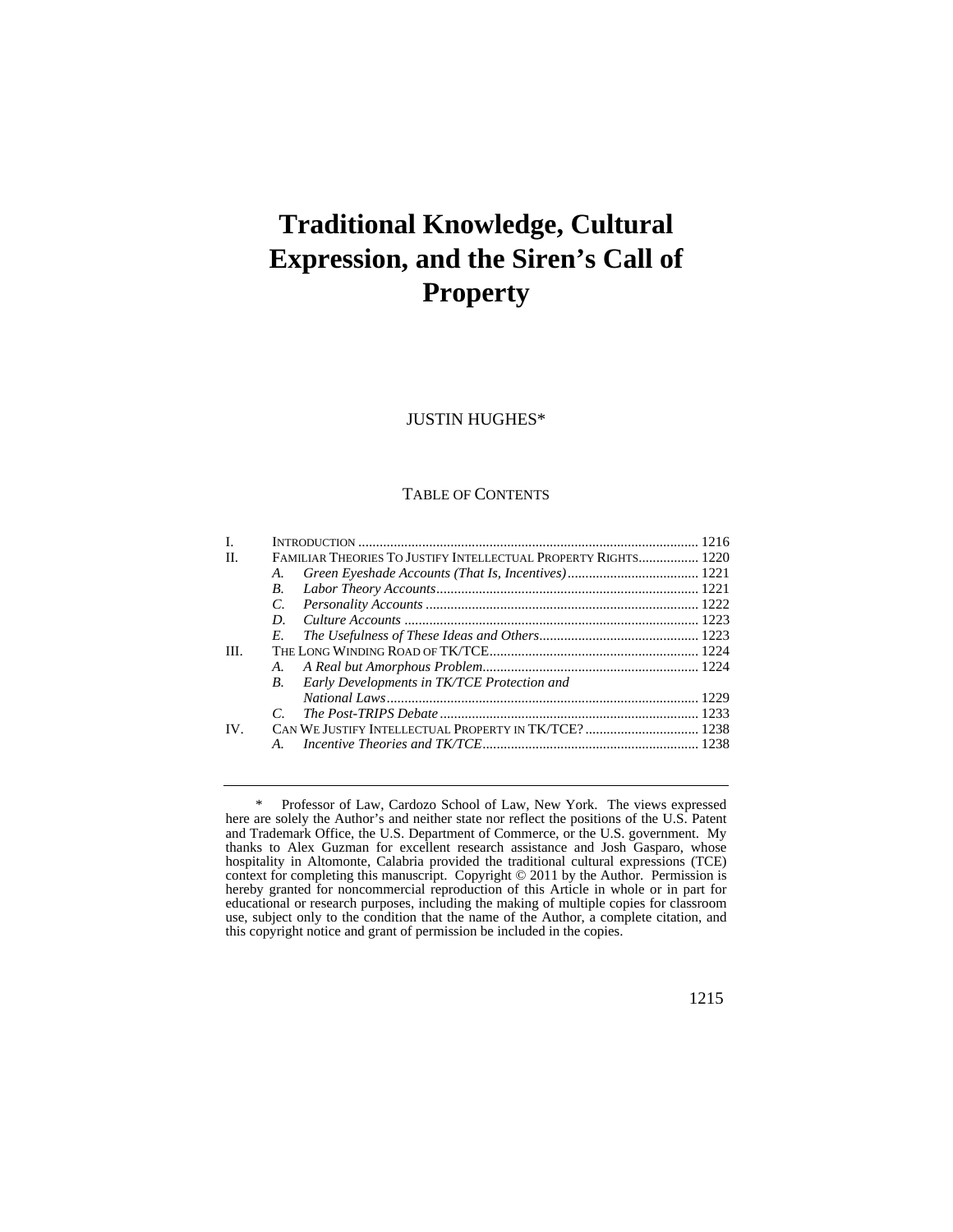|     |             | 2.                                                        |  |
|-----|-------------|-----------------------------------------------------------|--|
|     |             |                                                           |  |
|     | $R_{\cdot}$ |                                                           |  |
|     | C.          |                                                           |  |
|     | D.          |                                                           |  |
| V.  |             |                                                           |  |
|     | A.          | The Redistributive Power of "New" Property in TK/TCE 1256 |  |
|     | $B_{\cdot}$ | Economic Rents to Beneficiaries—The Practical Problem     |  |
|     |             |                                                           |  |
|     | $C_{\cdot}$ | Other Redistributive Concerns—The Additional Problems     |  |
|     |             |                                                           |  |
| VI. |             |                                                           |  |

"A sense of injustice could serve as a signal that moves us, but a signal does demand critical examination, and there has to be some scrutiny of the soundness of a conclusion based mainly on signals."

 $—A$ martya Sen<sup>1</sup>

# I. INTRODUCTION

knowledge. $^{2}$  A third topic—demands for recognition and protection of In 2001, a committee at the World Intellectual Property Organization (WIPO) began discussions on two topics that had long been at the periphery of the global intellectual property system: folklore and traditional genetic resources in the patent system—also became part of the mandate of this new Intergovernmental Committee (IGC). The new subject matter came to be known by a fairly impenetrable set of initials: GRTKF (genetic resources, traditional knowledge, and folklore). To make things even more obscure, *folklore* is a term that has fallen out of favor and is now rarely used by itself. Instead, those involved in the IGC discussions of GRTKF refer to folklore as "traditional cultural expressions" (TCE).

That terminological disconnect is itself indicative of the definitional instabilities in this field. For the discussion here, we can work from rough understandings of the subject matter—starting with the most familiar of these concepts: folklore. Folklore includes traditional music,

<sup>1.</sup> AMARTYA SEN, THE IDEA OF JUSTICE, at viii (2009).

<sup>2.</sup> *See* World Intellectual Prop. Org. [WIPO], *Rep. of the Intergovernmental Comm. on Intellectual Prop. and Genetic Resources, Traditional Knowledge and Folklore*, WIPO/GRTKF/IC/1/13 (May 23, 2001), *available at* [http://www.wipo.int/edocs/](http://www.wipo.int/edocs) mdocs/tk/en/wipo\_grtkf\_ic\_1/wipo\_grtkf\_ic\_1\_13.pdf.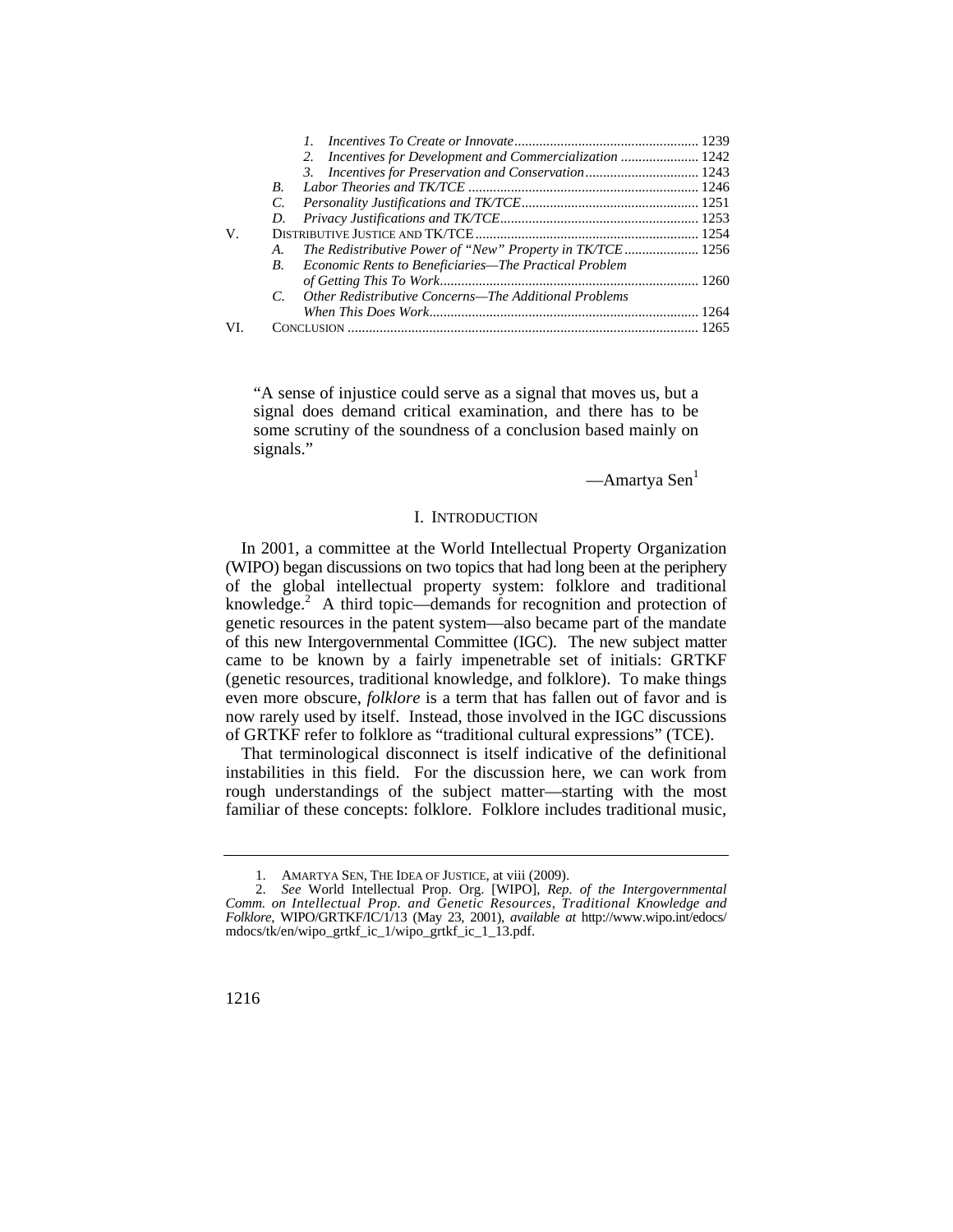dances, stories, rituals, insignia, arts and crafts, sculptural forms, architectural forms, et cetera. Traditional cultural expression covers the same waterfront of human expression, but is now regarded as a more neutral, less quaint term than *folklore*. 3

"Traditional knowledge" is a less familiar concept. Some commentators use this phrase to refer to *all* that is known and expressed by traditional groups, including traditional cultural expressions.<sup>4</sup> Conversely, some commentators and policymakers have defined *folklore* to include all traditional knowledge.<sup>5</sup> Again, it seems best to avoid these fairly jejune terminological debates. Here, as in most current WIPO discussions, traditional knowledge is used to refer to indigenous and local technologies typically diagnostic, therapeutic, horticultural, predictive, or related to engineering with natural materials. Traditional knowledge (TK) is the local wisdom that chewing a specific leaf relieves headaches, that fibers

 MEDIA & ENT. L.J. 753, 756 (2001) (discussing reasons against use of the term *folklore*). 3. *See* Hugh C. Hansen et al., *Panel II: The Law and Policy of Protecting Folklore, Traditional Knowledge, and Genetic Resources*, 12 FORDHAM INTELL. PROP.

 *in Traditional Knowledge*, 27 CARDOZO ARTS & ENT. L.J. 37, 48 (2009). 4. *See, e.g.*, WIPO, Information Brochure, *Towards the Establishment of a Regional Framework for the Protection of Traditional Knowledge, Traditional Cultural Expressions and Genetic Resources in the Caribbean Region*, A3:L434E (2008), *available at* [http://www.wipo.int/edocs/mdocs/tk/en/wipo\\_grtk\\_kin\\_08/wipo\\_grtk\\_kin\\_](http://www.wipo.int/edocs/mdocs/tk/en/wipo_grtk_kin_08/wipo_grtk_kin) 08\_caribbean\_brochure.pdf ("'Traditional knowledge' in its broadest sense includes knowledge and 'expressions of folklore' (or TCEs). For the purpose of this brochure, however, TK refers to the *content* or *substance* of traditional know-how, skills and learning whereas TCEs refers to tangible and intangible forms of expressing knowledge and culture."); David R. Hansen, *Protection of Traditional Knowledge: Trade Barriers and the Public Domain*, 58 J. COPYRIGHT SOC'Y U.S.A. 757, 759 (2010–2011) (calling cultural expressions a "small subset" of "traditional knowledge," but recognizing current use in WIPO and World Trade Organization (WTO) discussions); *id.* at 765 (same); Stephen R. Munzer & Kal Raustiala, *The Uneasy Case for Intellectual Property Rights* 

 wipo.int/tk/en/studies/cultural/expressions/study/kutty.pdf (defining *folklore* as including 5. *See, e.g.*, Bangui Agreement Relating to the Creation of an African Intellectual Property Organization, Constituting a Revision of the Agreement Relating to the Creation of an African and Malagasy Office of Industrial Property, Annex VII, art. 46, Mar. 2, 1977 [hereinafter Bangui Agreement of March 2, 1977], *available at* [http://www.](http://www) wipo.int/wipolex/en/other\_treaties/details.jsp?treaty\_id=227 (defining *folklore* for some provisions as including "scientific knowledge and works" as well as "technological knowledge and works," and "metallurgical and textile industries" and "agricultural techniques"); P.V. Valsala G. Kutty, WIPO, *National Experiences with the Protection of Expressions of Folklore/Traditional Cultural Expressions: India, Indonesia and the Philippines*, at 9, WIPO/GRTKF/STUDY/1 (Nov. 25, 2002), *available at* [http://www.](http://www) "folk medicines" and "folk technology" and reasoning that "based on the characteristics that have been associated with it, 'folklore' can be defined as the sum total of human creativity").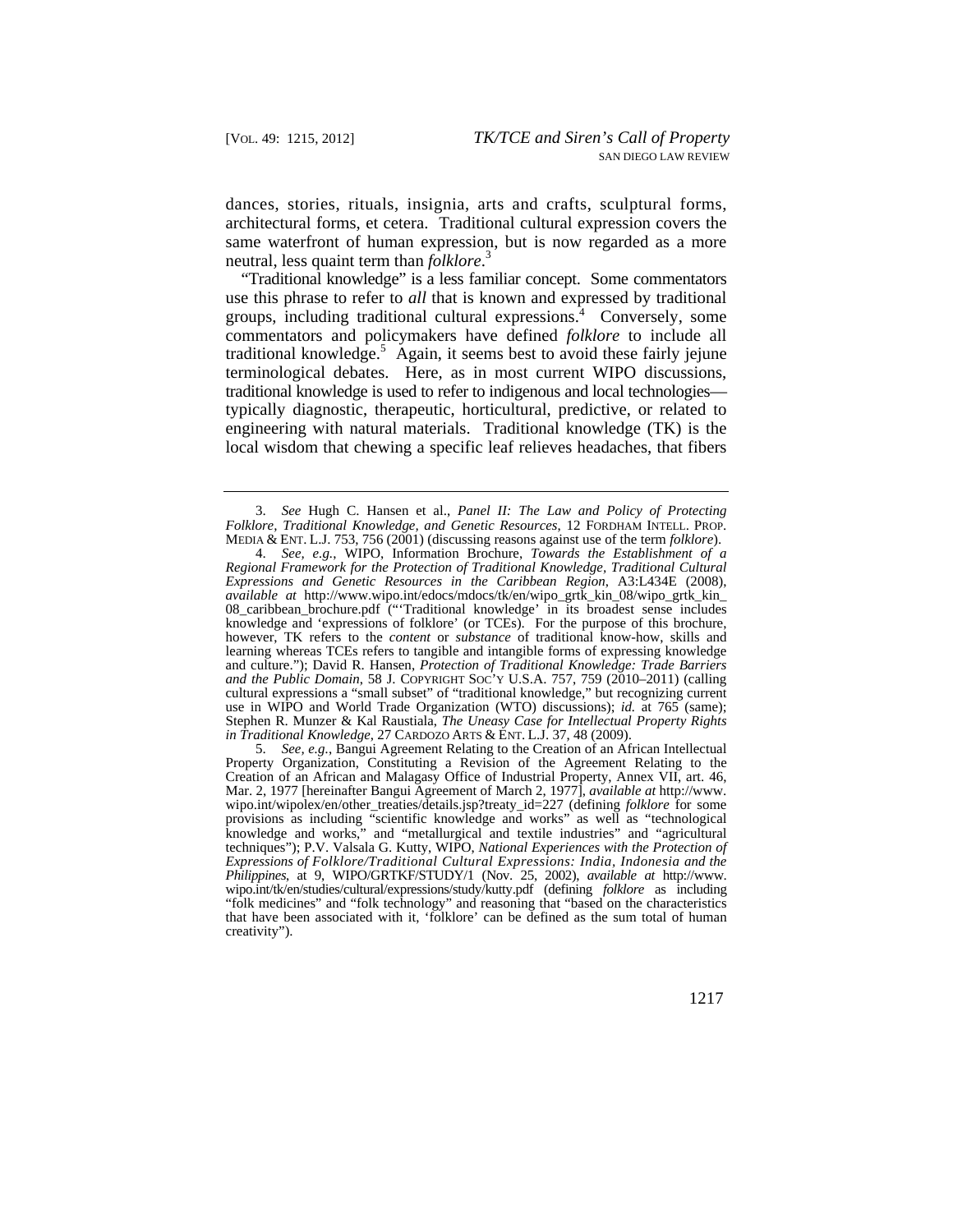of a particular plant have a particular tensile strength for bows, and that particular weather is likely to follow particular cloud formations in a particular place.<sup>6</sup>

An easy way to understand the distinction between TK and TCE, but one that feeds into preconceived Western categories, is that TCEs are in the realm of copyright and trademarks while TK roughly maps onto that which would be patentable were it novel and nonobvious instead of being traditional. As with copyright, trademark, and patent, there can be some overlap between TCE and TK. We have both TCE and TK when a ritual pipe-smoking ceremony involves smoke with actual, intended pharmacological effects. One simple example might help: a rain dance is TCE, but if the rain dance works—*if it actually triggers precipitation in a cause and effect relationship*—it is also TK.7

These two topics involve discussions of new, positive intellectual property norms to protect the subject matter in question. In contrast, the genetic resources discussion is essentially one about limiting or conditioning intellectual property rights. The main argument is that patentable innovations that use genetic resources should be patentable only when there is both prior informed consent and appropriate benefit sharing with the peoples or land that contributed the raw genetic material. What links the genetic resources debate to discussions about TK and TCE is that all three involve rights, remuneration, and respect for inputs to innovation that are typically taken for granted.

 what I will say here concurs with Munzer and Raustiala, although I may At the time of this writing, the IGC negotiations in Geneva have continued for over a decade with no workable system yet in sight. And it is particularly because there is not yet a probable outcome that the space may exist for a more reflective analysis on whether the protection of TK/TCE sought by the *demandeurs* can be justified. Many commentators have offered particular justifications, and a few commentators—notably Stephen Munzer and Kal Raustiala<sup>8</sup>—have undertaken more systematic efforts to apply Western traditional justifications of intellectual property to non-Western traditional knowledge and cultural expressions. Some of

<sup>6.</sup> Traditional knowledge is local wisdom; as linguist David Crystal puts it, "all over the world, encounters with indigenous peoples bring to light a profound awareness of fauna and flora, rocks and soils, climatic cycles and their impact on the land, the interpretation of landscape, and the whole question of the balance of natural forces." DAVID CRYSTAL, LANGUAGE DEATH 46–47 (2000).

 also may be seen as a cultural expression in itself by virtue of its design and ornamentation."). 7. *See* WIPO, Booklet No. 2, *Intellectual Property and Traditional Knowledge*, at 4–5, WIPO Pub. No. 920(E) (June 27, 2005), *available at* [http://www.wipo.int/](http://www.wipo.int) freepublications/en/tk/920/wipo\_pub\_920.pdf ("A traditional tool may embody TK but

<sup>8.</sup> *See* Munzer & Raustiala, *supra* note 4.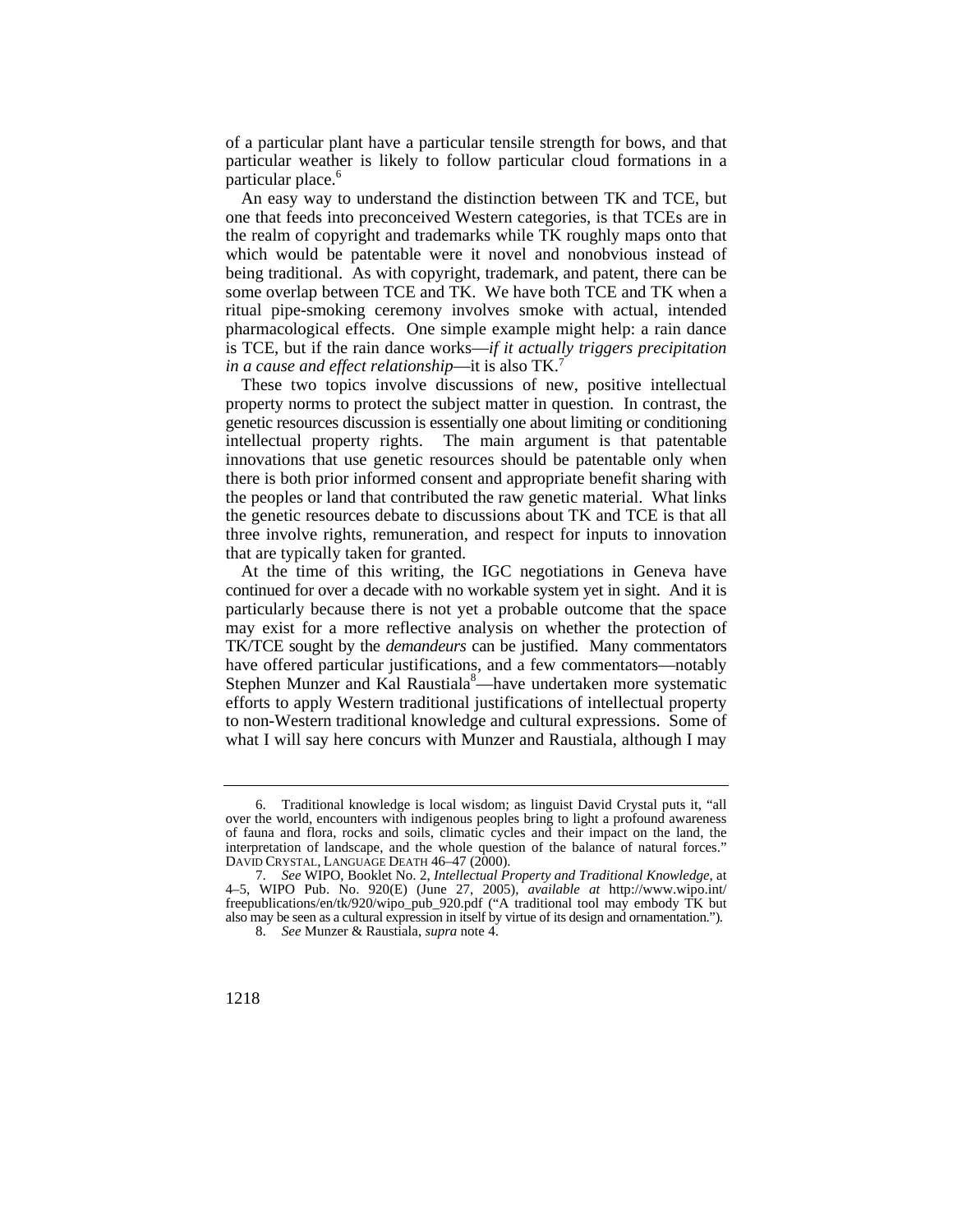reach similar conclusions via different pathways. Along the way, I will try to discuss the concerns of someone who has been involved in the negotiations and has spent a fair amount of time listening to what proponents of TK/TCE protection believe they are advocating.

Part II of this Article will provide a very brief overview of theories used to justify intellectual property, the brevity corresponding to the reader's likely familiarity with these accounts. Part III then surveys the history of international discussions on the protection of TK/TCE as well as the narrative on misappropriation and exploitation that motivates the *demandeurs*. That discussion concludes with the fundamental questions or issues that negotiators have realized will make or break any system for protection of TK/TCE.

 personhood, or autonomy can *work* for TK/TCE—as can privacy These key issues inevitably resurface when we attempt, in Part IV, to apply accepted theories and justifications for intellectual property to the subject matter of TK/TCE. Not surprisingly, traditional incentive and welfare-maximizing theories for intellectual property fit uneasily with TK/TCE; labor-desert theories probably do not fare any better, but that will depend on one's understanding of the *object* of *desert*. And in contrast to incentive theories for the production and commercialization of intellectual property, incentives for preservation and conservation of TK/TCE might provide some support for intellectual property rights in this realm. Justifications for intellectual property based on personality, justifications, at least for *some* TK/TCE.

Part V then turns to redistributive and *fairness* concerns, proposing that these may be the best philosophical justifications for protection of TK/TCE. This account of protection of TK/TCE is likely part of a larger chunk of thinking, which Robert Merges and I have discussed—that the relationship of intellectual property to redistributive concerns is largely overlooked or misunderstood. Rotating through these different possible grounds for protection of TK/TCE is compatible with Michael Walzer's proposal that distinct areas of our lives can be governed by distinct principles of justice,<sup>9</sup> as well as Amartya Sen's belief that decisions can be taken and policies adopted on the basis of multiple foundations that are mutually reinforcing without any one principle being dominant.<sup>10</sup>

 9. *See generally* MICHAEL WALZER, SPHERES OF JUSTICE: A DEFENSE OF PLURALISM AND EQUALITY (1983).

<sup>10.</sup> Sen calls this "plural grounding" and describes it as being the notion that "central to the idea of justice, is that we can have a strong sense of injustice on many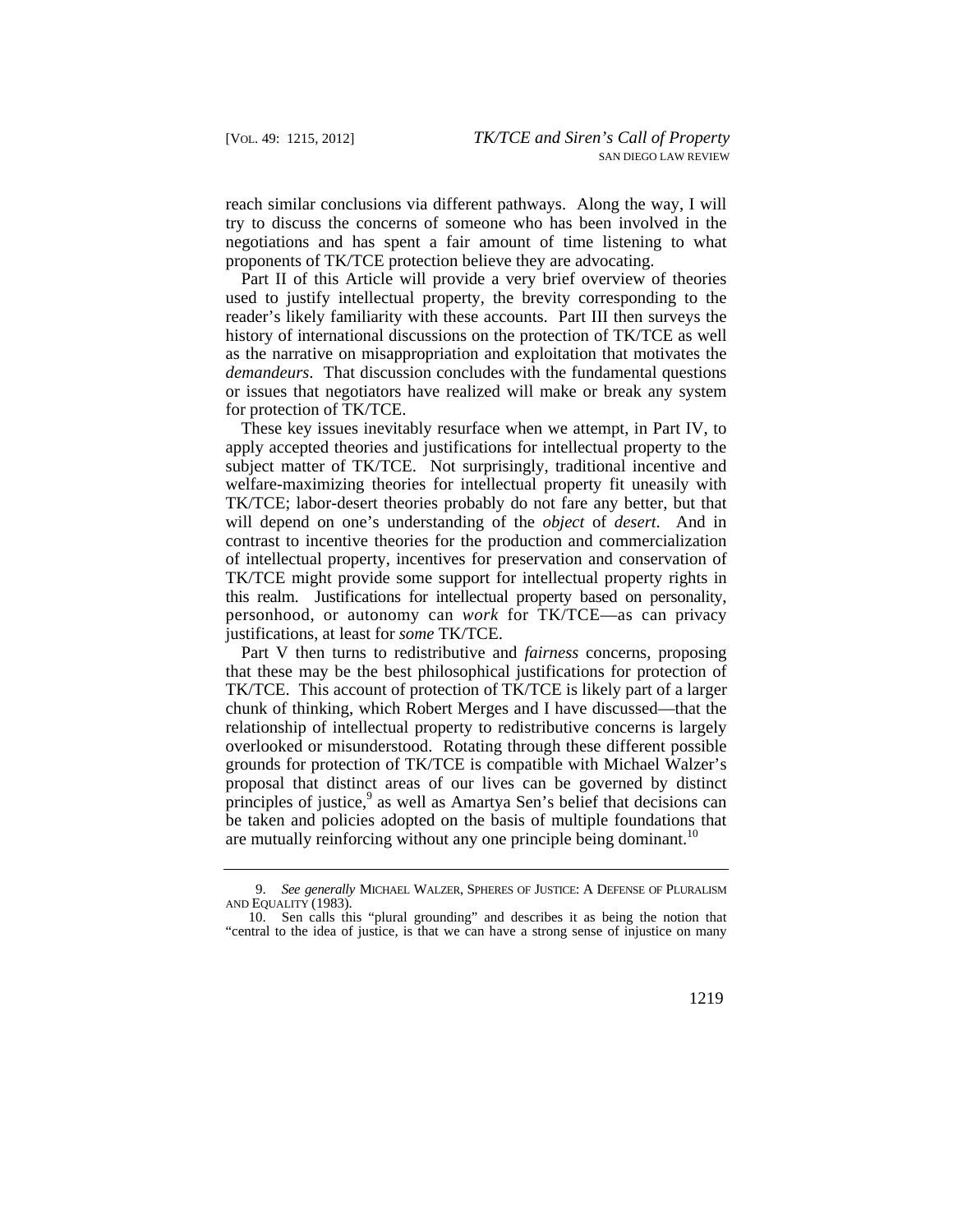"determining whether a particular social change would enhance justice."<sup>11</sup> In considering whether there are good theories to justify protection of TK/TCE, we are clearly not working on a project about ideally just social institutions. In contrast, this is an exercise in what Sen would call This is a project in *nyaya*—the "lives that people are actually able to lead"—versus the fundamental organizational justice of *niti*, akin to the idealized projects that have occupied much of Anglo-American [philosophy.12](https://philosophy.12)

As a practical project, crafting *workable* international protection of TK/TCE will be threading a needle. *If* the needle can be thread, the resulting intellectual property rights could protect meaningful privacy interests, provide marginal incentives for preservation of TK/TCE, and serve the ends of distributive justice in a modest way. But even then, we may still conclude that legal protection of TK/TCE would produce so many adverse side effects that the game is not worth the candle.

# II. FAMILIAR THEORIES TO JUSTIFY INTELLECTUAL PROPERTY RIGHTS

There are plenty of theories, justifications, and plain old accounts of intellectual property. There have also been some concise reviews of these many theories, including distinctly valuable projects by Peter Menell<sup>13</sup> and William Fisher.<sup>14</sup> Menell provides a simple taxonomy: utilitarian theories and everything else.<sup>15</sup> Menell's goal was to describe all the schools of thought that bear on intellectual property, not merely the theories that are considered as providing *justifications* for intellectual property in its present forms. Fisher's project is more limited: Fisher groups the varied *positive* accounts of intellectual property into four clusters, <sup>16</sup> a topology I will use here.

different grounds, and yet not agree on one particular ground as being *the* dominant reason for the diagnosis of injustice." SEN, *supra* note 1, at 2 (internal quotation marks omitted).

<sup>11.</sup> *Id.* at ix.

<sup>12.</sup> *Id.* at xv.

<sup>13.</sup> *See* Peter S. Menell, *Intellectual Property: General Theories*, *in* 2 ENCYCLOPEDIA OF LAW AND ECONOMICS: CIVIL LAW AND ECONOMICS 129 (Boudewijn Bouckaert & Gerrit De Geest eds., 2000).

<sup>14.</sup> *See* William Fisher, *Theories of Intellectual Property*, *in* NEW ESSAYS IN THE LEGAL AND POLITICAL THEORY OF PROPERTY 168 (Stephen R. Munzer ed., 2001).

<sup>15.</sup> *See* Menell, *supra* note 13, *passim* (natural rights/labor theory, unjust enrichment, personhood theory, Libertarian theories, distributive justice, democratic theories, radical/ Socialist theories, and ecological theories).

<sup>16.</sup> Fisher, *supra* note 14, at 173.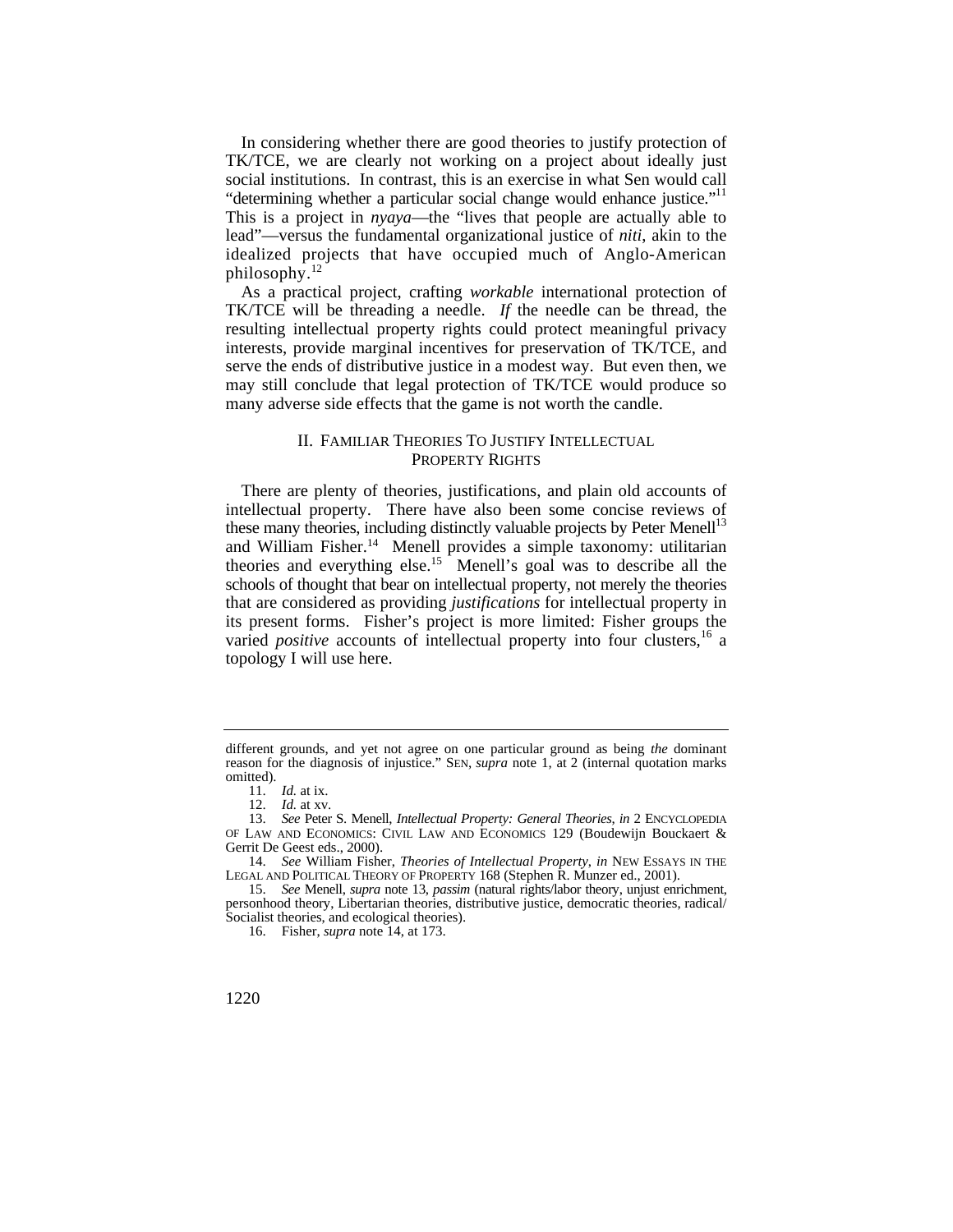#### *A. Green Eyeshade Accounts (That Is, Incentives)*

The "incentive" justifications that provide the high-profile undergirding of American copyright and patent law are the most visible part of utilitarian and welfare-maximizing theories of intellectual property.<sup>17</sup> As Peter Menell writes, "Utilitarian theorists generally endorsed the creation of intellectual property rights as an appropriate means to foster innovation, subject to the caveat that such rights are limited in duration so as to balance the social welfare loss of monopoly exploitation."<sup>18</sup> By varying the assumptions as to human and institutional behavior, markets, and information, utilitarian theories can produce a wide range of recommendations for systems of "exclusive privilege"—to use John Stuart Mill's phrase<sup>19</sup>—to motivate innovation and the diffusion of that innovation. For the purposes of this Article, it is important to remember that (1) the incentive element from the exclusive rights or privilege *may*  apply across the entire timeline of intellectual property—conception, development, commercialization, preservation—and (2) the rational agent who is the subject of the incentives can be someone other than private individuals.

## *B. Labor Theory Accounts*

Sitting close to the incentive justifications are "labor theory" justifications, almost always traced back to John Locke<sup>20</sup> and richly explored in the literature, including by many of the participants of this [conference.](https://conference.21)<sup>21</sup> Labor theory justifications "sit close" to incentive

<sup>17.</sup> *Id.* ("References to the role of intellectual-property rights in stimulating the production of socially valuable works riddle American law.").

<sup>18.</sup> Menell, *supra* note 13, at 129.

<sup>19.</sup> JOHN STUART MILL, ON LIBERTY AND OTHER ESSAYS 112 (Oxford Univ. Press 1991) (1859).

<sup>20.</sup> JOHN LOCKE, TWO TREATISES OF GOVERNMENT § 27, at 328–29 (Peter Laslett ed., New Am. Library 1965) (1690).

 *the Restitutionary Impulse*, 78 VA. L. REV. 149 (1992); Justin Hughes, *Locke's 1694*  ENT. L.J. 555 (2010); Justin Hughes, *The Philosophy of Intellectual Property*, 77 GEO. *Nonconsequentialism*, 69 MO. L. REV. 1 (2004); Robert P. Merges, *Locke for the*  21. *See, e.g.*, Wendy J. Gordon, *On Owning Information: Intellectual Property and Memorandum (and More Incomplete Copyright Historiographies)*, 27 CARDOZO ARTS & L.J. 287, 296–330 (1988) [hereinafter Hughes, *Philosophy*]; David McGowan, *Copyright Masses: Property Rights and the Products of Collective Creativity*, 36 HOFSTRA L. REV. 1179 (2008) [hereinafter Merges, *Locke for the Masses*]; Robert P. Merges, *Locke Remixed ;-)*, 40 U.C. DAVIS L. REV. 1259 (2007); *see also* Alfred C. Yen, *Restoring the Natural Law: Copyright as Labor and Possession*, 51 OHIO ST. L.J. 517 (1990).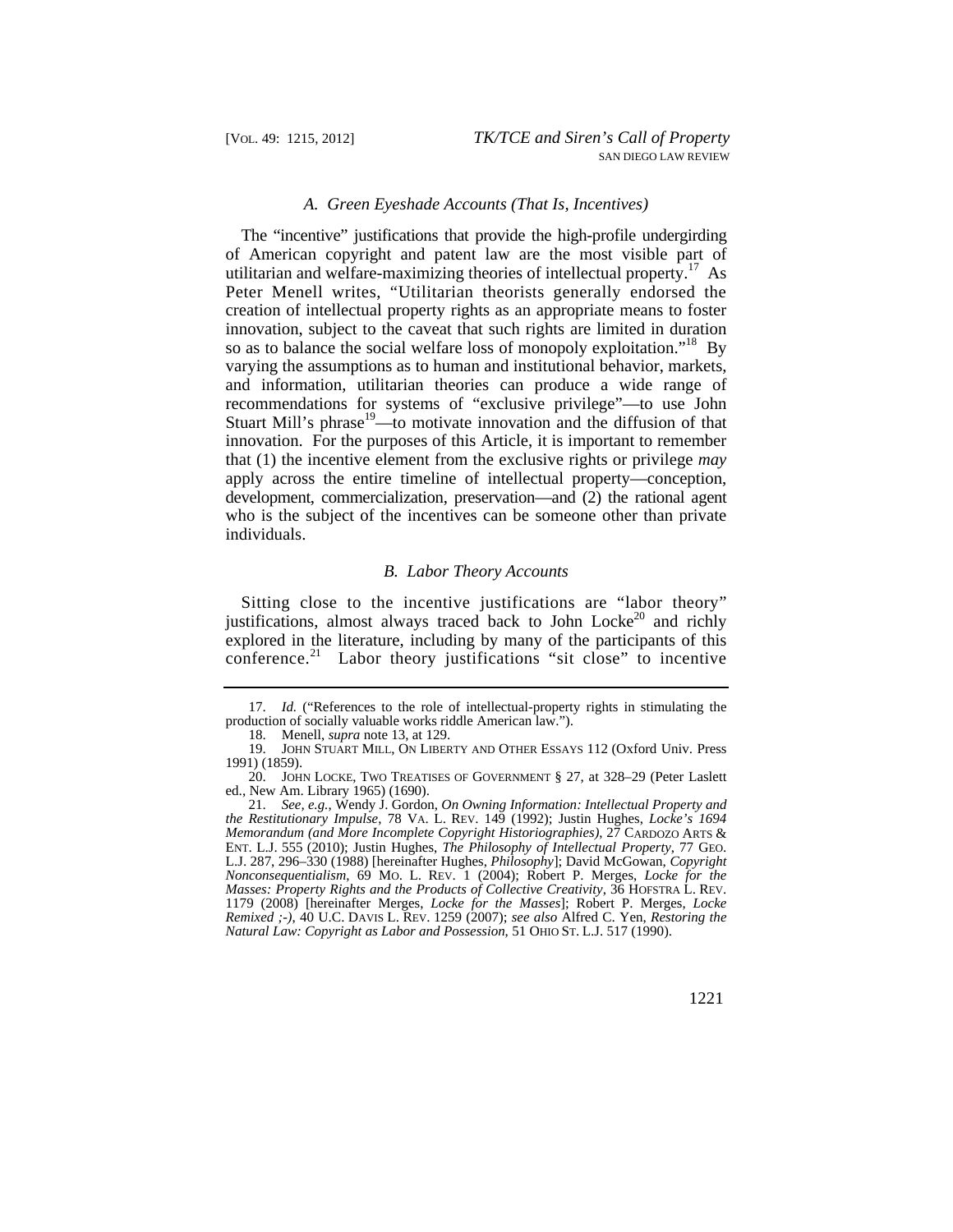justification is seen as a labor-desert theory or rooted in natural law.<sup>22</sup> justifications because the two have many similar assumptions and are usually compatible but remain quite different, particularly if the labor This cluster of accounts also has a rich vein of legislative and judicial pronouncements in American law supporting it as an intended foundation for American intellectual property  $law.<sup>23</sup>$ 

# *C. Personality Accounts*

The accounts of intellectual property in Fisher's third cluster try to justify intellectual property as a means to maximize human development and flourishing. Different "personality" or "personhood" theories, "derived loosely from the writings of Kant and Hegel," reason that exclusive rights over expression are an appropriate mechanism to enhance the individual person's development and general human flourishing.<sup>24</sup> These justifications sit within a larger body of work across an ideological spectrum from Margaret Jane Radin to Richard Pipes that sees property in all forms as contributing to personality, autonomy, and individual identity.<sup>25</sup>

 Students of intellectual property law know that personality justifications apply best to the subject matter of copyright, but even if inventors do not "express" themselves in their innovations, those innovations may still be significant to the inventor's self-perception.<sup>26</sup> Even within copyright, it

 natural rights. *See* JAMES TULLY, A DISCOURSE ON PROPERTY: JOHN LOCKE AND HIS 6 PHIL. & PUB. AFF. 6, 23 (1976). 22. Locke's theory is commonly identified as a "natural law" theory, but people differ on this point and it appears to many that for Locke, property after the establishment of government and the introduction of currency is no longer based on ADVERSARIES 99, 123 (1980); Thomas Scanlon, *Nozick on Rights, Liberty, and Property*,

 *the United States*, BERKMAN CENTER FOR INTERNET & SOC'Y HARV. U. 12, [http://cyber.](http://cyber) W. BUGBEE, GENESIS OF AMERICAN PATENT AND COPYRIGHT LAW 108 (1967) (noting 23. Fisher notes a "durable and widespread popular commitment in the United States to a labor-desert theory of property." William W. Fisher III, *Geistiges Eigentum— Ein Ausufernder Rechtsbereich: Die Geschichte des Ideenschutzes in den Vereinigten Staaten*, *in* EIGENTUM IM INTERNATIONALEN VERGLEICH: 18.–20. Jahrhundert 265, 277 (Hannes Siegrist & David Sugarman eds., 1999) (Ger.), *translated in* William W. Fisher III, *The Growth of Intellectual Property: A History of the Ownership of Ideas in*  [law.harvard.edu/people/tfisher/iphistory.pdf](https://law.harvard.edu/people/tfisher/iphistory.pdf) (last visited Jan. 5, 2013); *see also* BRUCE "overtones of the natural law concept" in early American copyright laws).

<sup>24.</sup> Fisher, *supra* note 14, at 171–72.

 *Personhood*, 34 STAN. L. REV. 957 (1982). 25. *See* RICHARD PIPES, PROPERTY AND FREEDOM 65 (1999) (arguing that acquisitiveness and, therefore, the institution of property is "intimately connected with the human personality by promoting a sense of identity and competence"); MARGARET JANE RADIN, REINTERPRETING PROPERTY (1993); Margaret J. Radin, *Property and* 

 *and Inventors in Intellectual Property*, 16 CARDOZO ARTS & ENT. L.J. 81 (1998). 26. I make the same argument in Justin Hughes, *The Personality Interest of Artists*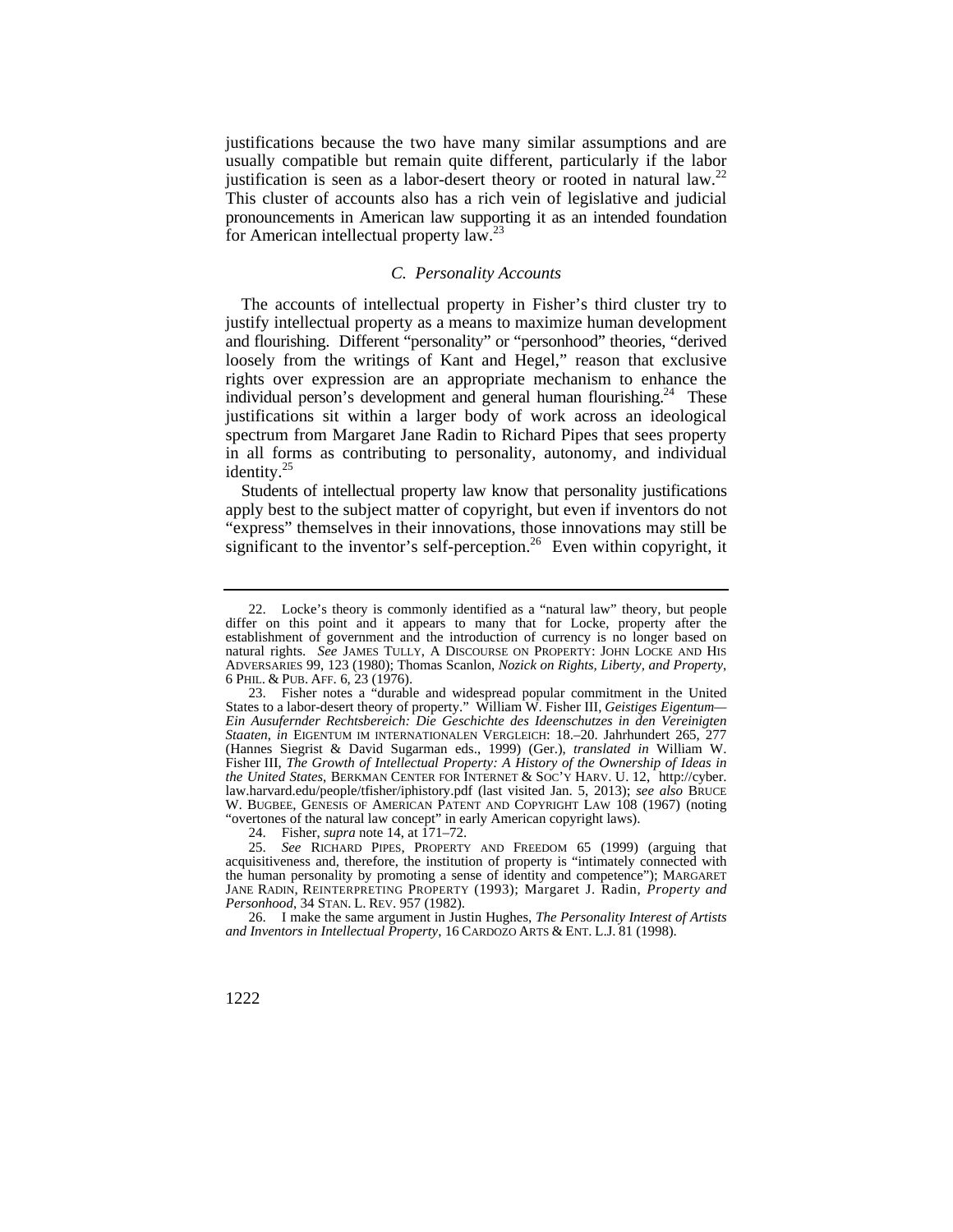is widely thought that personality justifications are much more visible in continental *droit d'auteur* systems than Anglo-American copyright. But anyone who thinks that personhood justifications are alien to American copyright law has overlooked a rich vein of materials, both before and after Justice Holmes's seminal 1903 evocation of personality as a measure of originality in *Bleistein v. Donaldson Lithographing Co.*<sup>27</sup>

### *D. Culture Accounts*

Fisher also identifies a fourth cluster of theories that reason that intellectual property "can and should be shaped so as to help foster the achievement of a just and attractive culture.<sup> $328$ </sup> Fisher lumps Jefferson, Marx, the Legal Realists, and quite a few present day academics, including himself, in this group.<sup>29</sup> Obviously, there is some overlap here between theories that see intellectual property as a means to produce an attractive culture and intellectual property as a means to maximize cultural utility; there is also overlap between theories that see intellectual property as a mechanism to maximize social utility or cultural robustness and theories that intellectual property should maximize individual "flourishing."<sup>30</sup>

# *E. The Usefulness of These Ideas and Others*

 "[s]erious difficulties attend efforts to extract from any one of these four clusters by no means exhaust all the reasons one could give to justify intellectual property rights. Courts, unlike academics, seem to give greater It is difficult to disagree with Fisher's assessment that "the prescriptive powers of all four [clusters of] arguments are sharply limited"<sup>31</sup> and that approaches answers to concrete doctrinal problems."<sup>32</sup> Moreover, these

<sup>27. 188</sup> U.S. 239, 249–50 (1903).<br>28. Fisher, *supra* note 14, at 172.

<sup>28.</sup> Fisher, *supra* note 14, at 172.

 Koren, Michael Madow, Neil Netanel, and the late Keith Aoki. *Id.* at 172–73 (citing *Laws and Democratic Dialogue*, 69 TEX. L. REV. 1853 (1990–1991); Niva Elkin-Koren, *Against Copyright Liability of Bulletin Board Operators*, 13 CARDOZO ARTS & ENT. L.J. *Popular Culture and Publicity Rights*, 81 CALIF. L. REV. 125 (1993)). In addition to himself, Fisher would include Rosemary Coombe, Niva Elkin-Rosemary J. Coombe, *Objects of Property and Subjects of Politics: Intellectual Property Copyright Law and Social Dialogue on the Information Superhighway: The Case* 345 (1995); William W. Fisher III, *Reconstructing the Fair Use Doctrine*, 101 HARV. L. REV. 1659, 1744–94 (1988); Michael Madow, *Private Ownership of Public Image:* 

<sup>30.</sup> *See generally* MARGARET JANE RADIN, CONTESTED COMMODITIES (1996).

<sup>31.</sup> Fisher, *supra* note 14, at 194.

<sup>32.</sup> *Id.* at 180.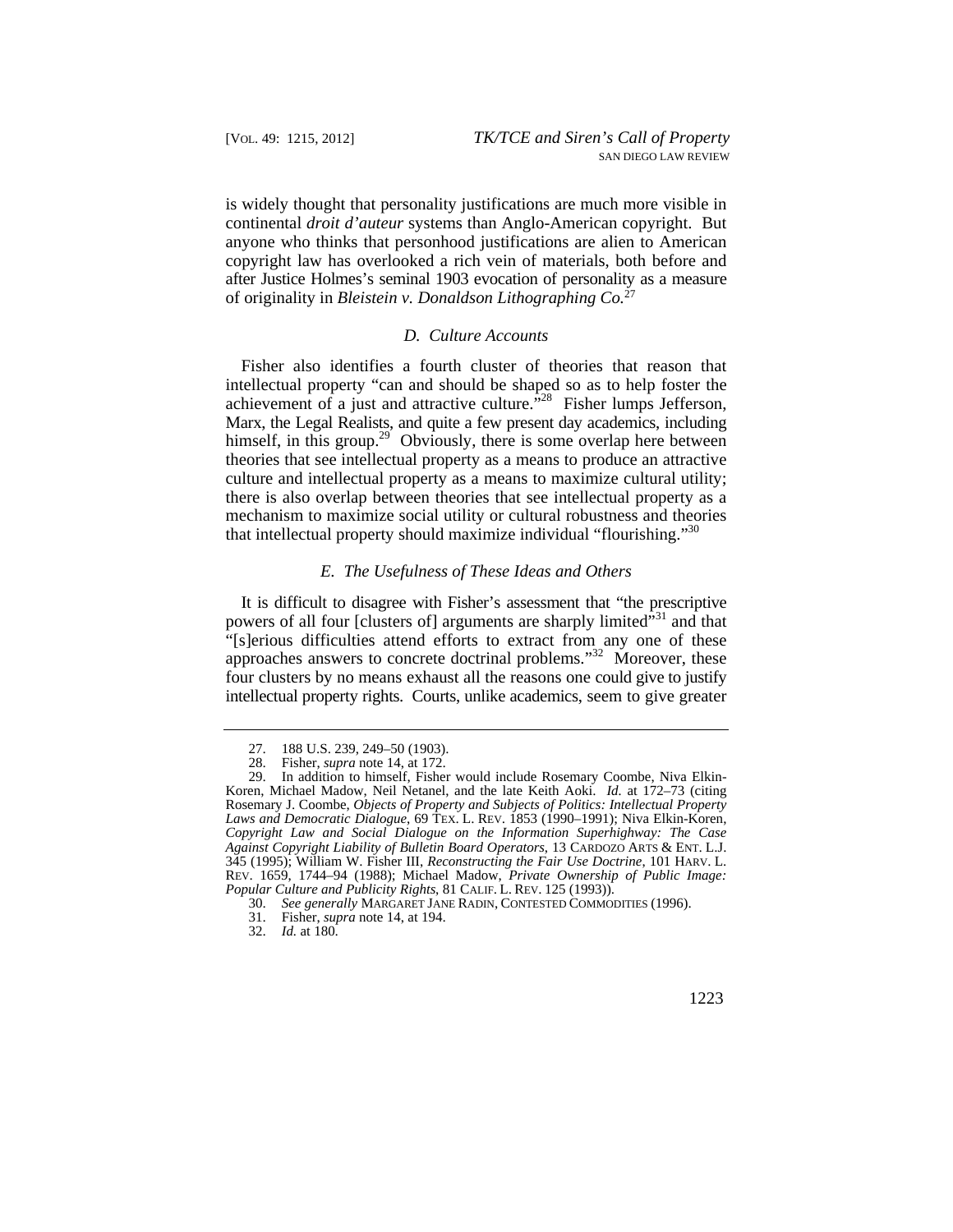weight to privacy concerns, custom, tradition, and fairness in intellectual property discussions.

Of these, *fairness* is an extremely powerful, freestanding force in the intellectual property discourse of courts and legislators in a way that is not found in late twentieth and early twenty-first century legal academic literature. We might speculate that appeals to fairness can help a judge avoid reversal, but that fairness itself does not give the legal scholar much to write about—notwithstanding John Rawls and his progeny.

## III. THE LONG WINDING ROAD OF TK/TCE

 At the international level, the struggle over legal protection of TK/TCE cleaves nicely into two parts: before and after the 1994 Agreement on Trade Related Aspects of Intellectual Property Rights (TRIPS), with the latter era beginning in earnest in 2001—the year when TK/TCE became a serious subject of discussions in both the WIPO and the World Trade Organization (WTO).<sup>33</sup> Before reviewing these developments, we should keep in mind the problem, or problems, that *demandeurs* seek to address through legal protection of TK/TCE.

#### *A. A Real but Amorphous Problem*

There is no question that there has been a history of "outsiders" whether foreigners or Western-educated local elites—studying indigenous or local communities, then appropriating or misappropriating elements from those indigenous or traditional societies. That history began with the earliest cultural exchanges and took on particularly egregious characteristics during the colonial empires of European powers. Indeed the exploitation, real and perceived, of colonial times still colors attitudes toward Western researchers, so much so that linguist David Crystal noted in 2000 that "[e]conomic exploitation is so common that it is only natural for a community to assume that a Western investigator is there to make money out of them."<sup>34</sup>

As Crystal's comment indicates, the narrative that all-interactions-areexploitation remains strong among those who advocate TK/TCE

<sup>33.</sup> On the WTO side, the 2001 Doha WTO Ministerial Declaration instructed "the Council for TRIPS, in pursuing its work programme . . . to examine, inter alia, the relationship between the TRIPS Agreement and the Convention on Biological Diversity, the protection of traditional knowledge and folklore, and other relevant new developments raised by members pursuant to Article 71.1." World Trade Organization [WTO], Ministerial Declaration of 14 November 2001, WT/MIN(01)/DEC/1, 41 I.L.M. 746 (2002), *available at* [http://www.wto.](http://www.wto) org/english/thewto\_e/minist\_e/min01\_e/mindecl\_e.htm#trips.

<sup>34.</sup> CRYSTAL, *supra* note 6, at 148.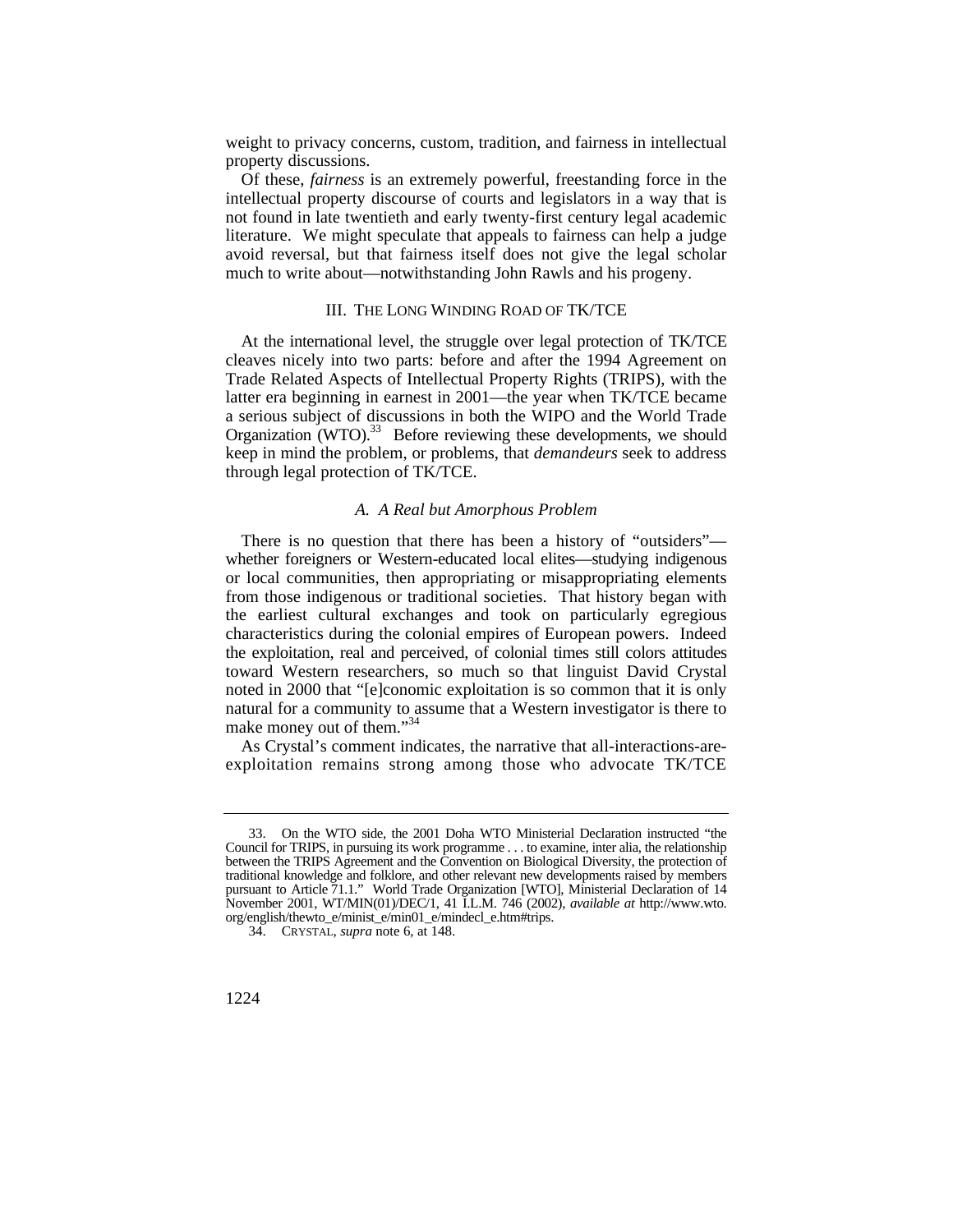protection.<sup>35</sup> But the situations that fall under the general description of outsiders appropriating TK/TCE from indigenous people and local communities are more varied and often more complex.

medicine since the Han dynasty  $(206 \text{ B.C.E.}-220 \text{ C.E.})^{38}$  Isolation of In the case of knowledge or know-how, there has been a history of researchers, both from developed and developing countries, gaining insights from indigenous people and local communities, then converting those insights—often through substantial additional research and development —into "technology."36 Sometimes the transfer of an indigenous community's insight into a modern technology is direct; an example of fairly direct transfer is a South African research institute's isolation of the appetite suppressant P57 from the Hoodia cactus—research based on traditional knowledge held by San and other indigenous people in southern [Africa.](https://Africa.37)<sup>37</sup> Another example is the blue evergreen hydrangea, a plant that has been used as an antimalarial in Chinese traditional the root's active agent, halofuginone, has established that it halts the production of the amino acid proline, the absence of which inhibits the development of rogue  $T$ -cells.<sup>39</sup> Through this mechanism, halofuginone is expected to be effective as an antimalarial.<sup>40</sup>

At other times, TK may produce dead ends, $41$  or the resulting technology may be different from what the traditional knowledge would have been

37. *See* Robert L. Ostergard et al., *Between the Sacred and the Secular: Indigenous Intellectual Property, International Markets and the Modern African State*, 44 J. MOD. AFR. STUD. 309, 324–26 (2006).

38. *See* Tracy L. Keller et al., *Halofuginone and Other Febrifugine Derivatives Inhibit Prolyl-tRNA Synthetase*, 8 NATURE CHEMICAL BIOLOGY 311, 311 (2012) (acknowledging that the blue evergreen hydrangea has been used as an antimalarial for roughly 2,000 years in traditional Chinese medicine); Dan Morrell, *Han Healing: An Ancient Herbal Remedy*, HARV. MAG., May–June 2012, at 10, 10, *available at* http:// [harvardmagazine.com/2012/05/an-ancient-herbal-remedy](https://harvardmagazine.com/2012/05/an-ancient-herbal-remedy).

39. Morrell, *supra* note 38, at 11.

40. *Id.* at 11–12.

 traditional Chinese medicine as an antimalarial, prompting the isolation of active alkaloids 41. For example, the medicinal herb Ch'ang Shan was used for centuries in from the plant in the 1940s in three different laboratories in China and the United States.

<sup>35.</sup> *See id.* 

<sup>36.</sup> INDIAN DEP'T INDUS. POLICY & PROMOTION, TRADITIONAL KNOWLEDGE AND THE NEGOTIATIONS IN THE WORLD INTELLECTUAL PROPERTY ORGANIZATION: COUNTRY POSITION PAPER 1 (2011) (India), *available at* <http://dipp.nic.in/English/Country>\_ Position\_Paper/discussionPaper\_TK\_ 25Apr2011.pdf (giving examples of "revocation of patent on wound healing properties of Turmeric in 1997 at the US Patent and Trade Marks Office and the revocation of patent for antifungal properties of Neem at the European Patent Office in 2005").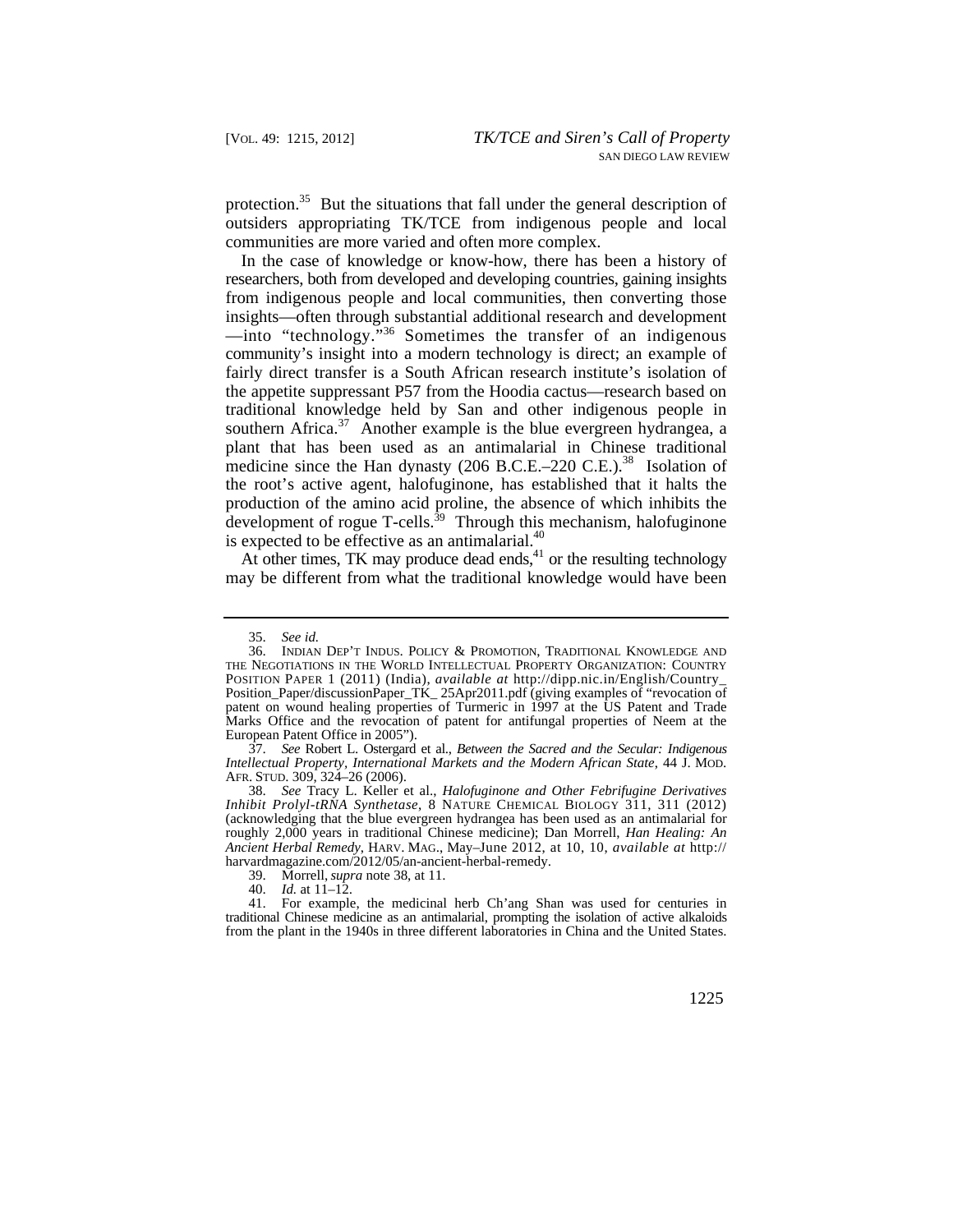considered to have "taught" if it were treated as "prior art."<sup>42</sup> For example, rosy periwinkle is often held up as an example of the TK and genetic resources of a developing country—in this narrative, Madagascar that were exploited for modern medical technology without compensation to the home [country.43](https://country.43) But once one scratches beneath the surface, the story seems more complicated. The plant, while endemic to Madagascar, was naturalized and cultivated throughout the tropics and subtropics<sup>44</sup> the varieties used for the Western research may not have come from Madagascar at all.<sup>45</sup> Rosy periwinkle was referenced in ancient and medieval literature for its medicinal properties and had a reputation in ninteenth- and twentieth-century traditional medicine—perhaps in multiple countries—as a treatment for a range of ailments from wasp stings to malaria to [diabetes.](https://diabetes.46)<sup>46</sup> Research established that the plant's active compounds had no effect on blood sugar, but vinblastine sulfate and

44. *Catharanthus Roseus*, WIKIPEDIA, [http://en.wikipedia.org/wiki/Catharanthus\\_](http://en.wikipedia.org/wiki/Catharanthus) roseus (last visited Jan. 5, 2013) ("Catharanthus roseus (Madagascar Periwinkle) is a species of Catharanthus native and endemic to Madagascar. . . . It is also however widely cultivated and is naturalised in subtropical and tropical areas of the world.").

45. *See* Manisha A. Desai, *The Rosy Periwinkle: Myth, Fact and the Role of Independent Scientific Research*, INT'L FED'N PHARMACEUTICAL MANUFACTURERS & ASS'NS (May 11, 2011), [http://www.ifpma.org/fileadmin/content/Events/Pharma\\_Forums/11\\_May](http://www.ifpma.org/fileadmin/content/Events/Pharma_Forums/11_May) \_2011/Presentation\_Eli\_Lilly.pdf.

46. *Rosy Periwinkle: Vinca Rosea*, [HERBS2000.COM](https://HERBS2000.COM), <http://www.herbs2000.com>/ herbs/herbs\_periwinkle.htm (last visited Jan. 5, 2013) (describing how in the 1950s "herbal researchers first came upon the traditional 'periwinkle tea' used by people in Jamaica as a folk remedy. These researchers started to study the properties of the plant and tried to analyze its anecdotal anti-diabetic abilities—the main use for the herb in Jamaica," as well as traditional medicine uses for the plant in India, Hawaii, and Central America); *Catharanthus Roseus (Madagascar Periwinkle)*, KEW ROYAL BOTANIC GARDENS, <http://www.kew.org/plants-fungi/Catharanthus-roseus.htm> (last visited Jan. 5, 2013) ("In traditional medicine, the Madagascar periwinkle has been used to treat a variety of ailments in Madagascar as well as in other parts of the world where the plant has naturalised."); *Anti-cancer: Rosy Periwinkle*, LIVING RAINFOREST, <http://www.living> [rainforest.org/about-rainforests/anti-cancer-rosy-periwinkle/](https://rainforest.org/about-rainforests/anti-cancer-rosy-periwinkle) (last visited Jan. 5, 2013) ("Traditional Madagascan healers used the rosy periwinkle for treating diabetes."); WIKIPEDIA, *supra* note 44 (describing treatments for which it was used in Indian and Chinese traditional medicine).

 impractical." *Id.* at 186. G. Robert Coatney et al., *Studies in Human Malaria: XXV*. *Trial of Febrifugine, an Alkaloid Obtained from Dichroa Febrifuga Lour., Against the Chesson Strain of Plasmodium Vivax*, 9 J. NAT'L MALARIA SOC'Y 183, 183 (1950). Eventual human testing found that while the more powerful of the alkaloids had efficacy as an antimalarial, in effective doses it is "very poorly tolerated by the human host and its emetic action makes its use

<sup>42.</sup> Viewing the problem this way is not privileging patent law and its concepts any more than is already done in the IGC discourse where it is understood that TK may be protected "negatively" by viewing it as prior art that should limit patenting.

 *Communities*, 17 MICH. J. INT'L L. 919, 922 (1996). 43. JAMES BOYLE, SHAMANS, SOFTWARE, AND SPLEENS: LAW AND THE CONSTRUCTION OF THE INFORMATION SOCIETY 128–29 (1996); Naomi Roht-Arriaza, *Of Seeds and Shamans: The Appropriation of the Scientific and Technical Knowledge of Indigenous and Local*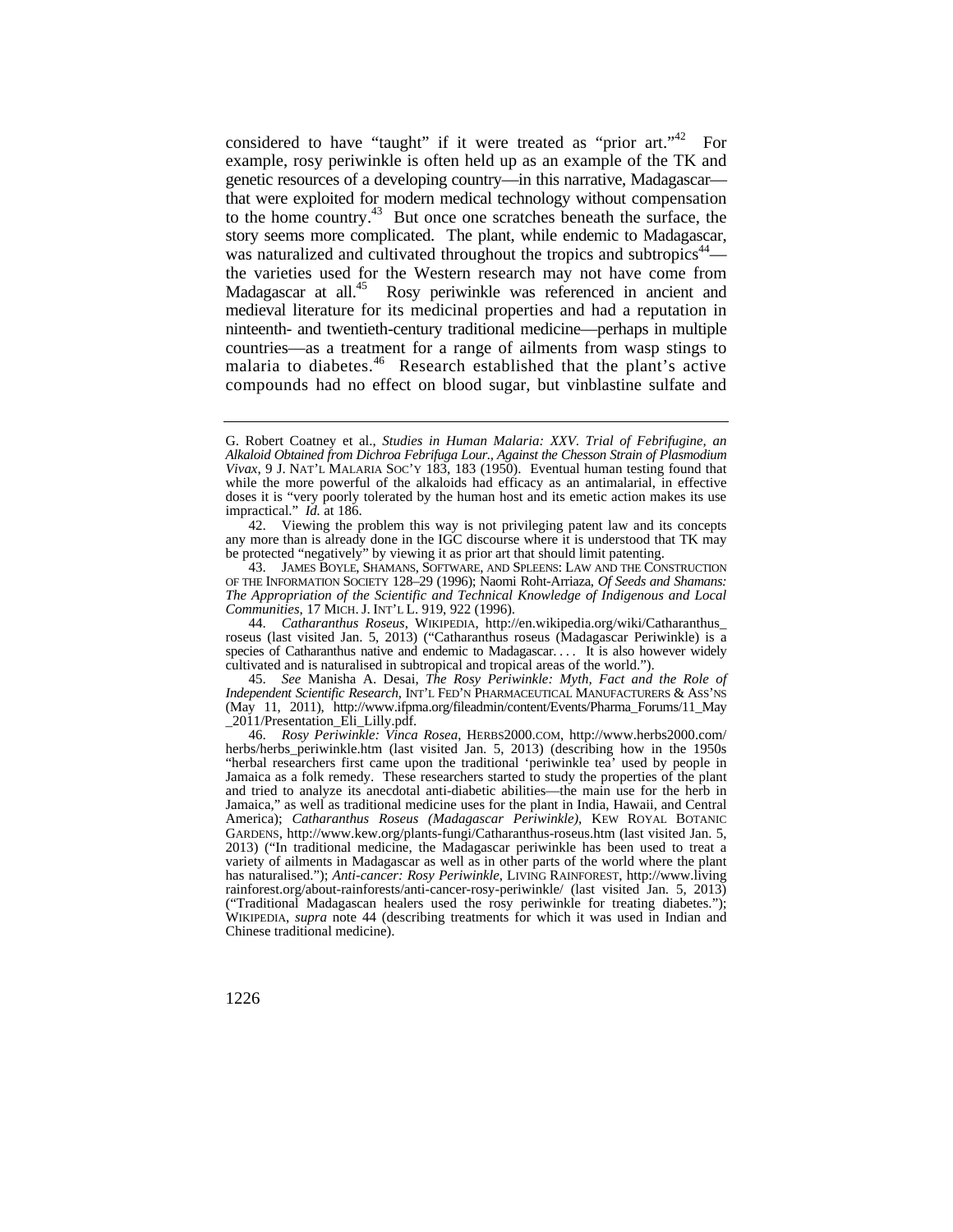treatment of Hodgkins's disease and childhood leukemia, respectively.<sup>47</sup> While there may be *some* connection between the TK and the modern technology in such fact patterns, the connection may be quite attentuated. vincristine sulfate derived from the plant were eventually approved by the U.S. Food and Drug Administration (FDA) in the 1960s for the

In the case of artistic elements, (mis)appropriation ranges historically from direct, slavish copying of TCE, such as cheaper, manufactured versions of handmade crafts, to use of TCE as an element of or inspiration for new, original works of expression, to the drawing of more abstract inspiration from TCE. Prime examples of the first category would be direct, slavish copying of folk designs onto textiles<sup>48</sup> and industrial-scale reproduction of local pottery styles. Examples of the second category might be traditional Indian dances or costumes integrated into a Bollywood production or the elements of traditional Chinese culture used in a film like *Kung Fu [Panda](https://Panda.49)*. 49 A prime example of more abstract inspiration would be the widely recognized and clearly visible influence that African art forms had on the output of Picasso. It is important to tease out these differences because for many, whereas the first category may constitute "misappropriation" the third category definitely does not.<sup>50</sup>

Unfortunately, the international discussion of TK/TCE rarely parses out the issues and even more rarely focuses on the facts of even anecdotal

<sup>47.</sup> *See* Desai, *supra* note 45. The two FDA-approved treatments were patented. *See* U.S. Patent No. 3,025,220 (filed Oct. 26, 1961) (vincristine sulfate); U.S. Patent No. 3,097,137 (filed May 19, 1960) (vinblastine sulfate).

the artistic creations  $\dots$ ."). 48. *See, e.g.*, *Milpurrurru v Indofurn Pty Ltd* (1994) 54 FCR 240, 240 (Austl.) (Australian aboriginal artists' designs copied onto manufactured carpets); Kutty, *supra*  note 5, at 21–22 ("[C]ommunities are subjected to exploitation at the hands of large textile and handicrafts companies, which through modern techniques, copy and replicate

<sup>49.</sup> Another example might be a recording of an indigenous chant integrated into a pop song, as happened with the German group Enigma's use of an indigenous chant by a couple from the aboriginal Ami group of Taiwan. See Angela R. Riley, *Recovering Collectivity: Group Rights to Intellectual Property in Indigenous Communities*, 18 CARDOZO ARTS  $&ENT. L.J. 175, 175–77 (2000),$  and sources used therein.

 making a minimal change to claim a patent right, and the development of newly 50. *See, e.g.*, Mark Perry, *Digital Propertization of the New Artifacts: The Application of Technologies for "Soft" Representations of the Physical and Metaphysical*, 11 CARDOZO J. INT'L & COMP. L. 671, 705 (2003) ("There is a distinction to be drawn between the commercial exploitation of an artifact, such as the Maori Koru in a trademark, and the development of an artistic appreciation of the beauty of an unfurling fern frond. There is a distinction between taking a well-known traditional remedy and synthesized drugs from aboriginal clues.").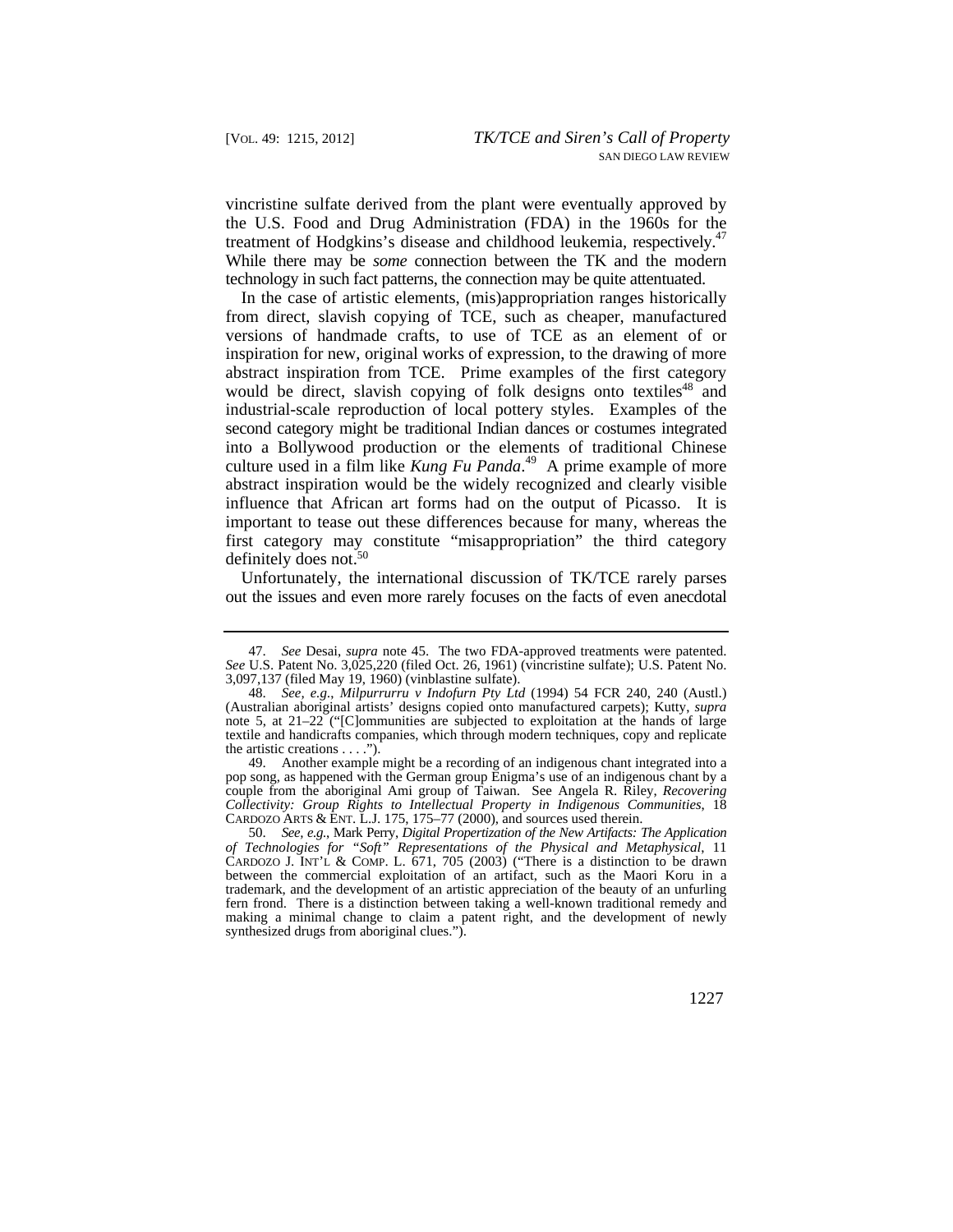examples; instead, there is a tendency to simplify and make sweeping, often unsupported [claims.](https://claims.51)<sup>51</sup> Sometimes these are unsupported claims about the frequency and gravity of acts of TK/TCE misappropriation.

protection] becomes a real possibility."<sup>52</sup> Yet any sensible analysis of Western audiovisual, music, publishing, and fashion industries—surely the At other times, commentators and politicians make unsupported claims about the *value* of TK/TCE. For example, in a 2006 article, three U.S.-based political scientists reasoned that "[b]ecause Western economies have become either reliant or dependent on cultural, social or biological resources from developing states, economic coercion [from TK/TCE most "vulnerable" Western industries—would not find a great deal of "reliance" or "dependency" on non-Western TK/TCE that might be protected under a reasonable legal regime.

Another problem is the tendency to conflate the use of intangible TK/TCE with the related but quite different history of the taking of art and artifacts from indigenous peoples in the Americas, Africa, Asia, and [Oceania.](https://Oceania.53)53 Practically speaking, no progress will be made on the subject of legal protection of TK/TCE unless it is cleanly separated from repatriation claims related to physical objects in Western collections.

In this discussion, I have emphasized history because such borrowing, taking, using, adapting, being inspired by—pick your appropriation verb—is endemic to the history of humanity. There is no question that such activities were part of the Western "age of exploration" and the centuries of colonialism that [followed.54](https://followed.54) But such borrowing is not limited to circumstances of conquest. Using the broad definitions of TCE proposed by some *demandeurs*, Japanese *kanji* are adopted logographic TCE from China, Christianity started as TCE of a minor subset of the Jewish people, and basketball, as played globally, is Canadian-American TCE (originating in New England from a Canadian teaching physical education).

<sup>51.</sup> *See, e.g.*, Kutty, *supra* note 5, at 21 (describing situation in India in general terms and saying that "[t]he general outlook of those business interests who extensively borrow from the collection of the folklore of the communities or tribal settlements is that of exploitation of material available in the public domain").

<sup>52.</sup> Ostergard et al., *supra* note 37, at 329.

<sup>53.</sup> This conflation goes at least as far back as the 1977 Bangui Agreement, which brought folklore and physical objects of "cultural heritage" within the same framework. *See* Bangui Agreement of March 2, 1977, *supra* note 5, Annex VII.

 54. Ostergard et al., *supra* note 37, at 316 ("Since the age of exploration, researchers and travellers have transported plant species and acquired indigenous knowledge in using those species back to their own countries for new foods, plant breeding and other purposes.").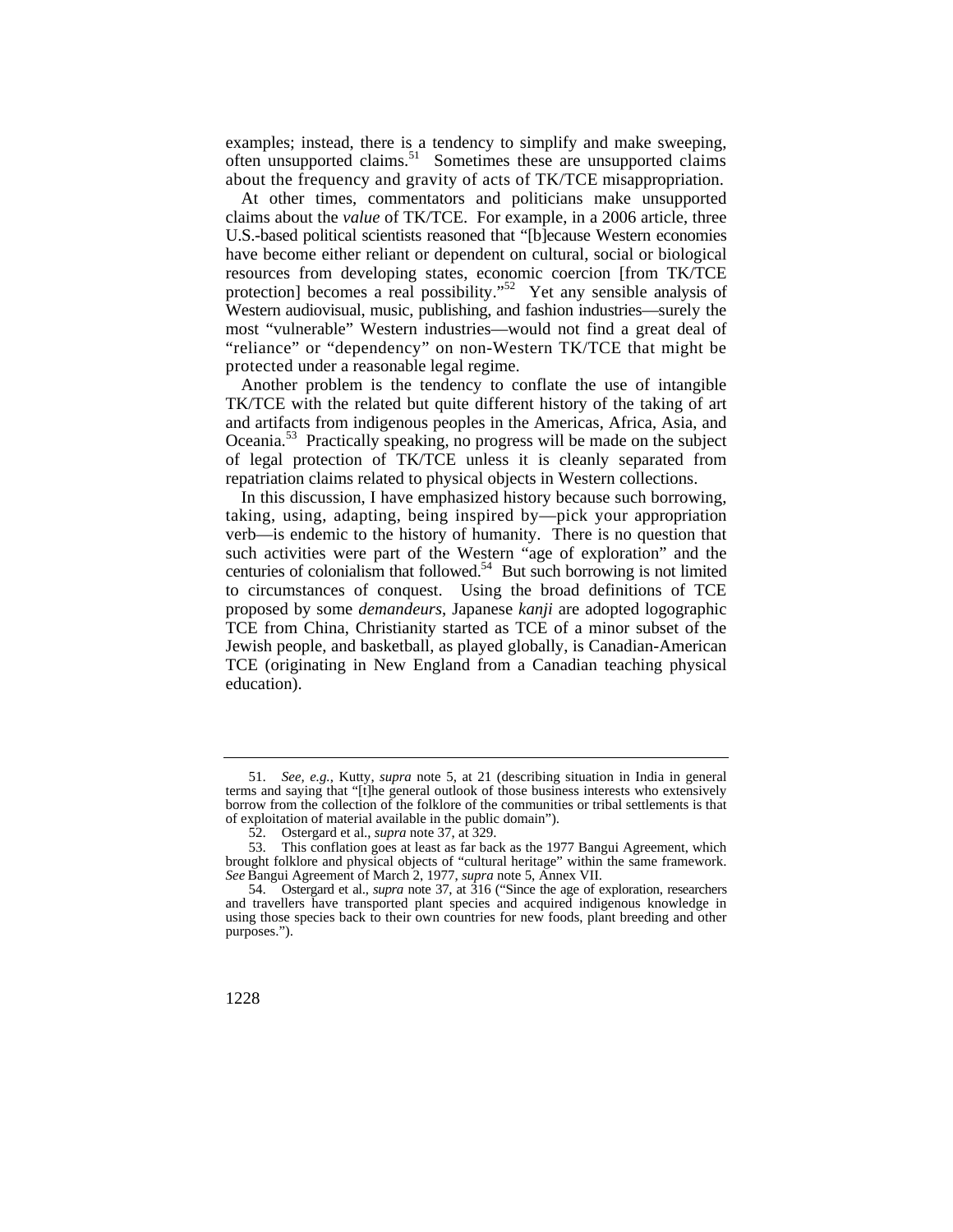#### *B. Early Developments in TK/TCE Protection and National Laws*

International discussions about the protection of folklore go back at least to the 1967 Stockholm Diplomatic Conference for Revision of the Berne Convention. In a modest attempt to adopt the copyright system to address folklore, a new section (4) was tacked onto article 15, providing as follows:

- (a) In the case of unpublished works where the identity of the author is unknown, but where there is every ground to presume that he is a national of a country of the Union, it shall be a matter for legislation in that country to designate the competent authority who shall represent the author and shall be entitled to protect and enforce his rights in the countries of the Union.
- declaration giving full information concerning the authority thus designated. (b) Countries of the Union which make such designation under the terms of this provision shall notify the Director General by means of a written The Director General shall at once communicate this declaration to all other countries of the [Union.55](https://Union.55)

This provision attempts to solve the apparent disconnect between individual authorship and the nature of folklore by allowing a member state to claim folkloric expressions as long as the expression can be identified reasonably with that member state. But one vexing issue was completely unaddressed: that folklore—passed on from generation to generation—is by definition prone to be beyond any life-plus term of copyright protection. And the kernel of another vexing issue became apparent: how to delineate the proper role of governments vis-à-vis TCE that should belong to indigenous people and local communities. With only one country, India, ever making the designation required in section (4)(b), Berne article 15(4) became a dead letter.

Yet thinking about folklore protection continued in the wake of the Stockholm revision, and in 1976, the Tunis Model Law on Copyright for Developing Countries was completed in a collaborative effort between WIPO, the United Nations Educational, Scientific and Cultural Organization (UNESCO), and the government of [Tunisia.](https://Tunisia.56)<sup>56</sup> The Tunis

<sup>55.</sup> Berne Convention for the Protection of Literary and Artistic Works art. 15, Sept. 6, 1886, *as last revised*, 828 U.N.T.S. 221, *available at* <http://www.wipo.int/treaties>/ en/ip/berne/trtdocs\_wo001.html#P192\_37445.

<sup>56.</sup> United Nations Educational, Scientific and Cultural Organization [UNESCO] & WIPO, *Tunis Model Law on Copyright for Developing Countries*, WIPO Pub. No. 812 (E) (1976), *available at* [http://portal.unesco.org/culture/en/ev.php-URL\\_ID=31318](http://portal.unesco.org/culture/en/ev.php-URL_ID=31318)& URL\_DO=DO\_TOPIC&URL\_SECTION=201.html.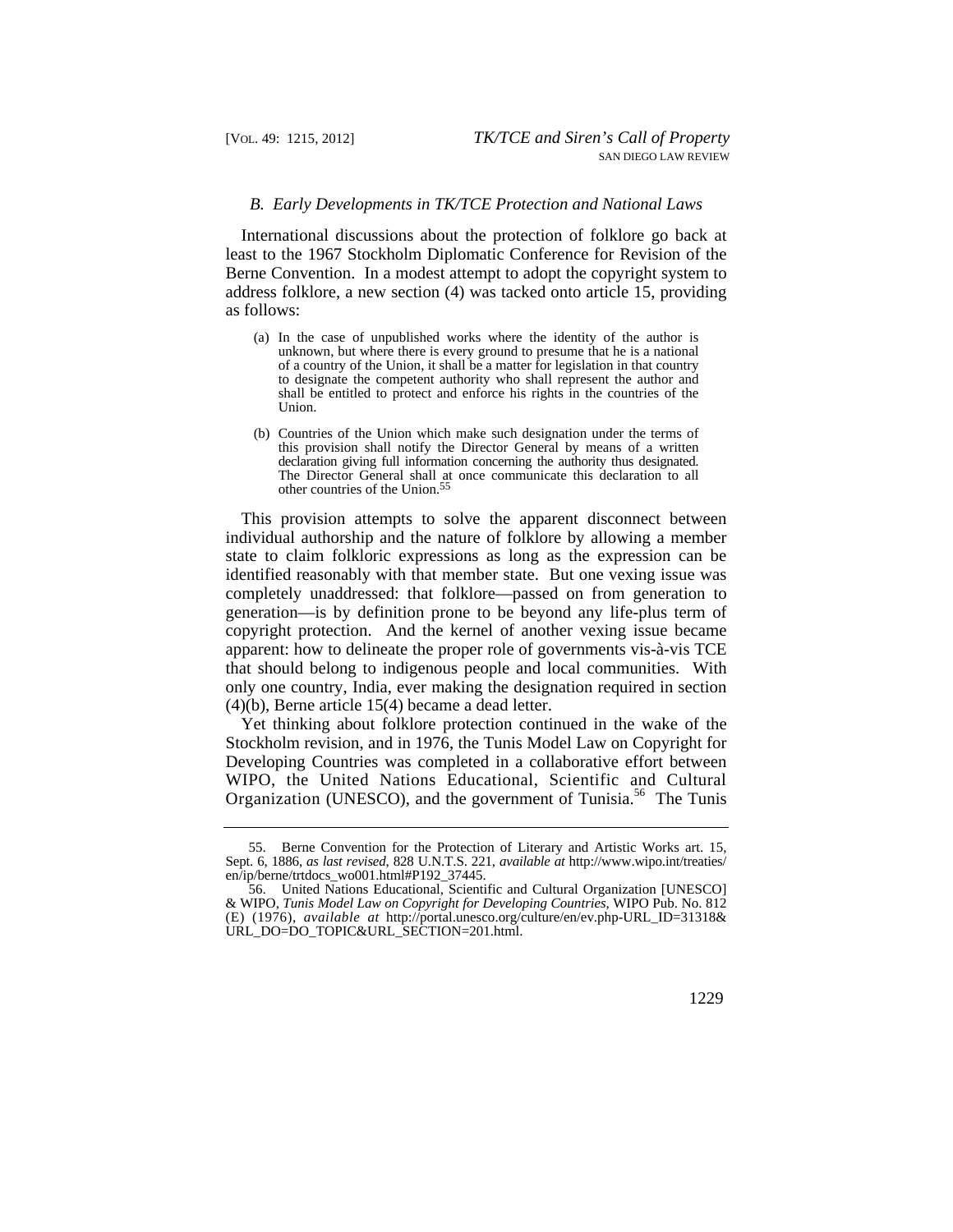Model Law directly confronted the questions that Berne article 15(4) had avoided. It grappled expressly with the issue of folklore by identifying works "of national folklore" as distinct from regular "literary, artistic and scientific works," while giving such works of national folklore the same set of rights provided to other works: economic rights of reproduction, translation, adapation, and communication to the public by performance or broadcast, as well as moral rights of attribution and integrity.<sup>57</sup>

The Tunis Model Law did two other important things to set the stage for subsequent discussions of TCE protection. First, it resolved the tension between the nature of folklore and the usual term of copyright by providing that "[w]orks of national folklore are protected by all means ... without limitation in time."<sup>58</sup> Second, it provided that a nation's folklore would be de facto owned by "competent authorit[ies]" created and staffed by national governments.<sup>59</sup> Commentary accompanying the model law suggests that this is without giving the relevant ethnic community any say in the [matter.](https://matter.60)<sup>60</sup>

On the heels of the Tunis effort, in 1977 francophone African countries established the Organisation Africaine de la Propriété Intellectuelle (OAPI) in the Bangui Agreement, a treaty that established standards for protection across the waterfront of intellectual property.<sup>61</sup> The Bangui Agreement expressly subsumes "folklore and works derived from folklore" within the ambit of protection for copyrighted works with rights of

 the ethnic people. *Id.* cmt. 39, at 10. Immediately after this cryptic sentence the commentary matter. Later the commentary acknowledges that although the Model Law often 60. The commentary says that the rights should be exercised "by the competent national authority empowered to represent the people that originated" the works of folklore, but does not say whether the "empower[ing]" comes from the government or continues "[i]t has been proposed that this competent authority be the body responsible within the country for the administration of authors' rights." *Id.* This proposition strongly suggests that the ethnic communities were not expected to have any say in the

mentions the 'competent authority[,]' [it] is by no means bound to be the same authority in each case and it is conceivable, for instance, that the authority that will consider applications for translation or reproduction licenses . . . will not be the one that exercises the rights in works of national folklore under Section 6.

*Id.* cmt. 87, at 19.

<sup>57.</sup> *Id.* §§ 1(1)–(3), 4, 5.

<sup>58.</sup> *Id.* § 6(2).

matter requires to be determined by such authority." *Id.* §§ 6(1), 18(iii). Section  $6(1)$  provides that "[i]n the case of works of national folklore, the [economic and moral] rights . . . shall be exercised by the competent authority as defined in Section 18," while section 18(iii) provides that "'competent authority' means one or more bodies, each consisting of one or more persons appointed by the Government for the purpose of exercising jurisdiction under the provisions of this Law whenever any

<sup>61.</sup> *See* Bangui Agreement of March 2, 1977, *supra* note 5 (establishing individual Annexes for patent, utility models, trademarks, industrial designs, unfair competition, appellations of origin, and copyright).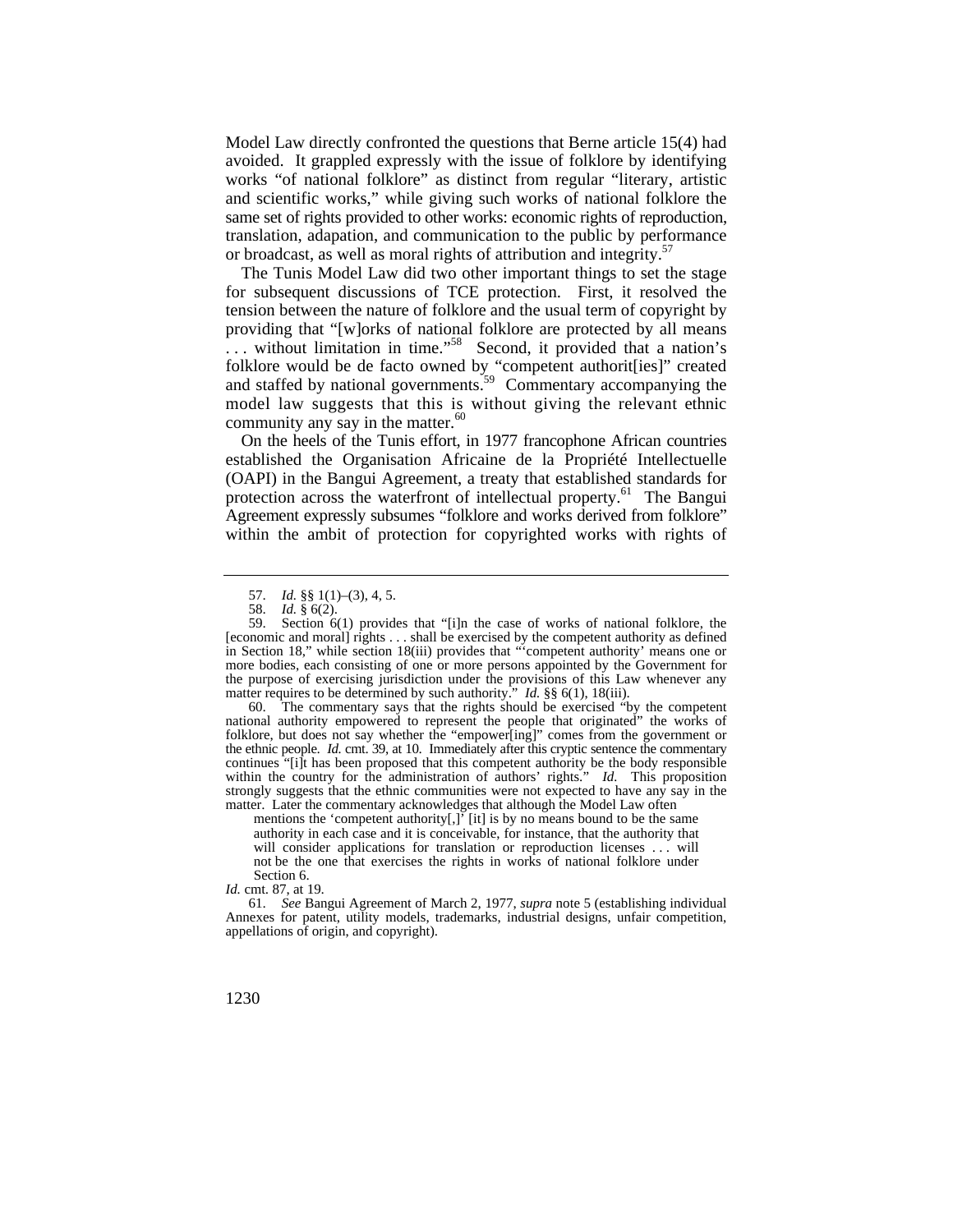reproduction, communication to the public, public performance, translation, and adaptation.<sup>62</sup> Without specifying who should own works of folklore, the Bangui Agreement mentions neither indigenous people nor local communities, instead providing that any "royalties" shall be distributed as a "national authority" sees fit.63 Indeed, for purposes of royalties, the 1977 Bangui Agreement seems to treat *older* works of folklore as nothing more than part of a larger *domain publique [payant](https://payant.64)*. 64

The Bangui Agreement was revised in  $1999$ , <sup>65</sup> but the 1999 revision retains the same basic approach, again defining expressions of folklore as part of the copyright world in provisions that grant exclusive rights<sup>66</sup> subject to a royalty regime on a par with works that have fallen into the public domain.<sup>67</sup> The 1999 version then also has a broader, TKencompassing concept of folklore<sup>68</sup> subject to the state's more general "protection, safeguard and promotion."69

On a different track, in 1973 the government of Bolivia requested that the Director-General of UNESCO establish a program to study a possible

64. A *domain publique payant* is a system in which even when works are in the public domain, one must pay for their use. The parallel between older works of folklore and the public domain is established in article 36, which provides that

[o]n expiration of the terms of protection referred to in Articles 34 and 35, above, during which a recognized exclusive right belongs to the authors, their heirs or the persons entitled, the exploitation of works of folklore or works falling into the public domain shall be subject to the agreement by the person exploiting them to pay to the national authority a royalty calculated on the basis of the gross profit of the exploitation.

*Id.* art. 36.

65. *See* Agreement Revising the Bangui Agreement of March 2, 1977, on the Creation of an African Intellectual Property Organization, Feb. 24, 1999, WIPO Lex No. TRT/OA002/002, [http://www.wipo.int/wipolex/en/other\\_treaties/text.jsp?doc\\_id=13288](http://www.wipo.int/wipolex/en/other_treaties/text.jsp?doc_id=13288) 2&file\_id=181151 [hereinafter 1999 Bangui Revision].

66. *Id.* Annex VII, art. 9 (adding a right of distribution to the exclusive rights granted in the 1977 Bangui Agreement).

<sup>62.</sup> *Id.* Annex VII, art. 3. This applies to folkloric works that fall in typical Berne categories. The Bangui Agreement then has a Part II to Annex VII that defines *folklore*  much more broadly to include all TK, but then is much more ambiguous about the kind of protection given to non-TCE folklore. *See id.* Annex VII, art. 46 (definition); *id.* arts. 48–52 (protection).

<sup>63.</sup> *Id.* art. 8(5) ("The proceeds from royalties deriving from exploitation of the works referred to in the present Article shall be used for cultural and social purposes. The conditions under which such royalties are shared shall be fixed in a rule to be promulgated by the competent national authority.").

<sup>67.</sup> *Id.* art. 59.

<sup>68.</sup> *Id.* art. 68.

<sup>69.</sup> *Id.* art. 72.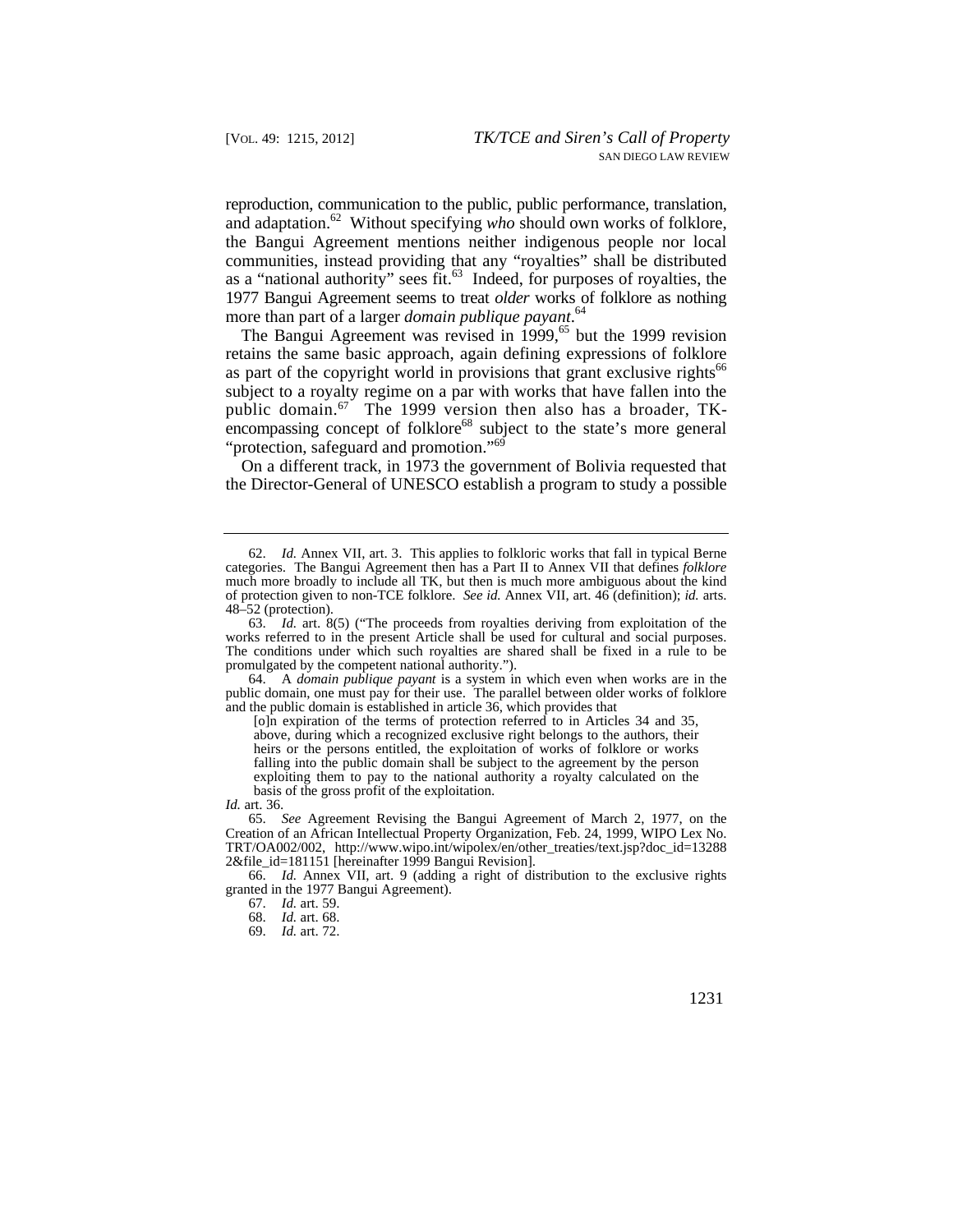folklore protocol to the Universal Copyright Convention.<sup>70</sup> This eventually led to the establishment of a joint UNESCO/WIPO working group in 1980 and the completion in 1982 of the UNESCO/WIPO Model Provisions for National Laws on the Protection of Expressions of Folklore Against Illicit Exploitation and Other Prejudicial Actions (Model Provisions).<sup>71</sup>

with gainful intent and outside their traditional or customary context."<sup>73</sup> being granted either by a "competent authority" or the "community After providing a definition of "expressions of folklore" that largely tracks the concept of "works" in international copyright norms, $72$  the UNESCO/WIPO Model Provisions protect expressions of folklore against unauthorized reproduction, distribution, public performance, transmissions, or other communication to the public when such activities are done "both Reflecting a greater awareness of the rights of indigenous peoples and local communities, the Model Provisions anticipate "authorization" concerned,"<sup>74</sup> although there is absolutely nothing in the provisions that acknowledge that folklore *should* be controlled by the indigenous people or local community from which it originates.<sup>75</sup>

These international initiatives were aimed at establishing positive rights regimes for TCE. Meanwhile, a number of jurisdictions have developed defensive protection for TCEs, at least ensuring that others cannot obtain intellectual property rights over the TCE. Since 2002, New Zealand's trademark law has expressly provided for the refusal of trademark registration where the trademark may "offend a significant section of the community, including Maori."<sup>76</sup> A year earlier, the U.S.

the Model Provisions is focused the Model Provisions is focused on artistic heritage, on the one hand, and is community oriented, on the other. . . . 75. Comment 33 to the Model Provisions does offer a glimmer of recognition that communities have interests separate from "nations" by specifying that the protection in

[T]he artistic heritage of communities is a more restricted body of traditional values than the entire traditional artistic heritage of the nation. "Traditional artistic heritage developed and maintained by a community" is understood as representing a special part of the "cultural heritage of the nation."

Kutty, *supra* note 5, at 5.

<sup>71.</sup> *See id.* at 5–6; *see also* UNESCO & WIPO, *Model Provisions for National Laws on the Protection of Expressions of Folklore Against Illicit Exploitation and Other Prejudicial Actions* (1982) [hereinafter UNESCO/WIPO Model Provisions], *available at*  [http://www.wipo.int/wipolex/en/text.jsp?file\\_id=184668.](http://www.wipo.int/wipolex/en/text.jsp?file_id=184668)

<sup>72.</sup> Kutty, *supra* note 5, at 11 (noting that "in practical terms most of the 'expressions of folklore' as per the limited definition in Section 2, are more in line with [copyright] 'works'").

<sup>73.</sup> UNESCO/WIPO Model Provisions, *supra* note 71, § 3 (Utilizations Subject to Authorization).

<sup>74.</sup> *Id.* §§ 3, 6, 10.

*Id.* cmt. 33, at 15.

 *Indigenous Cultural Property: A New Statutory Safeguard*, 8 J. WORLD INTELL. PROP. 83 76. Section 17(1)(b)(ii) of the Trade Marks Act 2002 (N.Z.). For an explication of the law and its background, see Susy Frankel, *Third-Party Trade Marks as a Violation of*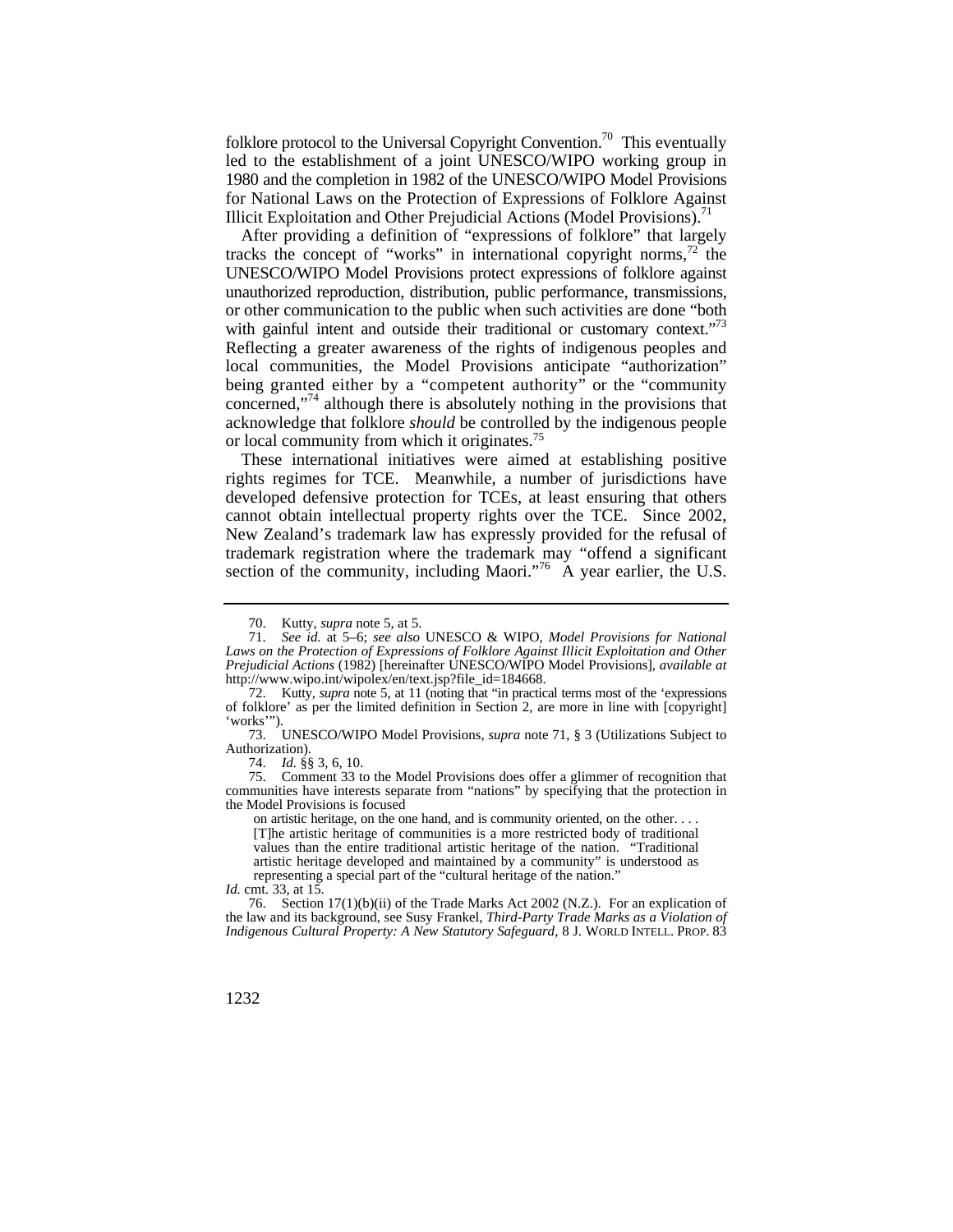Patent and Trademark Office (USPTO) established a database of insignia of Native American tribes that can be used by a USPTO trademark examiner to reject a trademark application on the grounds that the trademark would falsely suggest a connection with a person or group.<sup>77</sup> A number of countries including India and Peru have also established different sorts of registries intended to memorialize local TK as a means to establish prior art that will defeat patents over the same insights and innovations.<sup>78</sup>

## *C. The Post-TRIPS Debate*

No single event changed international intellectual property more in the twentieth century than the integration of intellectual property norms into the world trading system with the TRIPS Agreement. Integration of the standards of the Paris and Berne Conventions into the WTO/General Agreement on Tariffs and Trade (GATT) system did little to extend those substantive norms *formally*—most members of GATT were already members of Paris, Berne, or both. But TRIPS included a stable of new substantive norms and a completely new set of procedural and enforcement obligations. These changes along with the attachment of the intellectual property system to the compliance mechanism of WTO dispute settlement meant a radical change in international intellectual property.

Right or wrong, for better or for worse, the emergence of TRIPS also engendered feelings among developing countries—fomented by a new

<sup>(2005).</sup> Of course, negative protection can become de facto positive rights. In the case of New Zealand law, when a trademark encompasses a Maori element, permission of the appropriate Maori authority will allow the trademark registration to proceed. *Id.* at 89– 91 (describing new 2002 law and how prior practice had already sometimes required Maori consent for registration).

<sup>77.</sup> Under 15 U.S.C. § 1052(a), a trademark application can be rejected on the grounds that it consists of matter that may "falsely suggest a connection with persons, living or dead, institutions, beliefs, or national symbols." 15 U.S.C. § 1052(a) (2006). The Native American insignia database was established in 2001. *See* Establishment of a Database Containing the Official Insignia of Federally and State Recognized Native American Tribes, 60 Fed. Reg. 44,603 (Aug. 20, 2001), *available at* [http://www.uspto.](http://www.uspto) gov/web/offices/com/sol/og/2001/week39/patdata.htm.

<sup>78.</sup> *See, e.g.*, Law No. 27811 of 24 July 2002, Law Introducing a Protection Regime for the Collective Knowledge of Indigenous Peoples Derived from Biological Resources (Peru), *available at*<http://www.wipo.int/wipolex/en/details.jsp?id=3420>.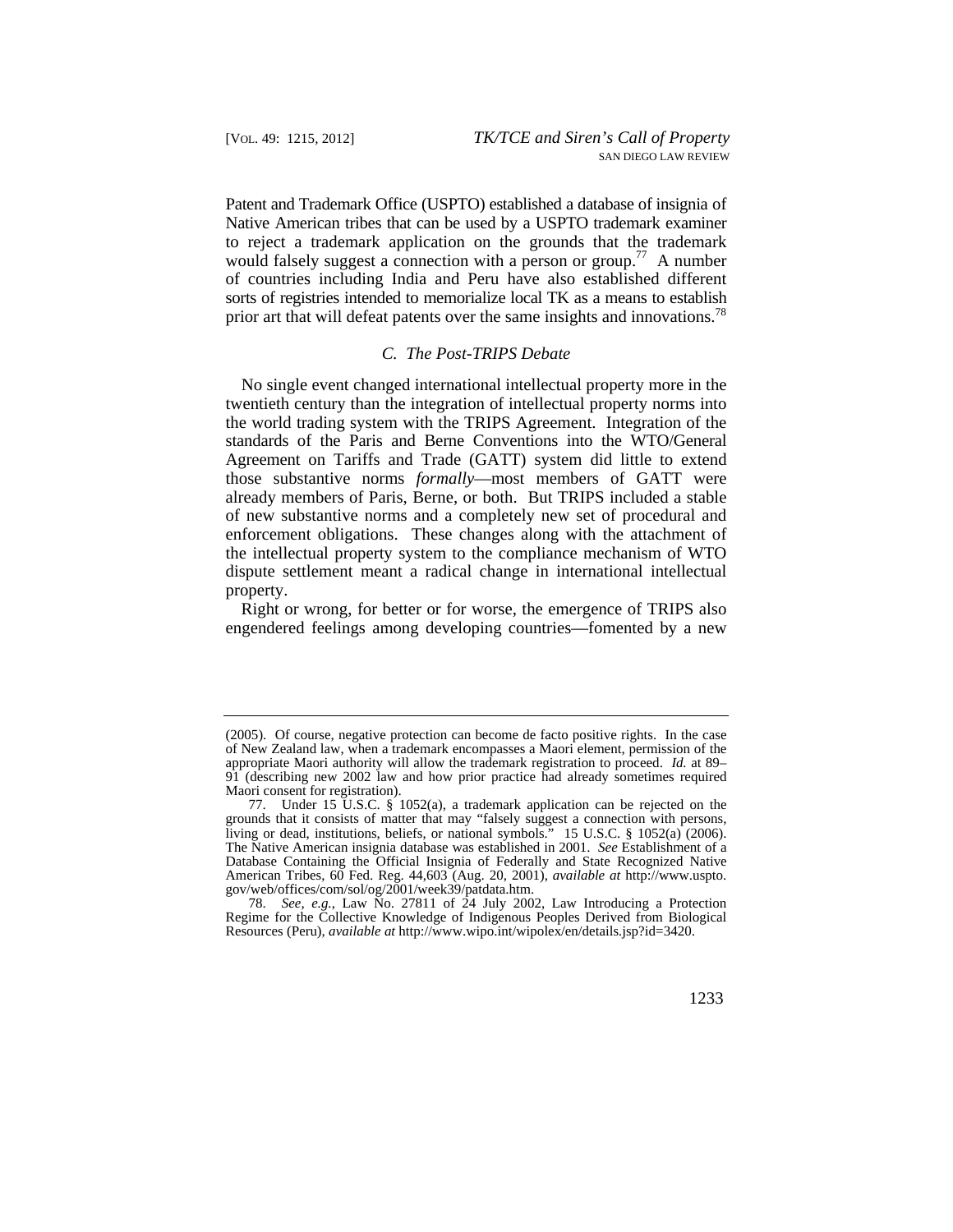class of activist nongovernmental organizations—that the developing world had gotten a bad deal.<sup>79</sup>

 that could specifically benefit developing countries, that is, the protection of Opinion that TRIPS was a one-sided arrangement understandably led to efforts to "rebalance" the system, principally by weakening the *Western*  intellectual property rights in TRIPS but also by establishing new rights traditional knowledge, folklore, and genetic resources. The remark of an Indonesian official embodies that belief: "If the knowledge assets of developed countries are internationally protected, why [are] the developing countries'[] . . . not?"<sup>80</sup> Of course, most of the "knowledge assets of developed countries" are *not* protected—centuries of art and literature and the vast bulk of the world's modern technology. But that does not prevent this sort of trope from being repeated over and over.<sup>81</sup>

Not surprisingly, TRIPS also provoked reactions from the legal academe, most of them negative. James Boyle was a central voice in the scholarly zeitgeist at this time, observing that Western intellectual property "blinds us . . . to the importance of the raw material from which information products are constructed."82 Boyle's observations were directed at a spirited defense of the commons and the importance of avoiding undue "enclosure,"<sup>83</sup> but his own subsequent efforts recognized the value of using property tools in that effort; just as the Nature Conservancy uses

 devastate the rest."). *See generally* SUSAN K. SELL, POWER AND IDEAS: NORTH-SOUTH 79. *See* Madhavi Sunder, *The Invention of Traditional Knowledge*, LAW & CONTEMP. PROBS., Spring 2007, at 97, 97 ("Since they had been pressured into signing TRIPs during the Uruguay Round of WTO negotiations, countries such as Brazil and India had argued that strong intellectual property rights helped the West but would POLITICS OF INTELLECTUAL PROPERTY AND ANTITRUST (1998).

 *Are and Why Need Protections, Indonesia's Perspective*, at 13, WIPO/IPTK/BKK/09/ 80. Damos Dumoli Agusman, *GRTKF: The Core Concepts and Objectives, What They*  TOPIC1/1 (Dec. 16, 2009) (emphasis omitted), *available at*<http://www.wipo.int/edocs/mdocs> /tk/en/wipo\_iptk\_bkk\_09/wipo\_iptk\_bkk\_09\_topic1\_1.pdf.

<sup>81.</sup> This trope is also repeated by academics who should know better. *See, e.g.*, Anupam Chander & Madhavi Sunder, *The Romance of the Public Domain*, 92 CALIF. L. REV. 1331, 1353 (2004) ("[T]he intellectual products held in the developing world rest in a global public domain, while the intellectual products of the developed world are held closely by corporations."); Roht-Arriaza, *supra* note 43, at 929 ("[W]hile the products of formal knowledge systems have been protected as 'property,' those of informal, traditional systems have been tagged the freely available, 'common heritage of humanity.'") Such statements, of course, ignore the vast wealth of public domain materials generated by the developed world's "formal knowledge systems."

<sup>82.</sup> BOYLE, *supra* note 43, at xiv.

 *Public Domain*, LAW & CONTEMP. PROBS., Winter/Spring 2003, at 33. 83. James Boyle, *The Second Enclosure Movement and the Construction of the*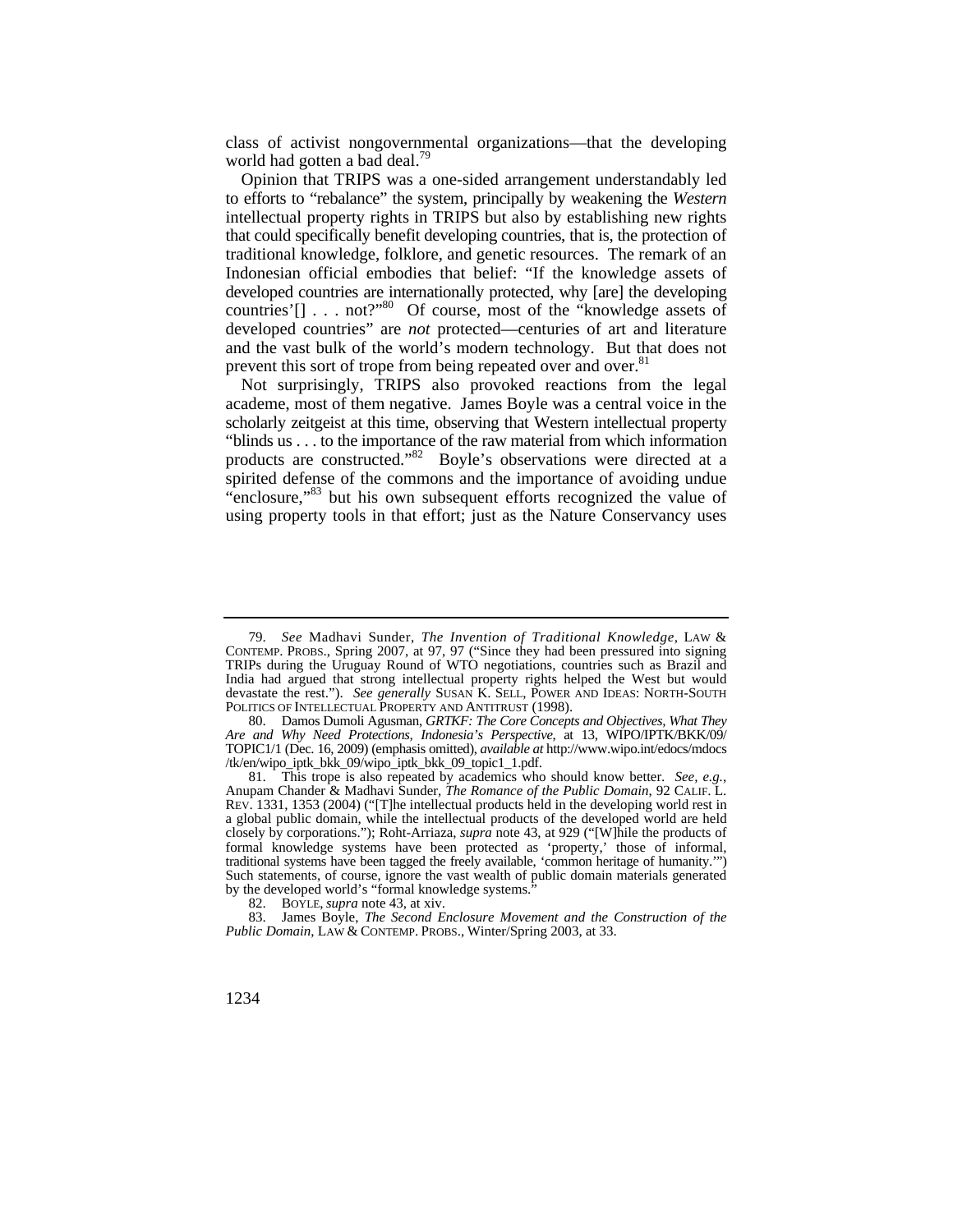property law to further environmental protection, Creative Commons would use copyright law to further "cultural environmentalism."<sup>84</sup>

 itself "helped [to foster] 'the invention of traditional knowledge' as a It is also no surprise that the focus on "raw materials" for "information products" morphed in some people's minds into a quest for exclusive control of—or at least economic rents from—the raw materials, not their permanent, costless dedication to humanity. As Madhavi Sunder has pointed out, the focus by Boyle and other scholars on the public domain political and legal category worthy of rights."85 Indeed, Professor Boyle had himself recognized the unfairness—from the perspective of distributive justice—of a system that created rights over only the most recent innovations.<sup>86</sup>

In addition to what was happening in the crucibles of WIPO, WTO, and academe, questions of cultural property have been discussed in other multilateral venues.<sup>87</sup> In 2001, UNESCO, which had largely gotten out of the copyright space with the decline of the Universal Copyright Convention, adopted the Universal Declaration on Cultural Diversity. The Declaration includes an enigmatic provision that could be taken as support for *everyone's* copyright industries as well as support for aggressive protection of TK/TCE: "While ensuring the free circulation of ideas and works, cultural policies must create conditions conducive to the production and dissemination of diversified cultural goods and services through cultural industries that have the means to assert themselves at the local and global level."<sup>88</sup>

Recognition should also be given to the initially ad hoc and increasingly organized meetings of representatives of indigenous peoples. For example, the First International Conference on the Cultural and Intellectual

<sup>84.</sup> James Boyle, *James Boyle: Cultural Environmentalism?*, FIN. TIMES (Feb. 20, 2006, 7:01 PM), [http://www.ft.com/cms/s/2/cc8e24ce-a242-11da-90960000779e2340.html#](http://www.ft.com/cms/s/2/cc8e24ce-a242-11da-90960000779e2340.html) axzz29OPiiC1K.

<sup>85.</sup> Sunder, *supra* note 79, at 104.

 justice in one's criteria for property regimes, this regime must surely fail."). 86. BOYLE, *supra* note 43, at 142 ("If one has the slightest concern for distributional

<sup>87.</sup> *See, e.g.*, Sub-Commission on Prevention of Discrimination and Protection of Minorities Res. 1997/13, Rep. of the Sub-Commission on Prevention of Discrimination and Protection of Minorities, 27th Sess., Aug. 4–29, 1997, U.N. Doc. E/CN.4/Sub.2/ RES/1997/13 (Aug. 22, 1997), *available at* [http://www.unhchr.ch/Huridocda/Huridoca.](http://www.unhchr.ch/Huridocda/Huridoca) nsf/(Symbol)/E.CN.4.SUB.2.RES.1997.13.En?Opendocument.

<sup>88.</sup> Universal Declaration on Cultural Diversity Annex 1, art. 9, Nov. 2, 2001, 41 I.L.M. 57, *available at* <http://unesdoc.unesco.org/images/0012/001246/124687e.pdf># page=67.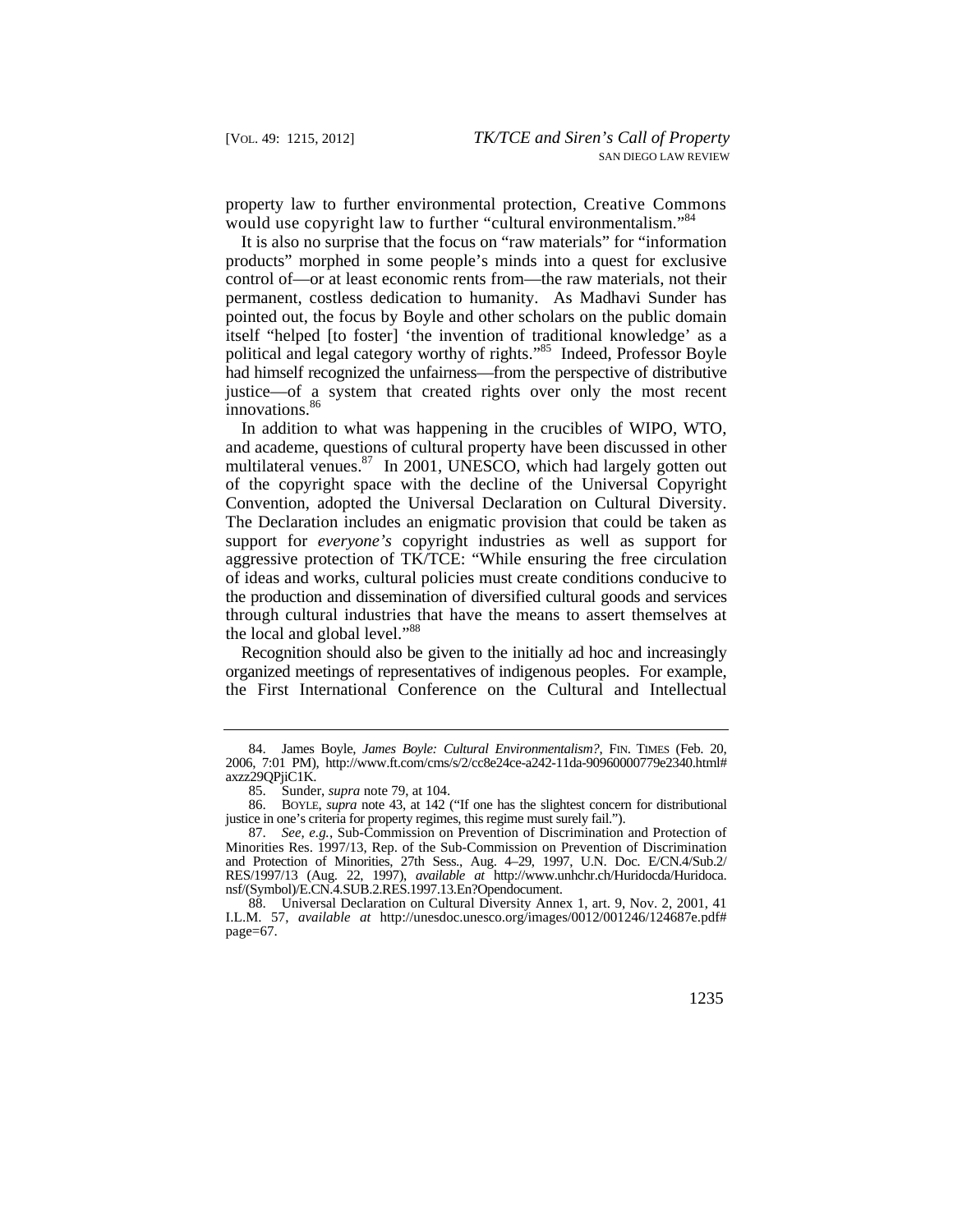Property Rights of Indigenous Peoples was held in New Zealand in 1993—pre-TRIPS—and attracted representatives from indigenous groups in fourteen mainly Pacific Rim jurisdictions, who produced the Mataatua Declaration on Cultural and Intellectual Property Rights of Indigenous [Peoples.](https://Peoples.89)89 In 2007, the U.N. General Assembly adopted a Declaration on the Rights of Indigenous Peoples that recognizes that "[i]ndigenous peoples have the right to maintain, control, protect and develop their cultural heritage, traditional knowledge and traditional cultural expressions."<sup>90</sup> The declaration further specified that "[t]hey also have the right to maintain, control, protect and develop their intellectual property over such cultural heritage, traditional knowledge, and traditional cultural expressions."<sup>91</sup>

Expressions of Folklore. $93$  Although the Swakopmund Protocol, as it is namely the local and traditional communities."<sup>95</sup> Unlike the Model The increasing profile of indigenous peoples has definitely had a salutary effect on TK/TCE discussions. In 2010, the pan-African intellectual property organization for anglophone countries<sup>92</sup> established its own Protocol on the Protection of Traditional Knowledge and commonly called, still requires each country to establish a "national competent authority,"<sup>94</sup> the protocol unequivocally establishes that the "owners of the rights shall be the holders of traditional knowledge,

 largest anglophone economies on the continent. *See* AFR. REGIONAL INTELL. PROP. ORG., 92. This organization is known as the African Regional Intellectual Property Organization (ARIPO). But ARIPO does not include Nigeria and South Africa, the two <http://www.aripo.org>/ (last visited Jan. 5, 2013).

93. *See* Swakopmund Protocol on the Protection of Traditional Knowledge and Expressions of Folklore, Aug. 9, 2010, WIPO Lex No. TRT/AP010/001, [http://www.](http://www) wipo.int/wipolex/en/other\_treaties/text.jsp?doc\_id=1 50520&file\_id=201022 [hereinafter Swakopmund Protocol].

94. *Id.* § 3.

95. *Id.* § 6 ("The owners of the rights shall be the holders of traditional knowledge, namely the local and traditional communities, and recognized individuals within such communities, who create, preserve and transmit knowledge in a traditional and intergenerational context in accordance with the provisions of section 4."). Section 7.1 explicitly provides: "This Protocol shall confer on the owners of rights referred to in

<sup>89.</sup> First International Conference on the Cultural and Intellectual Property Rights of Indigenous Peoples, *The Mataatua Declaration on Cultural and Intellectual Property Rights of Indigenous Peoples* (June 1993) [hereinafter *1993 Mataatua Declaration*], *available at* [http://www.wipo.int/export/sites/www/tk/en/folklore/creative\\_heritage/docs/](http://www.wipo.int/export/sites/www/tk/en/folklore/creative_heritage/docs) mataatua.pdf.

<sup>90.</sup> Declaration on the Rights of Indigenous Peoples, G.A. Res. 61/295, art. 31, U.N. Doc. [A/RES/61/L.67](https://A/RES/61/L.67) (Sept. 13, 2007), *available at* [http://www.un.org/esa/socdev/](http://www.un.org/esa/socdev) unpfii/documents/DRIPS\_en.pdf.

<sup>91.</sup> *Id.* The Declaration also recognizes the rights of indigenous people to privacy in their religious ceremonies, *id.* art. 12(1), to repatriation of ceremonial objects and human remains, *id.* art. 12(2), and a general "right to practise and revitalize their cultural traditions and customs," which includes "the right to maintain, protect and develop" what we would identify as TK/TCE, *id.* art. 11(1).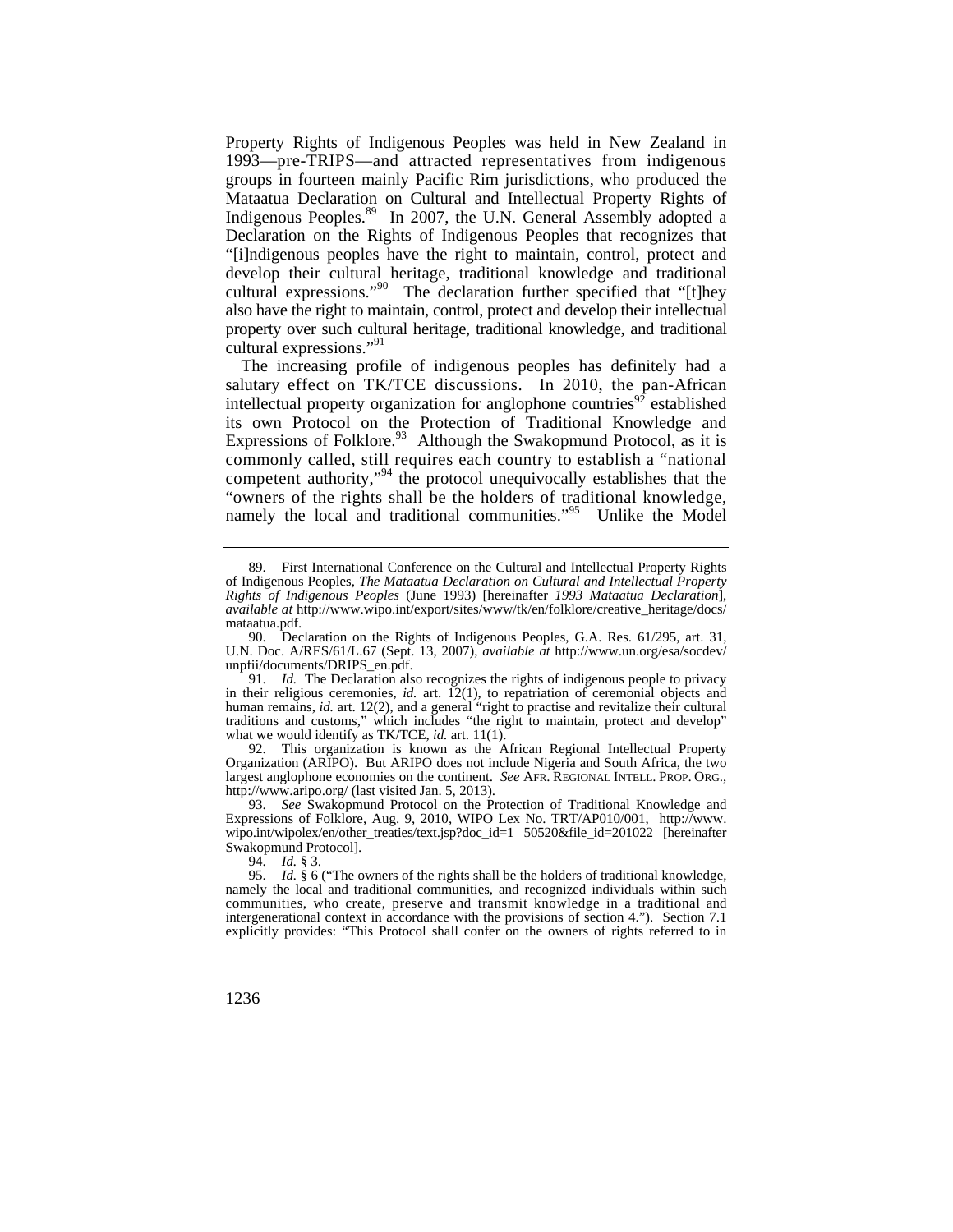Provisions from the 1980s, the 2010 Swakopmund Protocol envisions protecting TCE against "uses of expressions of folklore taking place outside their traditional or customary context, *whether or not for commercial gain*."96

 resolution of these issues can affect whether any justifications of Back at WIPO, in 2010 the IGC began looking for a way to produce more substantive progress in the discussions: the IGC agreed first to a series of "intersessional" experts' meetings in 2011 and then to itself holding three sessions, instead of two, each one dedicated to one of the three topics—GR, TK, and TCE. $97$  From these many meetings, it became clear that true progress would depend on reaching acceptable compromises in four areas: (1) the protected subject matter, that is, the *subject* of protection; (2) the *scope* of protection, that is, exclusive rights, protection against misappropriation, et cetera; (3) the definition of the beneficiaries of protection; and (4) the limitations and exceptions. The intellectual property may be workable in the TK/TCE context.

One of the key questions embedded in the criteria for protected TK/TCE is *how does one determine what TK/TCE belongs to whom*. The problem of "who would own what" simply threatens to overwhelm any system unless it is dealt with at the fundamental [level.](https://level.98) $98$  Generally speaking, *demandeurs* have failed to treat this problem seriously, even though, as some political scientists noted, the "underlying problem in dealing with indigenous intellectual property is that there is often no clear lineage of ownership to the idea or resource."<sup>99</sup>

This would be a challenge even with a static form of TK/TCE, for example, a distinct decorative pattern used unchanged through the generations. But TK/TCE is celebrated as evolving and changing, in contrast to Western notions of static intellectual property, and that

 folklore shall be the local and traditional communities . . . who maintain and use the expressions of folklore as a characteristic of their traditional cultural heritage." *Id.* § 18. section 6 the exclusive right to authorize the exploitation of their traditional knowledge." *Id.* § 7.1. Section 18 similarly provides that "[t]he owners of the rights in expressions of

<sup>96.</sup> *Id.* § 20.1(b) (emphasis added).

 97. The Author was the designated expert for the United States in the 2011 intersessionals for TCE and TK.

<sup>98.</sup> As some political scientists noted in 2006, "[t]he conflict . . . originates when bioprospectors utilise local knowledge to 'discover' those new products. Whether the product is derived from a plant or animal, or is based in the genetic characteristics of a local population, the complexity associated with ownership of the knowledge or product immediately appears." Ostergard et al., *supra* note 37, at 324.

<sup>99.</sup> *Id.* at 325.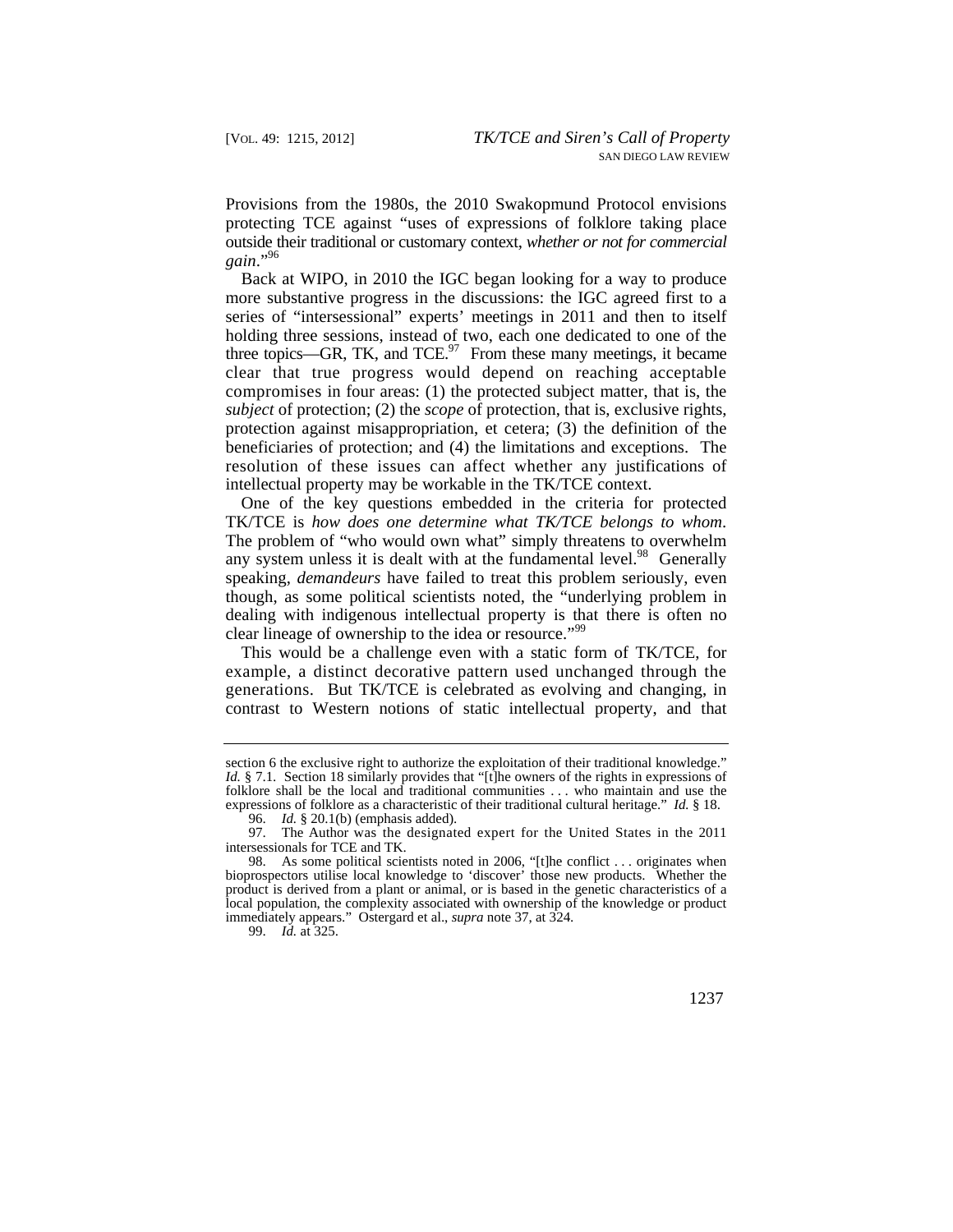exacerbates the problem of identifying who "holds" what. Distinct music genres, crafts, architectural styles, and languages themselves are developed from prior genres, crafts, styles, and languages. For example, "highlife" music is identified as TCE originating in Ghana and, from there, spreading through west Africa.<sup>100</sup> But highlife was itself developed from elements originating in Sierra Leone, Liberia, Jamaica, and the United States, not to mention musical instruments developed in Europe.<sup>101</sup>

## IV. CAN WE JUSTIFY INTELLECTUAL PROPERTY IN TK/TCE?

Munzer and Raustiala conclude that protection of TK/TCE "fits poorly within standard justifications of property" and that "the chief arguments employed in the moral, political, and legal philosophies of property do not justify a robust package of rights" for holders of TK/TCE.<sup>102</sup> This conclusion seems generally correct, but I would have significant carveouts for accounts of intellectual property based on privacy, incentives for preservation, and above all, fairness and distributive justice.

Indeed, privacy, preservation, and distributive justice have not been chief arguments for intellectual property in the past, and if we are going to find a credible account of the protection of TK/TCE, we must focus on these. But it is also worthwhile to consider some of the complexities of applying even these chief arguments to TK/TCE.

## *A. Incentive Theories and TK/TCE*

In any discussion of incentives—particularly incentives to create—we should remember that some advocates for TK/TCE protection assume, and emphasize, the non-Western, "other" nature of indigenous peoples,

 <sup>100.</sup> BOATEMA BOATENG, THE COPYRIGHT THING DOESN'T WORK HERE: ADINKRA AND KENTE CLOTH AND INTELLECTUAL PROPERTY IN GHANA 93 (2011).

roots of highlife can be traced to influences from Sierra Leone, Liberia, and even Jamaica. roots of highlife can be traced to influences from Sierra Leone, Liberia, and even Jamaica. From Sierra Leone came the gombey drums and drumming, one of many forms of group. . . . The earliest forms of highlife emerged in the Gold Coast in the late nineteenth century when musicians added the instruments introduced by European military bands at 101. *Id.* ("According to music scholar and activist John Collins, some of the earliest African music that were 'taken to the Americas by slaves, transmuted there, and then brought back to Africa.' In this case, the return occurred through freed Maroon slaves from Jamaica, who settled in Sierra Leone in the early nineteenth century. From Liberia came 'an African guitar plucking technique' developed by sailors from the Kru ethnic forts along the coast." (quoting John Collins, *The Early History of West African Highlife Music*, 8 POPULAR MUSIC 221, 221 (1989); John Collins, *The 'Folkloric Copyright Tax' Problem in Ghana*, WACC GLOBAL, <http://waccglobal.org/en/20031-intellectual-property>rights-and-communication/649-The-folkloric-copyright-tax-problem-in-Ghana.html (last visited Jan. 5, 2013))).

<sup>102.</sup> Munzer & Raustiala, *supra* note 4, at 40.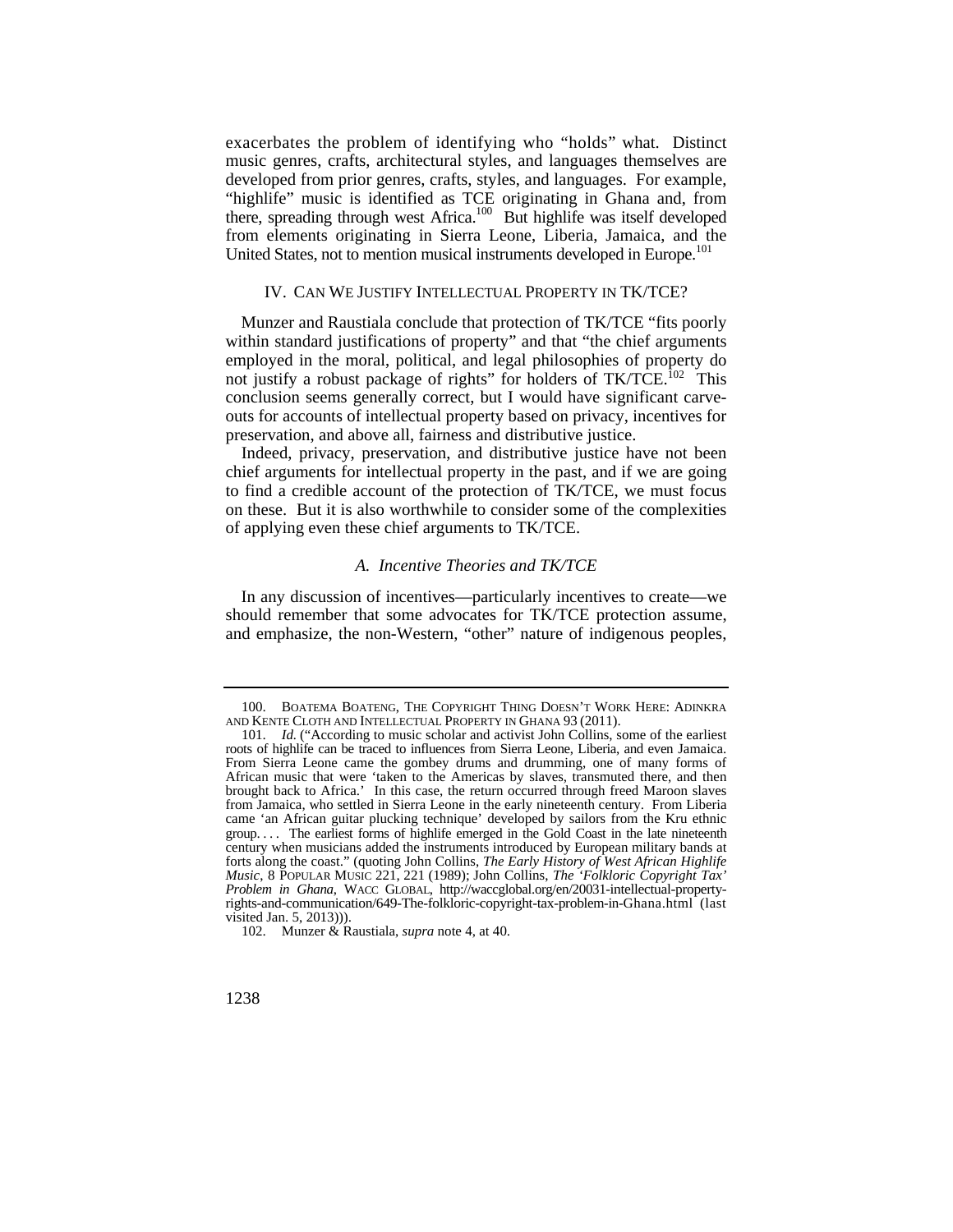if not local communities. $103$  Reasoning that these same indigenous peoples are, or should be, susceptible to economic incentives may be incongruent with basic assumptions of the discussion—at least for those advocates.

#### *1. Incentives To Create or Innovate*

If TK/TCE is understood as a sort of treasure trove pertaining to each local culture, a straightforward, Nordhausian incentive theory for the stimulation of TK/TCE production does not make sense.<sup>104</sup> Munzer and Raustiala encapsulate this thought in their conclusion that TK/TCE protection "cannot be defended on the basis of an incentive to innovate. The innovation has already occurred."<sup>105</sup>

But this assumes the TK/TCE is fixed and static, that is, an *extant corpus*, and that assumption is something that TK/TCE *demandeurs*  vigorously resist. For example, in the April 2012 meeting of the IGC, South Africa insisted that the definition of TK recognize that it is "knowledge that is dynamic and evolving."106 The fact that TK/TCE intellectual property advocates argue that whatever protection is crafted should apply to *new* and *subsequent* TK/TCE could be taken as evidence that TK/TCE protection is envisaged as a stimulus for further development of the traditional culture. But this insistence happens in the negotiations for

 103. *See generally* DEBORAH ROOT, CANNIBAL CULTURE: ART, APPROPRIATION, AND THE COMMODIFICATION OF DIFFERENCE (1995); MELFORD E. SPIRO, ANTHROPOLOGICAL OTHER OR BURMESE BROTHER?: STUDIES IN CULTURAL ANALYSIS, at x (1992) (describing how "contemporary anthropology holds that, for Western social scientists, non-Western actors are the 'Other'").

 INVENTION, GROWTH, AND WELFARE: A THEORETICAL TREATMENT OF TECHNOLOGICAL *Photocopying of Journals*, 93 J. POL. ECON. 945 (1985). 104. Some stars in the constellation of incentive-to-create literature are William D. Nordhaus, Richard Gilbert, Carl Shapiro, and S.J. Liebowitz. *See* WILLIAM D. NORDHAUS, CHANGE (1969); Richard Gilbert & Carl Shapiro, *Optimal Patent Length and Breadth*, 21 RAND J. ECON. 106 (1990); S.J. Liebowitz, *Copying and Indirect Appropriability:* 

<sup>105.</sup> Munzer & Raustiala, *supra* note 4, at 73; *see also* Hansen, *supra* note 4, at 761 (after discussing incentive-to-create justifications, "TK protections do not have such elegant theoretical backing").

 <sup>106.</sup> WIPO, *Matters Concerning the Intergovernmental Committee on Intellectual Property and Genetic Resources, Traditional Knowledge and Folklore (IGC)*, Annex B, at 10, WIPO Doc. WO/GA/41/15 (Aug. 1, 2012) [hereinafter WIPO, *Intergovernmental Committee*]; *see also 1993 Mataatua Declaration*, *supra* note 89, § 2.2 ("Recognise that indigenous people also have the right to create new knowledge based on cultural traditions."); WIPO, *supra* note 7, at 6 ("TK is being created every day, and evolves as individuals and communities respond to the challenges posed by their social environment."); Sunder, *supra* note 79, at 110–11 (discussing examples of dynamic TK/TCE).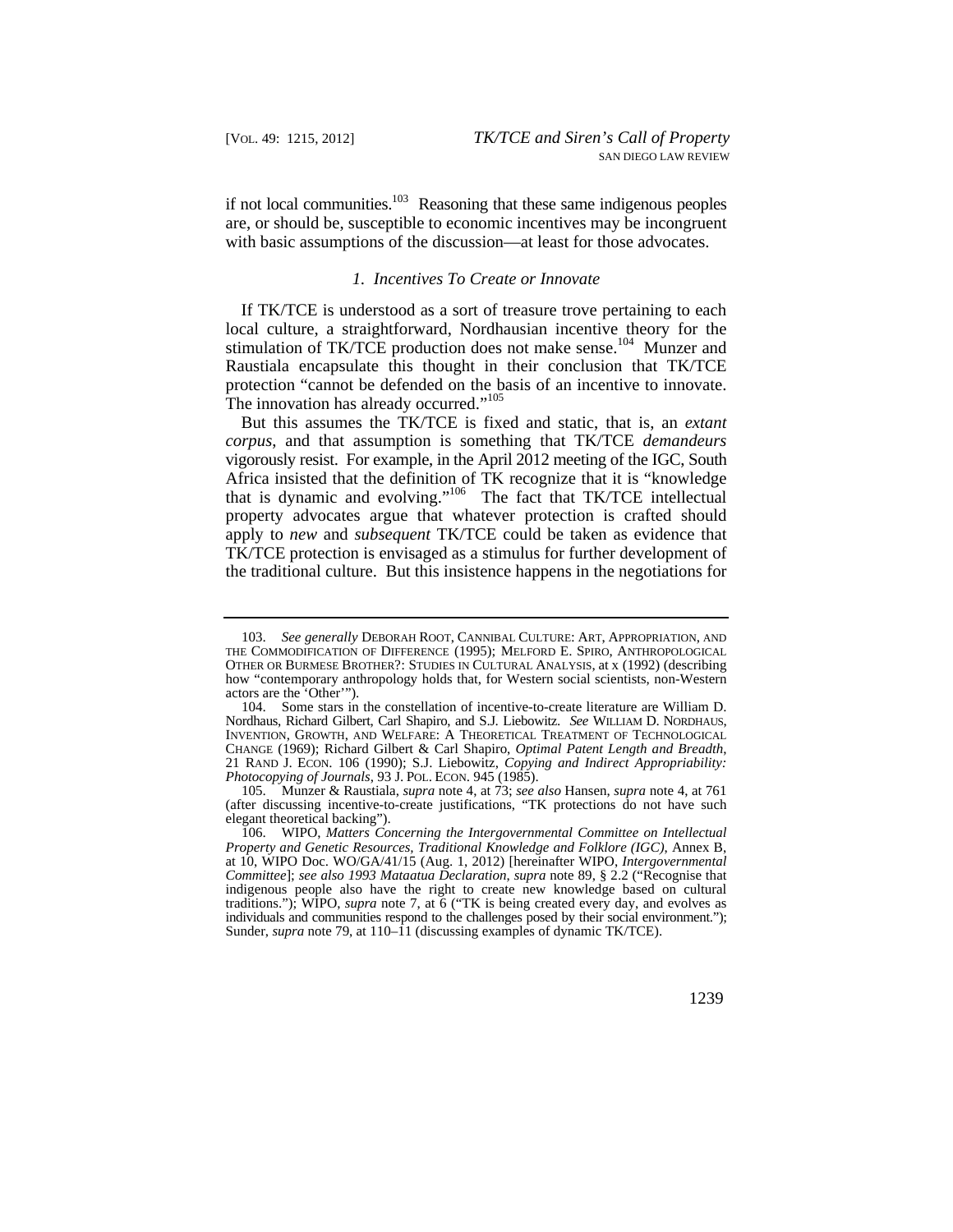other reasons—the same reasons the word *folklore* fell out of favor; expressly recognizing the prospect of new TK/TCE speaks to the vibrancy of traditional cultural and asserts that traditional culture is not just a defeated, historical "other" but a continuing alternative to modern, Western life.

 paid performances. I am generally hesitant to embrace such arguments Even if TK/TCE protection is envisaged as extending to a developing, evolving corpus, it seems hard to disagree with Munzer and Raustiala's conclusion that there already appear to be adequate incentives to create for TK/TCE. Indeed, ample, robust production of TK/TCE is a central part of the *demandeurs*' understanding of TK/TCE. Sometimes a parallel argument is used against copyright, or the current breadth of copyright, that is, that no copyright incentive is needed for the production of term papers, scholarly writing, television commercials, posters promoting feature films, and some elements of the music business that can be sustained on in relation to an *existing form of intellectual property* on the grounds that they call for an unworkable granularity in policymaking—unworkable because business practices change more quickly than legislation and because citizens, both as producers and consumers of works, can only digest so much granularity when it comes to the law working as an incentive structure.<sup>107</sup>

But the no-incentive-is-needed argument has a different status when one is considering the establishment of a category of intellectual property that does not yet exist, whether it is sui generis protection of nonoriginal databases, protection for semiconductor masks, or protection of TK/TCE. As long as the unprotected subject matter is sufficiently delineated such that we can *presently* judge citizen behavior in creating and using the material, then it is reasonable to assume that if there is already adequate production, no further incentive is needed.<sup>108</sup>

Even if incentives to create were *needed* for the kinds of materials we call TK and TCE, the incentives from TK/TCE protection would be quite attenuated, for both doctrinal and practical reasons. Doctrinally,

<sup>107.</sup> Proposing more granular categories of protection and nonprotection for expressive works is quite different than proposing a return to a registration system. A registration system with adequate marking of registered works provides both producers and consumers with a relatively simple bright-line rule.

 advocating any change in the law. *See* Robert W. Kastenmeier & Michael J. Remington, 108. This could also be taken as a question of where the burden of proof falls when *The Semiconductor Chip Protection Act of 1984: A Swamp or Firm Ground?*, 70 MINN. L. REV. 417, 439–40 (1985–1986) ("[T]he consideration of intellectual property issues should be governed by standards and procedures that are understood in advance and applied uniformly from case to case. At the outset, the proponents of change should have the burden of showing that a meritorious public purpose is served by the proposed congressional action.").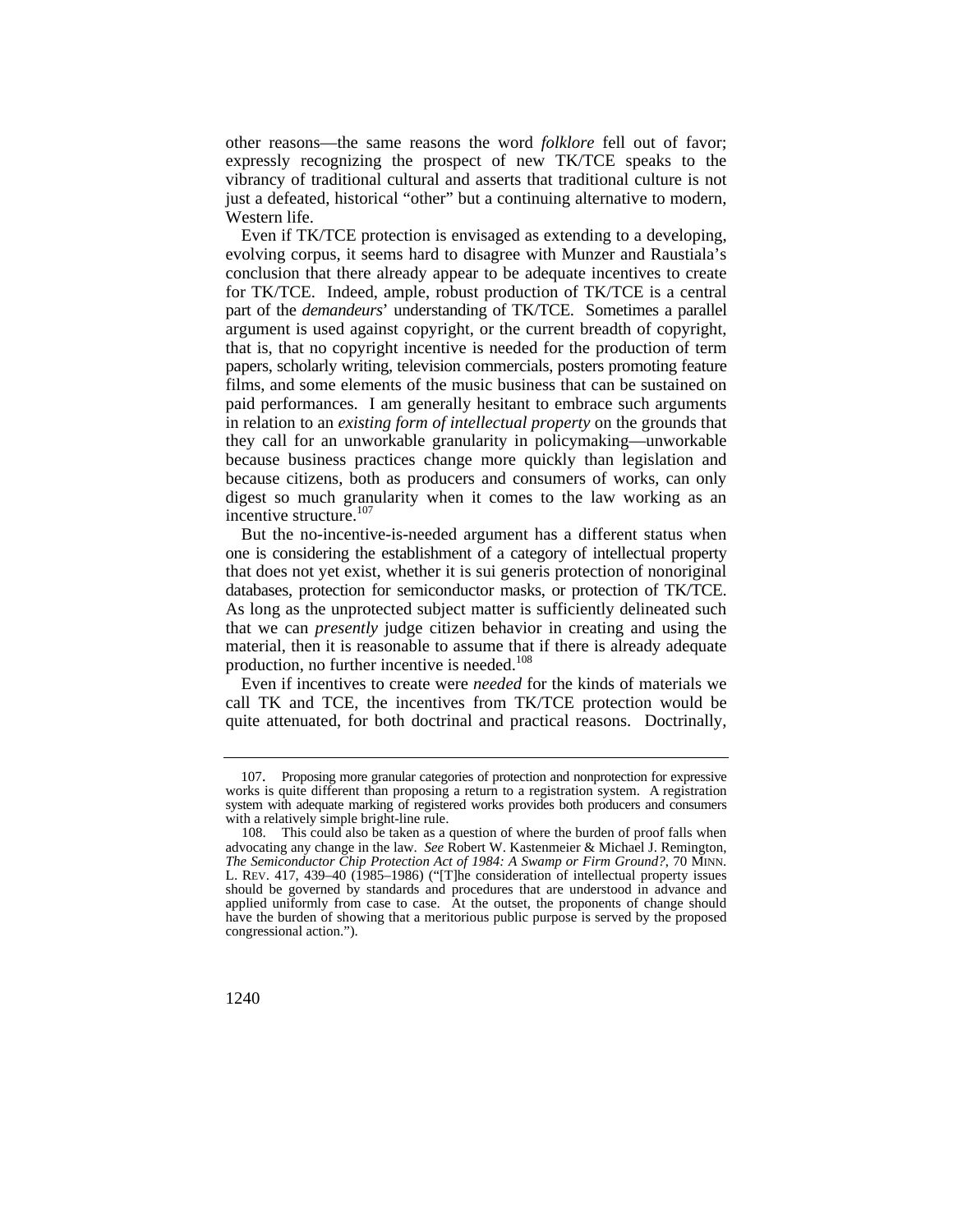the entire TK/TCE discussion is premised on the idea that expression and knowledge must pass through at least one generation before becoming traditional.<sup>109</sup> Just as there is strong evidence that the furthest reaches of the life-plus-seventy-years copyright term provide little or no incentive to create for rational actors, $110$  a similar problem would arise with any incentive to create from TK/TCE protection: strictly applied, the "intergenerational" requirement means that any benefits would not arise for roughly twenty to twenty-five years. $111$  And copyright or patent protection would apply immediately to the new expressive works or to some of the innovations, respectively.

 "transmitted from generation to generation" (internal quotation marks omitted)); Bangui 109. *See, e.g.*, UNESCO Convention for the Safeguarding of the Intangible Cultural Heritage art. 2(1), Oct. 17, 2003, 2368 U.N.T.S. 3 (defining "intangible cultural heritage" as Agreement of March 2, 1977, *supra* note 5, Annex VII, art. 8(2) (defining *folklore* as "literary, artistic or scientific works . . . which are passed from generation to generation"); Swakopmund Protocol, *supra* note 93, pmbl., at 6 ("[T]he specific characteristics of traditional knowledge and expressions of folklore[] includ[e] their collective or community context, [and] the intergenerational nature of their development . . . ."); WIPO, *Intergovernmental Committee*, *supra* note 106, Annex B, at 10 (proposing that the definition of TK require it to be knowledge "that is intergenerational" or "that is passed on from generation to generation"); Martin A. Girsberger, *Legal Protection of Traditional Cultural Expressions: A Policy Perspective*, *in* INTELLECTUAL PROPERTY AND TRADITIONAL CULTURAL EXPRESSIONS IN A DIGITAL ENVIRONMENT 123, 127 (Christoph Beat Graber & Mira Burri-Nenova eds., 2008) (describing TCE as "handed down from one generation to the next").

 market over time by less than one percent. *See* Brief of George A. Akerlof et al. as *2000*, 88 CALIF. L. REV. 2187, 2236–37 (2000) (noting that from an incentive perspective 110. A group of economists concluded that the twenty years of protection added to the U.S. copyright term in 1998 increases the present value of a copyrighted work's Amici Curiae in Support of Petitioners at 2, Eldred v. Ashcroft, 537 U.S. 186 (2002) (No. 01-618), *available at* [http://eon.law.harvard.edu/openlaw/eldredvashcroft/supct/](http://eon.law.harvard.edu/openlaw/eldredvashcroft/supct) amici/economists.pdf (concluding that the longer term's "present value is small, very likely an improvement of less than 1% compared to the pre-[1998] term"); *see also*  Robert P. Merges, *One Hundred Years of Solicitude: Intellectual Property Law, 1900–*  the 1998 extension "is virtually worthless" because "from a present-value perspective, the additional incentive to create a copyrightable work is negligible for an extension of copyright from life-plus-fifty years to life-plus-seventy years").

 *Law of Copyright* (pt. 2), 45 COLUM. L. REV. 719, 723 (1945). 111. Discounting for the present value of future dollars, this was Zechariah Chafee's conclusion in relation to the renewal copyright term, starting at the twentyeight year mark: when the copyright term consisted of an initial twenty-eight-year term and a twenty-eight-year renewal, the market value of the renewal term, measured at the beginning of the first term, was near zero. *See* Zechariah Chafee, Jr., *Reflections on the*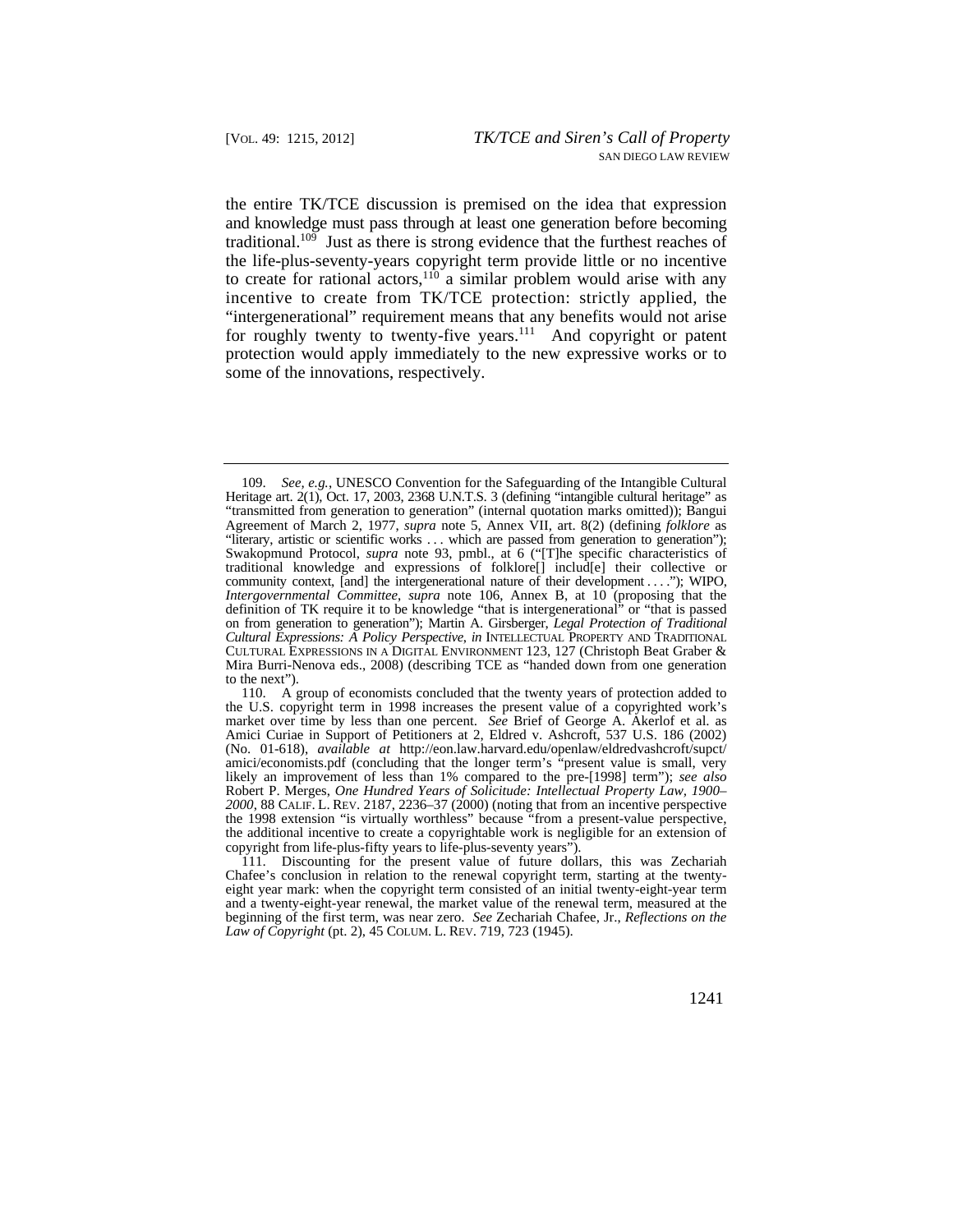#### *2. Incentives for Development and Commercialization*

observation has been extended by a number of commentators.<sup>113</sup> The Moving beyond incentives to create, there is also widespread acknowledgment that intellectual property rights can provide incentives to develop and commercialize innovations and creative expressions. This reasoning is associated with Edmund Kitch's justification for patent rights. Kitch reasoned that giving the inventor a set of exclusive entitlements to the initial invention would permit the inventor to coordinate refinement and commercialization of the invention. $112$  This general same argument applies nicely to novels and screenplays—the exclusive rights of copyright create the potential for payoff that propels the author and then the book agent, producer, and publisher to promote the work and development of derivative works thereof.

At the same time, there is responsive literature that says that patent owners are often not the best positioned to develop their innovations, either in commercialization or follow-on inventions.<sup>114</sup> Indeed, Kitch himself recognized this point.<sup>115</sup> And a sensible reading of the TK/TCE discourse would probably lead to the conclusion that indigenous people and local communities are *not* well-placed to take an active role in licensing protected TK or TCE. Part of the core narrative of the GRTKF debates is how it is the Western entrepreneurs or capital elites—the prospectors, so to speak—who identify the value of TK and TCE in relation to extant culture and technology.

 *of Intellectual Property*, 53 VAND. L. REV. 1727, 1740 (2000) ("[Patent] rights can easily 115. Edmund W. Kitch, *Elementary and Persistent Errors in the Economic Analysis*  arise in the hands of persons or firms who are not in the best position to exploit them.").

<sup>112.</sup> Edmund W. Kitch, *The Nature and Function of the Patent System*, 20 J.L. & ECON. 265 (1977).

 *Market Experimentation*, 83 N.Y.U. L. REV. 337, 340–45 (2008); F. Scott Kieff, *Property Rights and Property Rules for Commercializing Inventions*, 85 MINN. L. REV. *Patentability*, 87 TEX. L. REV. 503 *passim* (2009). 113. *See, e.g.*, Michael Abramowicz & John F. Duffy, *Intellectual Property for*  697 *passim* (2001); Benjamin N. Roin, *Unpatentable Drugs and the Standards of* 

 114. *See, e.g.*, F.A. Hayek, *The Use of Knowledge in Society*, 35 AM. ECON. REV. *Property Law*, 75 TEX. L. REV. 989, 1048–58 (1997); Mark A. Lemley, *The Myth of the Sole Inventor*, 110 MICH. L. REV. 709, 739–43 (2012); Robert P. Merges & Richard R. Nelson, *On the Complex Economics of Patent Scope*, 90 COLUM. L. REV. 839, 871–75 *Patent Bargain*, 2004 WIS. L. REV. 81, 126. Ted Sichelman reasons that although "there commercializers," patents may be an appropriate mechanism to protect innovators. Ted Sichelman, *Commercializing Patents*, 62 STAN. L. REV. 341, 367 (2010). 519, 524 (1945); Mark A. Lemley, *The Economics of Improvement in Intellectual*  (1990); Katherine J. Strandburg, *What Does the Public Get? Experimental Use and the*  is no reason to expect that inventors who win the race to patent will be the best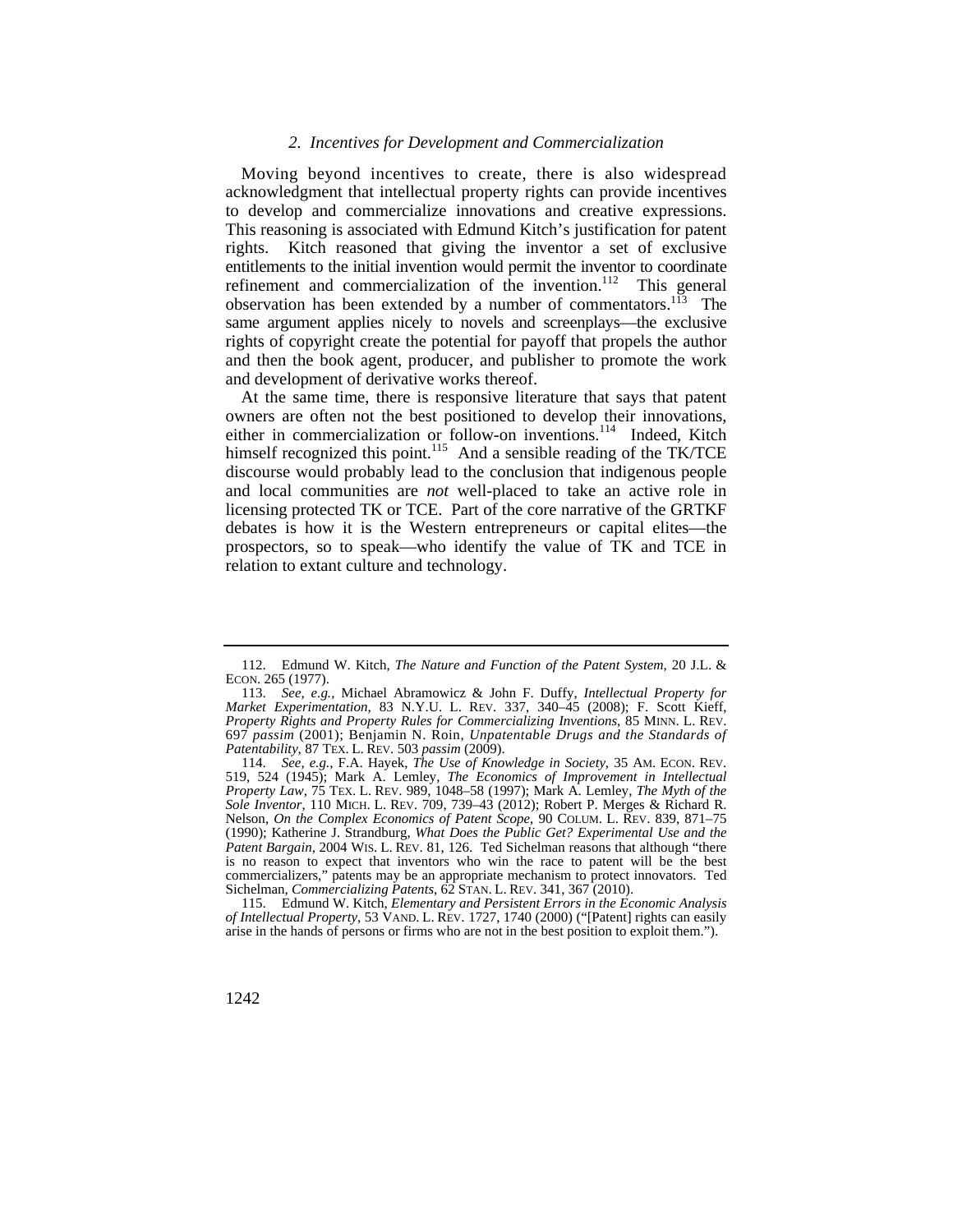#### *3. Incentives for Preservation and Conservation*

Finally, among the different incentive arguments, we must consider incentives to preserve. Preservation of TK/TCE figures prominently in narratives about TK/TCE protection, although it is not frequently expressed as a matter of *incentives*, let alone *financial* incentives.116

It is sometimes pointed out that whatever the merits of *exclusive rights*  over GRTKF, this is not a suitable realm for *intellectual property* rights because intellectual property is about *incentives for creation*. This is an important point, but one that cannot be taken very far. If preservation of assets is a justification for property rights over GRTKF, this is not qualitatively different from justifications that are given for the protection of trademarks and geographical indications. In the late 1990s, copyright owners argued that preservation of assets justified the extension of the copyright term in the United States from life-plus-fifty to life-plus-seventy years.117 Films and old television programs were the prime example here, although the same rationale could apply to sound recordings and photographs.

The idea that exclusive rights to TK/TCE could create an environment for better conservation and preservation of TK/TCE has a powerful initial appeal. Indeed, preservation of resources is one of the few justifications that John Rawls expressly embraces for property rights. In *The Law of Peoples*, Rawls offers the following reasoning:

[A]n important role of government . . . is to be the effective agent of a people as they take responsibility for their territory and the size of their population, as well as for maintaining the land's environmental integrity. Unless a definite agent is given responsibility for maintaining an asset and bears the responsibility and loss for not doing so, that asset tends to deteriorate. On my account the role of the institution of property is to prevent this deterioration from occurring.<sup>1</sup>

 it directly to property rights. JOHN RAWLS, A THEORY OF JUSTICE 239 (rev. ed. 1999) 118. JOHN RAWLS, THE LAW OF PEOPLES 8 (1999) [hereinafter RAWLS, THE LAW OF PEOPLES]. In *A Theory of Justice*, Rawls expresses a similar concern without connecting

<sup>116.</sup> *See* Hansen, *supra* note 4, at 775.

<sup>117.</sup> *See* H.R. REP. No. 105-452, at 4 (1998), *available at* [http://www.gpo.gov/](http://www.gpo.gov) fdsys/pkg/CRPT-105hrpt452/pdf/CRPT-105hrpt452.pdf (noting that twenty year extension would "provide copyright owners generally with the incentive to restore older works and further disseminate them to the public"). The Supreme Court recognized this as an acceptable policy rationale for the life-plus-seventy term. *See* Eldred v. Ashcroft, 537 U.S. 186, 207 (2003) ("[Congress] rationally credited projections that longer terms would encourage copyright holders to invest in the restoration and public distribution of their works.").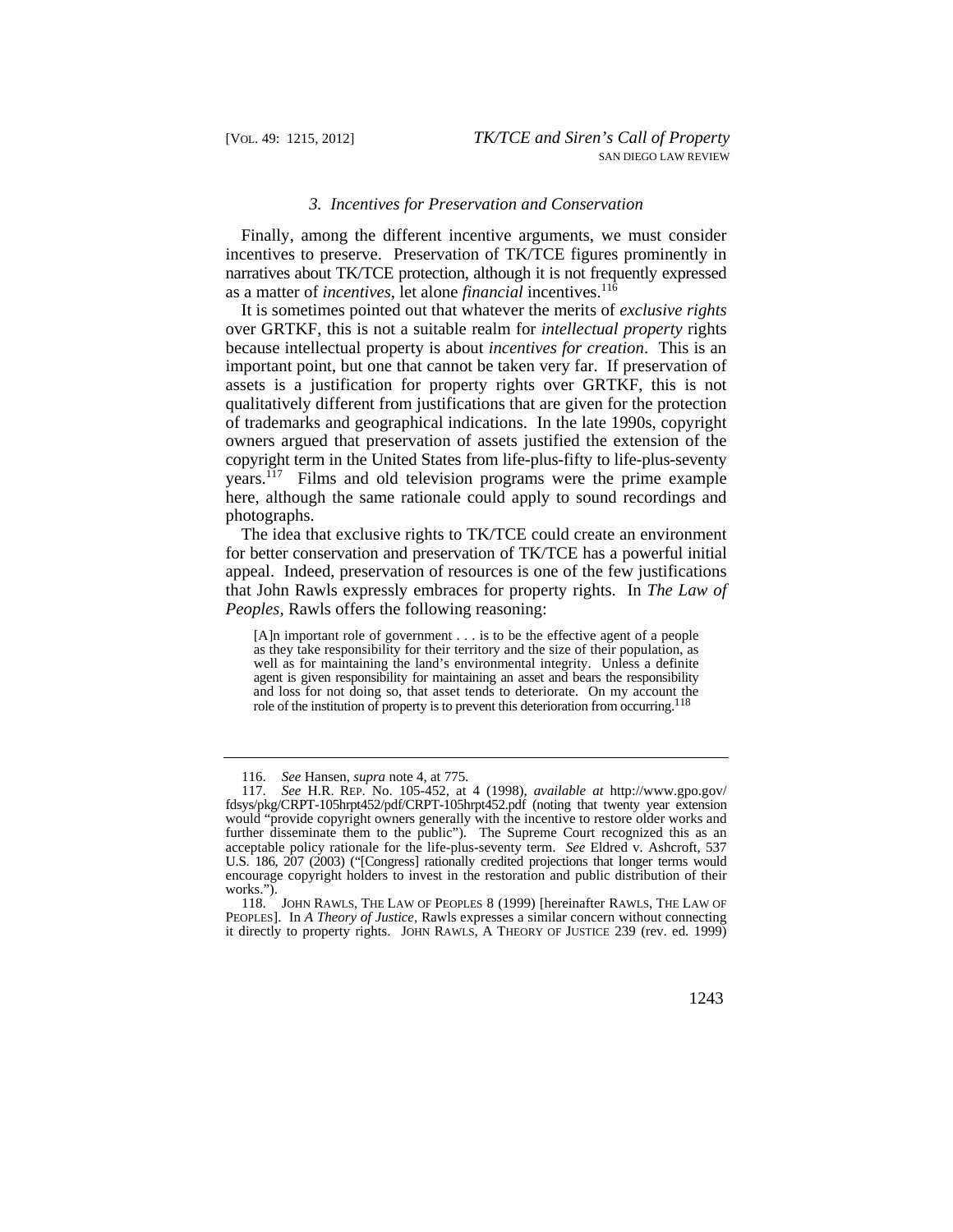Later in the same book, he provides this elaboration:

As I see it the point of the institution of property is that, unless a definite agent is given responsibility for maintaining an asset and bears the loss for not doing so, that asset tends to deteriorate. In this case the asset is the people's territory and its capacity to support them in perpetuity; and the agent is the people themselves as politically organized.<sup>119</sup>

This explication of property draws the concept close to that of a national territory. National territory becomes the people's property, and for Rawls, the order among just peoples means that they are not getting *any more property*, absent an extraordinary act of territorial bequest—the sort of thing that happened in monarchical Europe and colonial empires, but seems unlikely among just peoples. Because the people are not getting any more territorial property, they must learn to preserve what they have.

Of course, we know that there *are* other mechanisms to make people care for physical assets. Each year, thousands of us write checks to the Central Park Conservancy, a private group that raises and spends nearly forty million dollars a year to take care of an impressive piece of real estate that neither it nor any of us contributors own.<sup>120</sup> And yet there is no question that property rights do give owners incentives to conserve real estate and chattel goods. In the Soviet Union, when large apartment buildings fell into disrepair it was commonly said, "No one owns it, so no one takes care of it." If you are the host of the party, you care a lot more when people start dancing on the furniture.

Despite its initial appeal, the problem with the incentives-to-preserve argument for exclusive rights is that the exclusive rights do not by themselves trigger preservation or conservation. The world of audiovisual preservation offers one rough analog—a vast amount of cultural material in need of stewardship—and is exemplary with its complex topography. Copyright owners are substantially engaged in restoration and preservation, and those so engaged demonstrate clear ownership motivations. Although there is no doubt that film studios and other private owners of old films—film stock and copyright—undertake some of their conservation efforts from an alloy of civic duty and institutional pride, profit from

 [hereinafter RAWLS, A THEORY OF JUSTICE] ("In both a private-property as well as in a socialist society great concern may be expressed for preventing irreversible damages and for husbanding natural resources and preserving the environment.").

 <sup>119.</sup> RAWLS, THE LAW OF PEOPLES, *supra* note 118, at 39 (emphasis omitted).

 120. Formed in 1980, the Central Park Conservancy is a private, nonprofit organization. The Conservancy "provides 85 percent of Central Park's \$45.8 million annual Parkwide expense budget through its fundraising and investment revenue" to manage the park under contract from the City of New York. *About the Central Park Conservancy*, CENT. PARK CONSERVANCY, <http://www.centralparknyc.org/about>/ (last visited Jan. 5, 2013).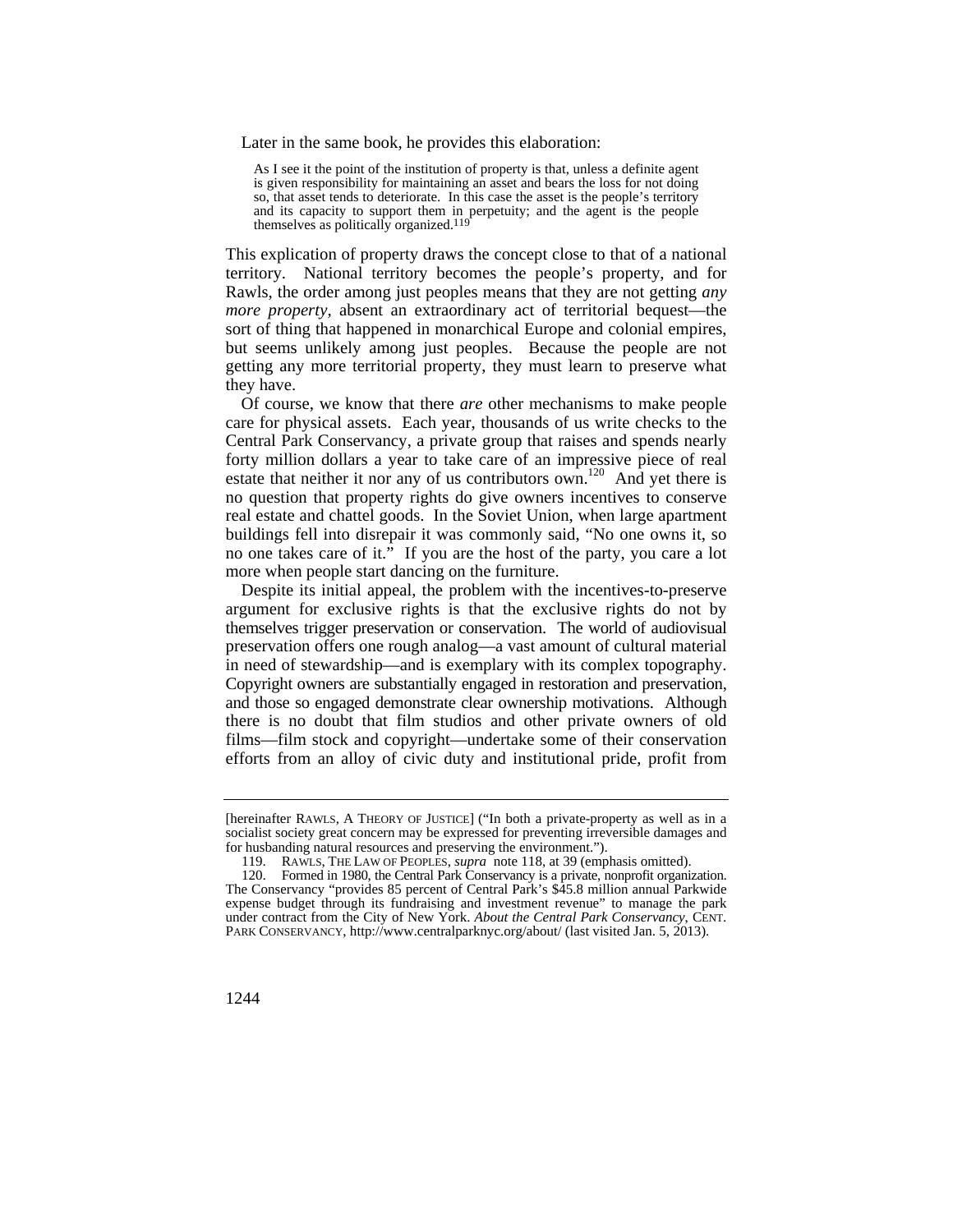puts it, the choice of films for restoration "typically comes down to their vast libraries is usually part of the equation. As one industry observer moneymaking potential."<sup>121</sup>

On the other side of the equation, nonprofits and governments are engaged in at least equally ambitious efforts. Founded in 1997, the Library of Congress's National Film Preservation Foundation had, as of 2010, helped restore approximately  $1,650$  films.<sup>122</sup> Other significant efforts at film preservation and restoration can be found with New York's Museum of Modern Art  $(MoMA)$ ,<sup>123</sup> UCLA, the Eastman House in Rochester, the Academy of Motion Picture Arts and Sciences, and many smaller foundations and institutes.

It would be hard to overemphasize how much film preservation is nonmarket, depending on governments, nonprofits, and charities. In 2010, the British Film Institute (BFI) launched a campaign to raise one million pounds to restore nine of Alfred Hitchcock's early works<sup>124</sup> apparently because Hitchcock's marquee name is not enough to give these silent films enough commercial rerelease value to trigger their restoration. In the United States, in the words of one journalist, "Hollywood essentially relies on the Library of Congress to handle most of its preservation efforts."<sup>125</sup>

In this sense, the most blunt version of the incentive-to-preserve argument would *not* hold for audiovisual works—and if Hitchcock is not enough to identify marketable property in the audiovisual world, it is not clear how we would identify TK/TCE both in need of preservation and marketable as property. On the other hand, exclusive control of the

 <sup>121.</sup> Marc Graser, *Hollywood or Dust!*, VARIETY, Aug. 2–8, 2010, at 1, 28.

 million grant from the Packard Humanities Institute. *Id.* The Center is one of the few in films, the camera negative of *The Maltese Falcon*, and Stan Laurel films. *Id.*  122. *Id.* at 1. The building of the Library of Congress's Packard Campus of the National Audio-Visual Conservation Center in 2007 was made possible by a \$160 the world that works with nitrate negatives (film stock from the early 1890s to 1951); Hollywood studios have entrusted the Library's Packard Campus with Frank Capra

<sup>123.</sup> Since 1996, MoMA has had a large remote center in Hamlin, Pennsylvania to preserve and do conservation work on its collection of 27,000-plus films—a center for which MoMA seeks donations. Email from MoMA to Justin Hughes (April 18, 2012, 1:06 PM) (on file with author) (seeking contributions to Annual Fund on the basis of film preservation work).

<sup>124.</sup> *Hitchcock 'Adoption' in UK*, CHINA DAILY (July 8, 2010), [http://wo.chinadaily.](http://wo.chinadaily) com.cn/view.php?mid=16794&cid=98&isid=162.

 <sup>125.</sup> Graser, *supra* note 121, at 1.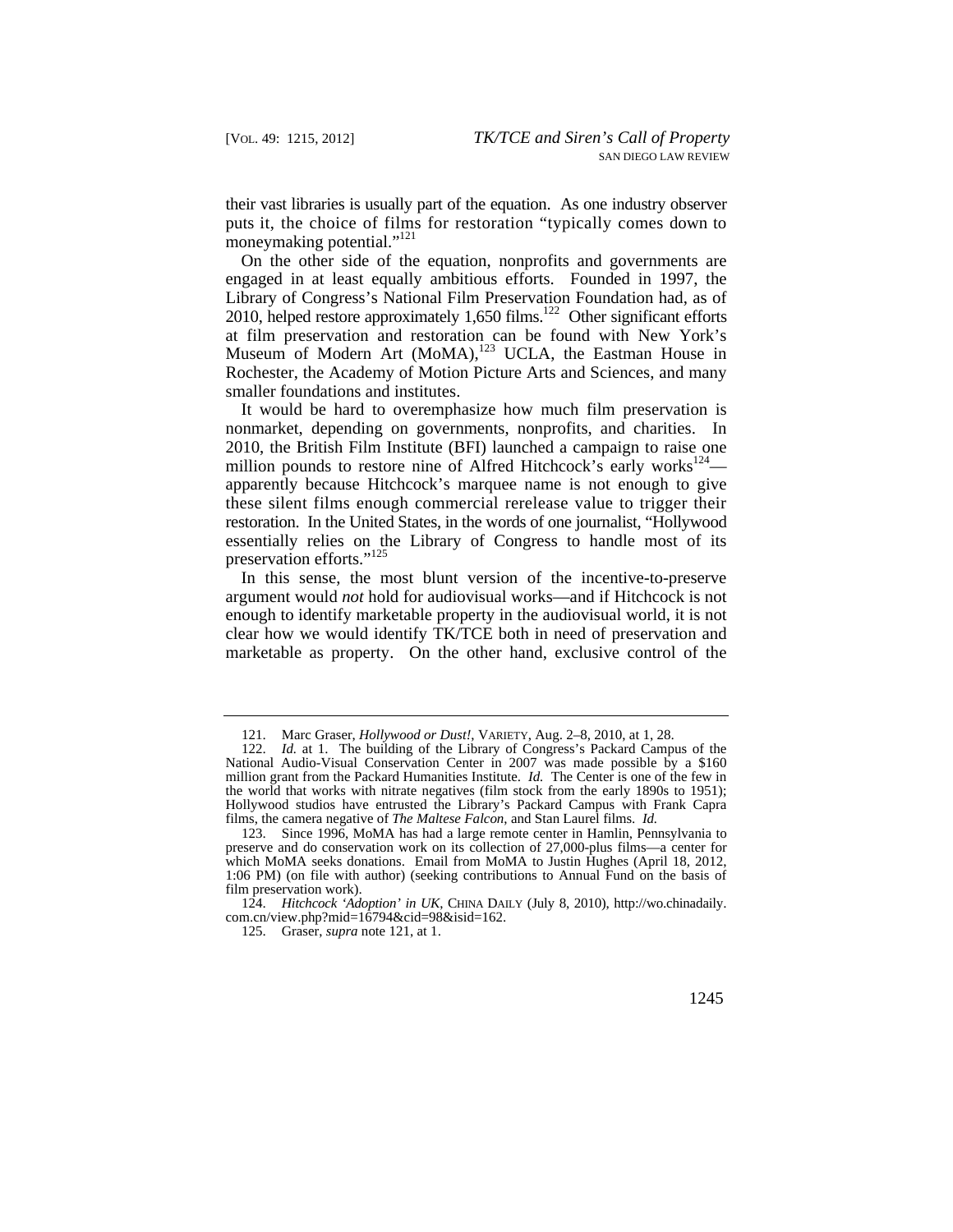restored prints *is* part of the BFI's overall economic plan for restoration of the Hitchcock films.

More importantly, the analogy to film may give us too narrow a sense of preservation when it comes to TK and TCE. Preservation of TK and TCE involves preservation of *practices*, *activities*, and *skills*. It is not just preservation of pottery forms in extant works, but how to make the pottery. If granting exclusive rights to typical art and craft designs, forms, and styles would curb industrial production of the same and enhance the capacity of local communities to maintain local production, surely this would be a form of *preservation*.<sup>126</sup> In a similar fashion, exclusive rights could give *some* incentive, in some circumstances, for TK/TCE preservation.

# *B. Labor Theories and TK/TCE*

creative work."<sup>127</sup> This sort of observation has been made frequently in Locke's account of property rights focuses on the individual human not an auspicious fact for an account of collective and community rights. Because the individual laborer, artist, inventor, or tinkerer seems to remain central to most accounts of intellectual property, as Robert Merges notes, "collective creativity is today seen as a challenge to conventional mechanisms of encouragement, protection, and recognition. Intellectual property in particular is said to be a poor fit with this new form of relation to collaborative and collective processes on the Internet.<sup>128</sup>

individual rights over the collective interests of the community?" $129$ But the same concern is raised in relation to TK/TCE. As one carefully worded WIPO publication puts it, "Is the IP system compatible with the values and interests of traditional communities—or does it privilege Boatema Boateng has raised the same genre of concern in relation to

<sup>126.</sup> Madhavi Sunder has made the same argument in relation to protection of geographical indications (GIs). Sunder, *supra* note 79, at 99 ("One hope is that Geographical Indication (GI) protection will allow local artisans to stay in their communities and fend for themselves, without having to renounce their traditional work for life in the overcrowded cities."). I have doubts about how much GI protection can do this, but believe a similar, stronger case can be built for the potential impact of exclusive rights on TCE art forms.

 <sup>127.</sup> Merges, *Locke for the Masses*, *supra* note 21, at 1181.

 *Entrepreneurship*, 75 OR. L. REV. 257 (1996), and Ira V. Heffen, *Copyleft: Licensing Collaborative Works in the Digital Age*, 49 STAN. L. REV. 1487 (1997). *See also* Yochai 128. Two discussions from the earliest days of the Internet are Margaret Chon, *New Wine Bursting from Old Bottles: Collaborative Internet Art, Joint Works, and*  Benkler, *Sharing Nicely: On Shareable Goods and the Emergence of Sharing as a Modality of Economic Production*, 114 YALE L.J. 273 (2004).

 <sup>129.</sup> WIPO, *supra* note 7, at 3.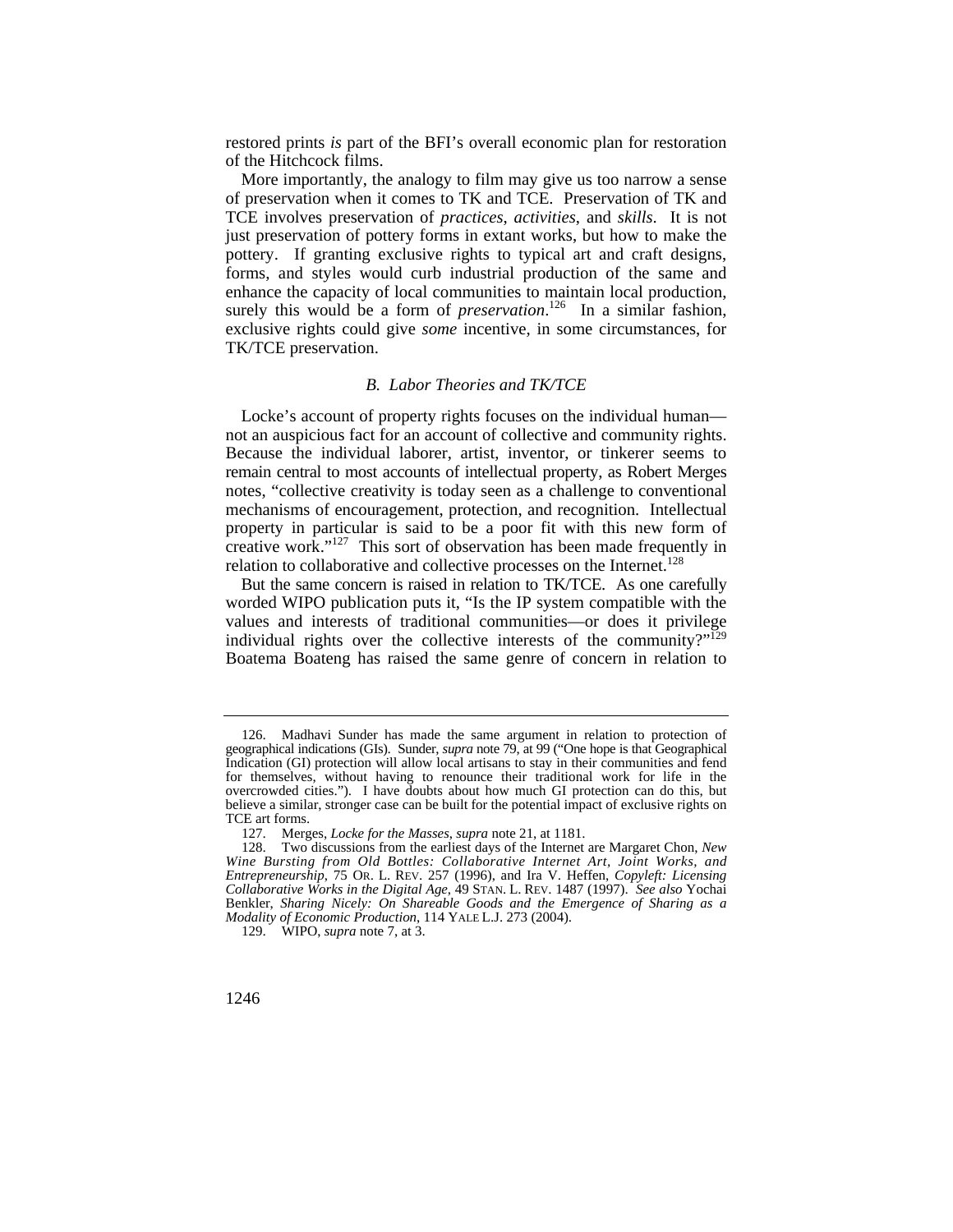some west African TCE: *adinkra* and *kente* cloth.<sup>130</sup> Boateng views Western intellectual property as focused on the individual and only providing recognition of groups through a fiction:

 groups do not unless they individually claim authorship of discrete parts of the Only individuals can claim to be authors or inventors; thus, cultural producers who work as individuals have legal standing, while those who operate in group's production. Alternatively, if those groups are formally constituted such that they can claim the status of "legal persons," then the group becomes a kind of honorary individual that can claim authorship.131

It seems true that intellectual labor by "large groups of dispersed creators" is "not well-accounted for in our legal system,"<sup>132</sup> but I share Merges's belief that collective creativity is not as incompatible with classic accounts of intellectual property, including labor theory accounts, as many commentators have claimed.<sup>133</sup>

To see this more clearly, consider Boateng's comparison of the context of the production of *adinkra* and *kente* cloth versus her view of Western art:

[I]n the case of adinkra and kente . . . authorization comes not from the person who makes the cloth but from the history that makes the cloth a valuable commodity. The cloth maker's name, in this scheme, has little authorizing value. Rather, it is his ability to link his cloth to a particular heritage whose elements include a long tradition of practice on the part of other cloth producers in his spatial and temporal community. . . .

producers. Authorship and authorization, in this scheme, are therefore collaborative and temporally indefinite.<sup>134</sup> . . . Unlike Foucault's "author function" that invests discourses with authority, authorization here is not bound up with the identity of a single person working at a specific historical moment but with a community of living and deceased

 moment but with a community of living and deceased producers" and the Initially this description seems compelling, but does it really identify anything different from *some* Western artistic practices? Instead of *cloth*, substitute *visual characters*, and instead of *kente* and *adinkra*, use *Mickey Mouse*, *Tin-Tin*, *Batman*, *Dr. Who*, or any number of cultural franchises in the West. For each of these franchises, "authorization . . . is not bound up with the identity of a single person working at a specific historical

. . . .

<sup>130.</sup> *See* BOATENG, *supra* note 100, at 2–3.

<sup>131.</sup> *Id.* at 109.

 <sup>132.</sup> Merges, *Locke for the Masses*, *supra* note 21, at 1180.

<sup>133.</sup> *See id.* at 1180–82.

 <sup>134.</sup> BOATENG, *supra* note 100, at 48–49.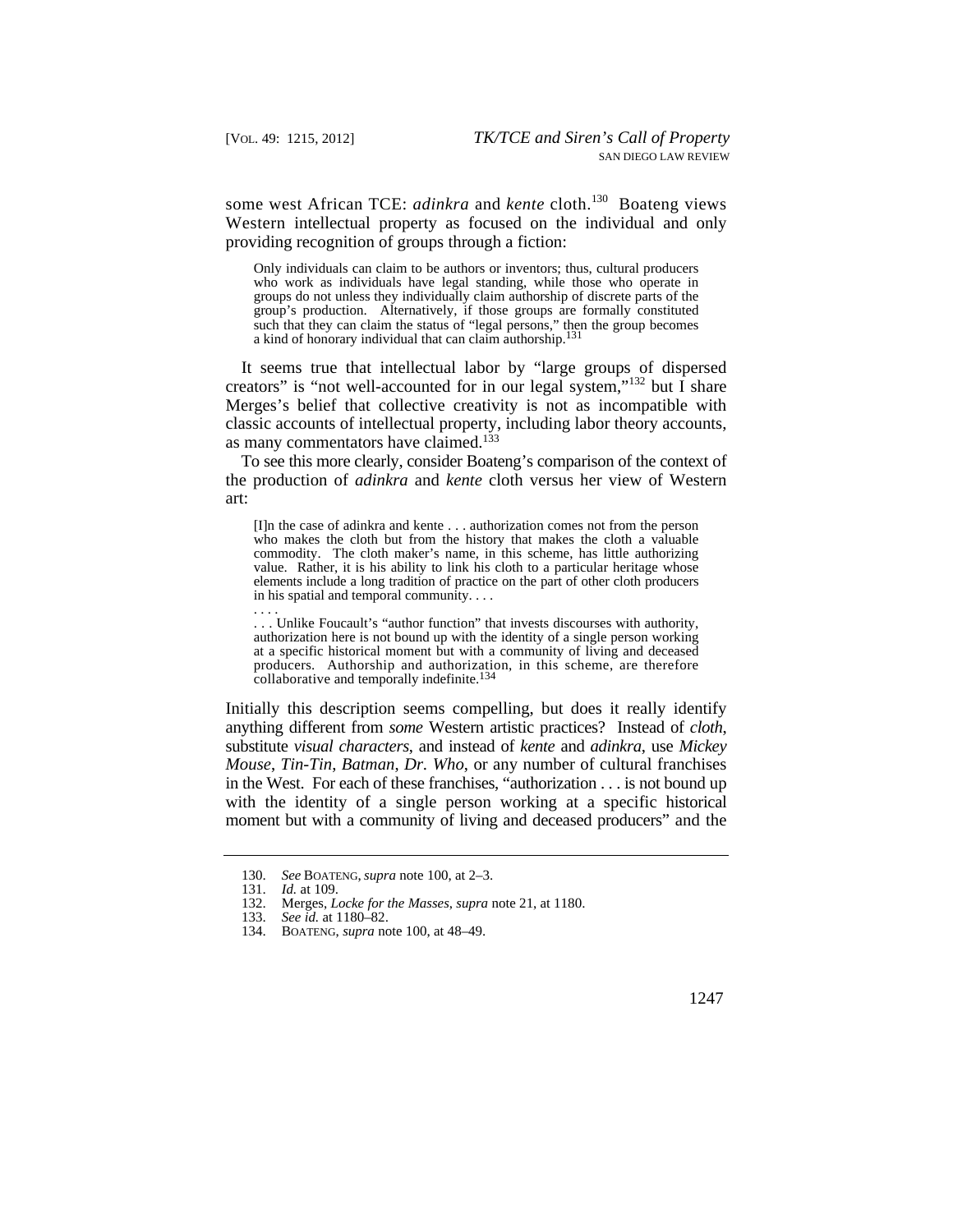visual artist's name, in these schemes, "has little authorizing value" because the overarching objective is to "link" the new work to a "particular heritage" of known elements.<sup>135</sup>

Large, collaborative groups in which individual identity was often submerged and even more frequently lost are part and parcel of Western creativity—this is true not just with pop culture entertainment but also with the paintings in our museums that are designated only "School of \_\_\_\_\_\_\_\_" and how we revere relatively anonymous design in crafts and useful items as in the Victoria & Albert Museum collection of pottery or MoMA's collection of twentieth-century electric appliances.

 there is still a "single highly centralized creative entity" and that centralization permits our accounts of intellectual property to work.<sup>136</sup> "[s]omething like exclusive (or semi-exclusive) rights to be held by groups Both Boateng and Merges might say that I am cheating a bit because even where Western culture submerges individual identity—a Disney film, "designed by Apple," Rookwood pottery, "School of Caravaggio"— Merges's intuition is that even beyond such centralized creative enterprises, it should be possible "to make out a fuzzy case for a group right on the basis of a generalized appreciation for collective labor<sup>"137</sup> and that who exert collective labor on things would satisfy the basic requirement of rewarding Lockean labor."<sup>138</sup> Beyond those intuitions, he seems conflicted as to how to make a labor theory account of intellectual property workable with relatively decentralized collective labor.<sup>139</sup>

 in common," "[m]en in [c]ommon," "all [m]en," "all his [f]ellow- The caution is well-placed, but I think that the degree of centralization is not the dispositive issue. Locke's narrative is one of the individual's actions and prerogatives in relation to the rest of humanity: "[m]ankind [c]ommoners, all [m]ankind."<sup>140</sup> For all the moves Locke makes, it is a

<sup>135.</sup> *Id.* Boateng also distinguishes the *adinkra* and *kente* production this way: "Although the designs [that *adinkra* and *kente* makers] use have individual creators, those individuals are not easily separated from the community as authors because the norm is for their designs to pass into the communal pool." *Id.* at 109. But, again, this would be true of the individual contributions of creators working in a large studio, whether the animators at Disney or the potters at Rookwood.

 <sup>136.</sup> Merges, *Locke for the Masses*, *supra* note 21, at 1180.

<sup>137.</sup> *Id.* at 1188.

<sup>138.</sup> *Id.* at 1191. Merges's thesis is that "from a Lockean perspective . . . *collective*  labor ought to count just as much, at least in some situations, as a foundation for property claims." *Id.* at  $1185$ . *Id.* at 1185.

<sup>139.</sup> He thinks this can be done "without unduly complicating the IP system," *id.* at 1191, but has misgivings about how "to figure out even a moderately workable structure for such a right," *id.* at 1188.

 <sup>140.</sup> LOCKE, *supra* note 20, § 25, at 327, § 27, at 328–29, § 32, at 332–33, § 34, at 333.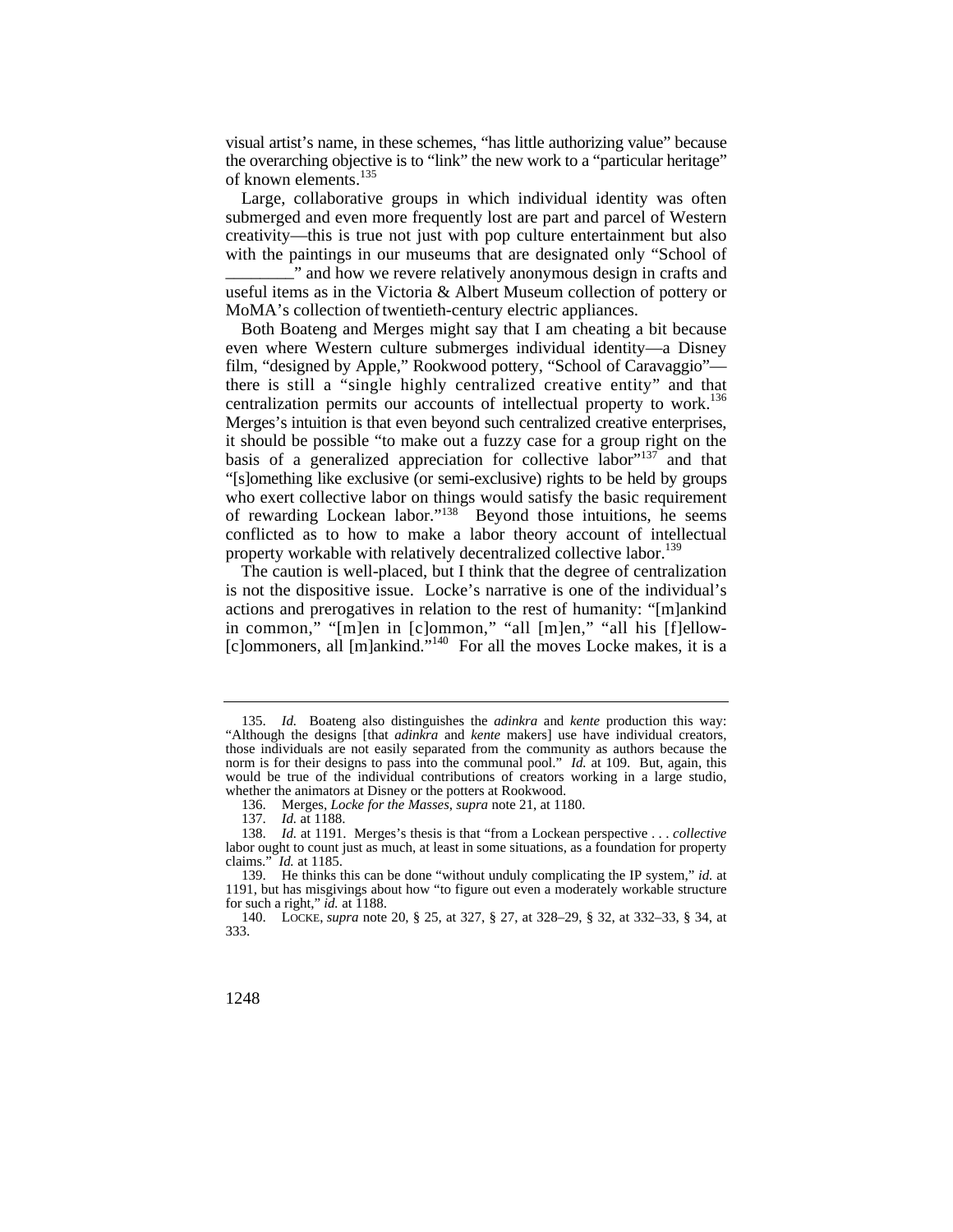story of an individual in one tribe without any other tribes being present.<sup>141</sup> identity from the rest of "[m]ankind in common" such that the group can Contrast this with Rawls, who eschews any commitment to private property when he is focused on the individual within the tribe, but more expressly embraces property as a concept when concerned with interaction among peoples. $142$  The question is not whether to centralize or decentralize but whether the group laboring collaboratively has a distinct carry out the use and enjoyment that Locke requires and therefore warrant property rights. $143$ 

 theory does not usually confront: who is the *laborer* across time? This is Assuming that we accept that the relatively decentralized group laboring collaboratively can fit within a labor-desert theory, our initial acceptance would almost certainly be for *relatively contemporaneous* collaborative labor—something like Wikipedia. The intergenerational premise of TK/TCE means that we will also have to resolve a question the labor where one of the key issues under negotiation makes its presence felt: the beneficiary group—*who is the continuing indigenous people? What constitutes the "same" local community analogous to being the same person over the decades?* 

whether the present individuals are the *same people*. Locke clearly saw One could think of this as a problem of representation, a problem of identity, or both. To be more specific, the relationship of the present generation to the future might be one of representation,<sup>144</sup> but the relationship of the present generation to the past strikes me as a question the labor theory as resting on the *present person's* labor—as in the philosopher's observation that God gave the Earth to "the Industrious

<sup>141.</sup> True, he writes of "several [n]ations of the Americans," *id.* § 41, at 338 (emphasis omitted), and that "in the beginning all the [w]orld was America," *id.* § 49, at 343 (emphasis omitted), but I read him to view the Native Americans as a case study of what happens when there is a lack of labor.

 justice does not include these matters." RAWLS, A THEORY OF JUSTICE, *supra* note 118, at 142. While Rawls's discussion "assume[s] that the regime is a property-owning democracy since this case is likely to be better known" as between a private property system, a socialist system of production, or some hybrid, he tells us that "[t]he theory of 242.

 <sup>143.</sup> LOCKE, *supra* note 20, § 25, at 327.

<sup>144.</sup> *See* Merges, *Locke for the Masses*, *supra* note 21, at 1190 ("The problem of representation arises here, and might serve as a model. In these cases, the current inhabitants of traditional leadership roles are assumed to adequately represent the generations past and future who have an interest in protecting and profiting from the traditional knowledge.").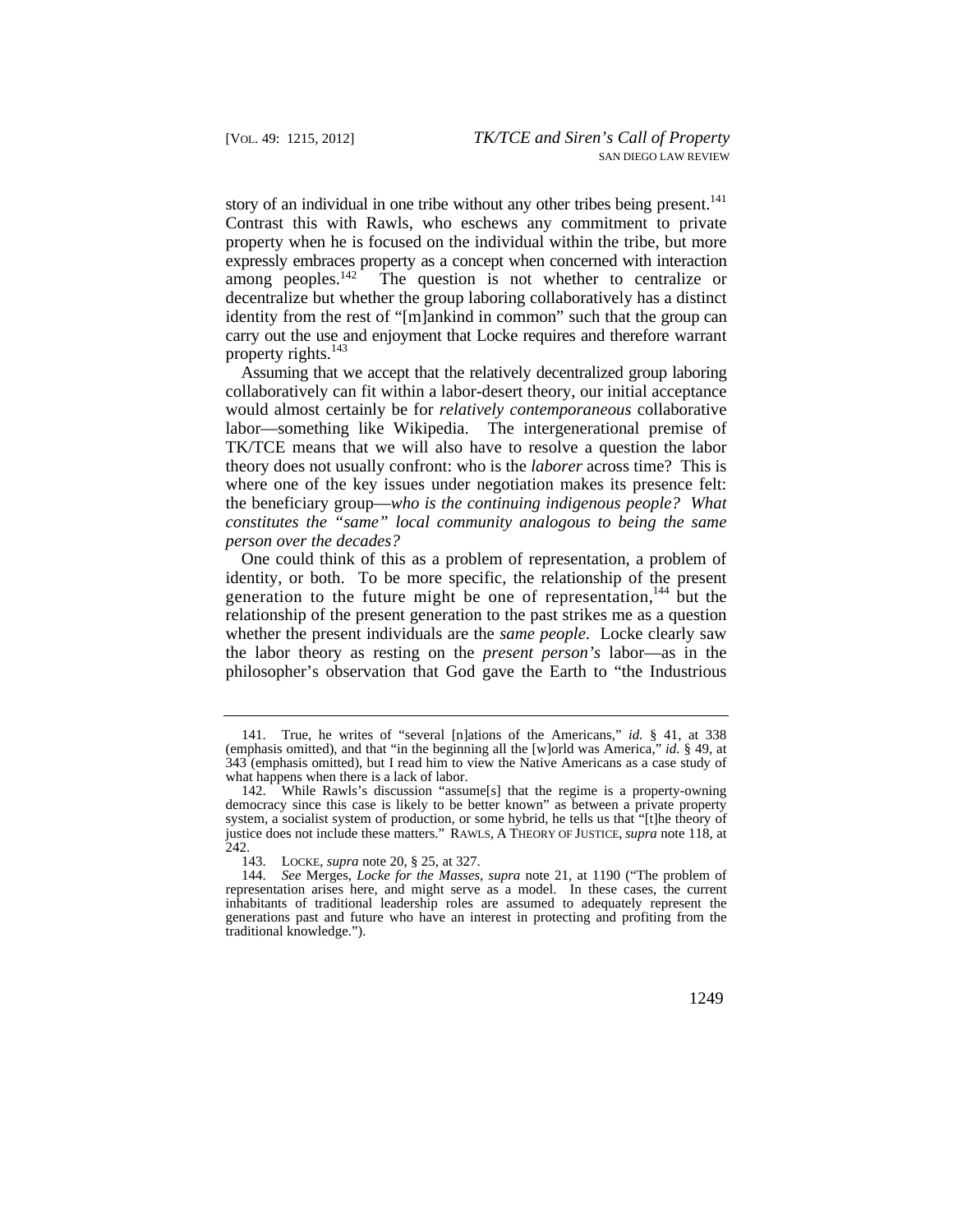and Rational, . . . not to the Fancy or Covetousness or the Quarrelsom and Contentious."<sup>145</sup>

Perhaps there is some combination of Lockean labor theory and Rawlsian justice across generations available to us. It is easy to imagine a necessary, but not sufficient, condition that the indigenous people or local community must be themselves laboring on the TK/TCE in order to inherit the mantle of sameness. This might give resonance to the TK/TCE *demandeurs'* insistence that TK/TCE is dynamic and evolving one might say, yes, it *must* be dynamic and evolving.

to the rest of humanity's enjoyment of the resources in question.<sup>146</sup> that asset to deteriorate beyond restoration. Another might be an indigenous language's slow decline to extinction. Either case might be particularly troubling if outsiders had offered to maintain the TCE but were refused Even if not an obligatory evolving condition, applying Locke to TK/TCE could bring conditions of use and nonspoliation into the equation: where TK/TCE "perished" under the control of the indigenous people or local community without its "due use," this would be offensive A straightforward example might be where an indigenous people or local community kept control of some physical cultural asset and permitted on the grounds of the indigenous people or local community's exclusive control. Use or nonspoliation condition(s) could put a labor-desert analysis of TK/TCE protection in virtual juxtapose with an incentive-topreserve analysis: the former saying that efforts to preserve are required to justify the protection and the latter saying that the protection is needed to motivate the efforts to preserve.

But aside from physical deterioration of cultural assets, and maybe language death, it may not be easy to map Locke's notion of impermissible spoilage onto TK/TCE. In section 38, Locke writes of "Grass of his Inclosure [that] rotted on the Ground, or the Fruit of his planting [that] perished without gathering."<sup>147</sup> This is both waste of the individual's labor—planting the fruit—and waste of valuable assets that others could enjoy—the fruit.<sup>148</sup> Propertization is fine "so long as nothing perishe[s] uselessly in his hands," and as to shells, gold, and jewels acquired through barter of the perishable, that "he might heap up as much of these durable things as he please[s]; the exceeding of the bounds of his just [p]roperty

 <sup>145.</sup> LOCKE, *supra* note 20, § 34, at 333.

<sup>146.</sup> The phrases are drawn from LOCKE, *supra* note 20, § 37, at 337, in which Locke is describing acquisition of property before the appropriation of land.

 <sup>147.</sup> LOCKE, *supra* note 20, § 38, at 337.

<sup>148.</sup> I discussed this in Hughes, *Philosophy*, *supra* note 21, at 327–28.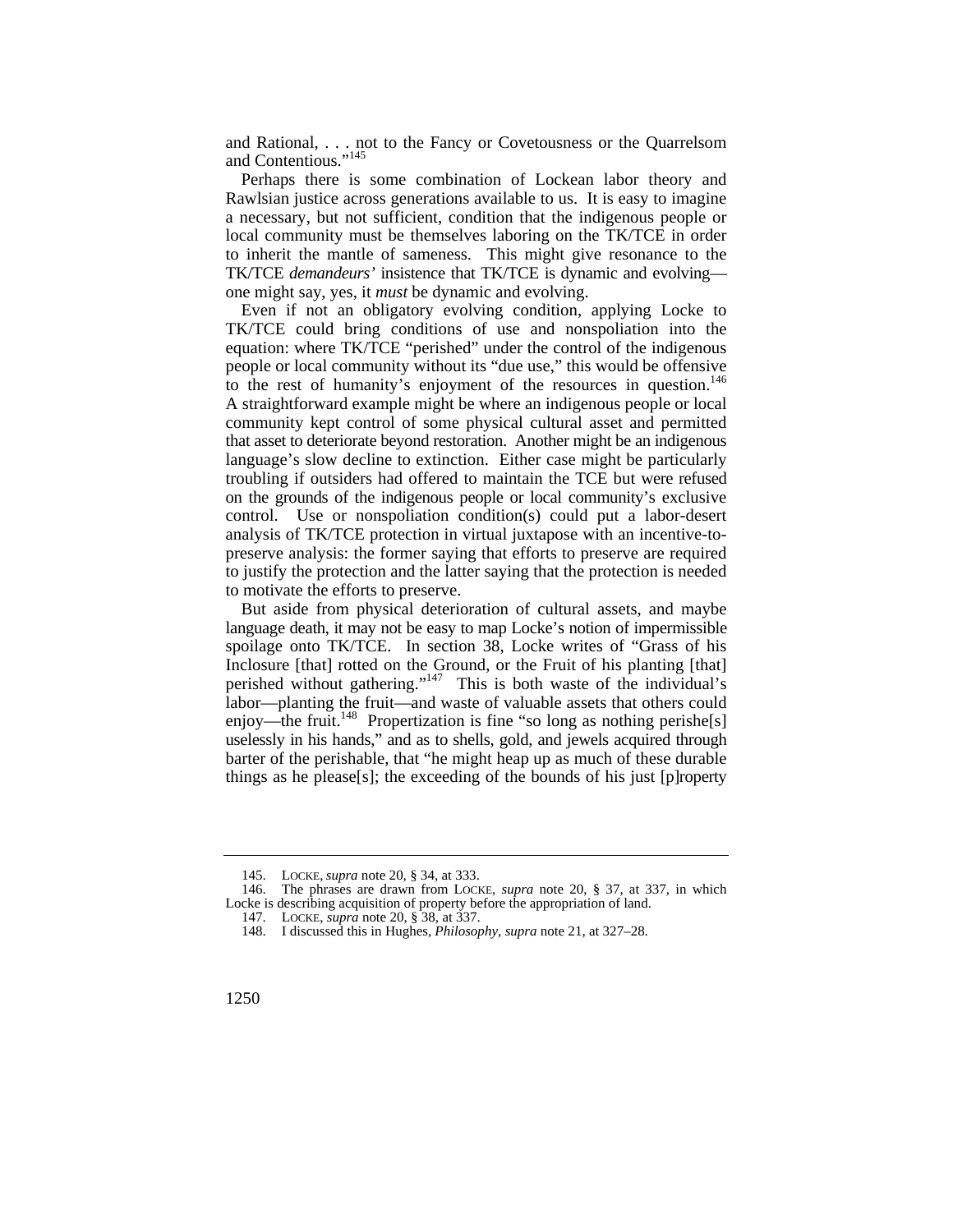not lying in the largeness of his [p]ossession, but the perishing of anything uselessly in it."<sup>149</sup>

 on others *needing* that which went to waste. And his example, not Locke's discussion of spoilage is not clearly premised or conditioned surprisingly, is what we would now call renewable resources. Taken together, that would mean some of the objectionable waste is, in a sense, "victimless." Along this pathway, the spoilage condition could become a simple use condition—perhaps Tully's reading. Of course, intellectual property has a complex history with use conditions: whether the manufacturing requirement that existed in U.S. copyright law,  $150$  the "working requirement" that exists in the patent system,<sup>151</sup> or various regimen of compulsory licensing, both real and proposed.<sup>152</sup> It is an intriguing question how one would formulate a working requirement for publicly known TK/TCE, that is, TK/TCE that is not kept secret.

#### *C. Personality Justifications and TK/TCE*

Personality justifications for intellectual property might transmute themselves most helpfully by being understood as justifications for protection of TK/TCE based on the increased autonomy and recognition that would be afforded to the indigenous people, local community, and

 <sup>149.</sup> LOCKE, *supra* note 20, § 46, at 342 (emphasis omitted).

The domestic manufacturing clause first appeared in the 1909 version of the Copyright Act. Under the terms of the Act of July 13, 1982, the domestic manufacturing clause expired on June 30, 1986. Act of July 13, 1982, Pub. L. No. 97-215, 96 Stat. 178 (codified at 17 U.S.C. § 601 (repealed 2010)).

<sup>151.</sup> Article 5(A)(4) of the Paris Convention recognizes that countries may impose working requirements by constraining compulsory licensing that may result from the failure to work the patent. Paris Convention for the Protection of Industrial Property art. 5(A)(4), Mar. 20, 1883, 828 U.N.T.S. 107 ("A compulsory license may not be applied for on the ground of failure to work or insufficient working before the expiration of a period of four years from the date of filing of the patent application or three years from the date of the grant of the patent, whichever period expires last; it shall be refused if the patentee justifies his inaction by legitimate reasons."). The working requirement existed in U.S. patent law until 1908.

<sup>152.</sup> For example, TRIPS article 31 provides for "use of the subject matter of a patent without the authorization of the right holder" but only if, absent a national emergency, "prior to such use, the proposed user has made efforts to obtain authorization from the right holder on reasonable commercial terms and conditions and that such efforts have not been successful within a reasonable period of time." Agreement on Trade-Related Aspects of Intellectual Property Rights art. 31, Apr. 15, 1994, Marrakesh Agreement Establishing the World Trade Organization, Annex 1C, 1869 U.N.T.S. 299.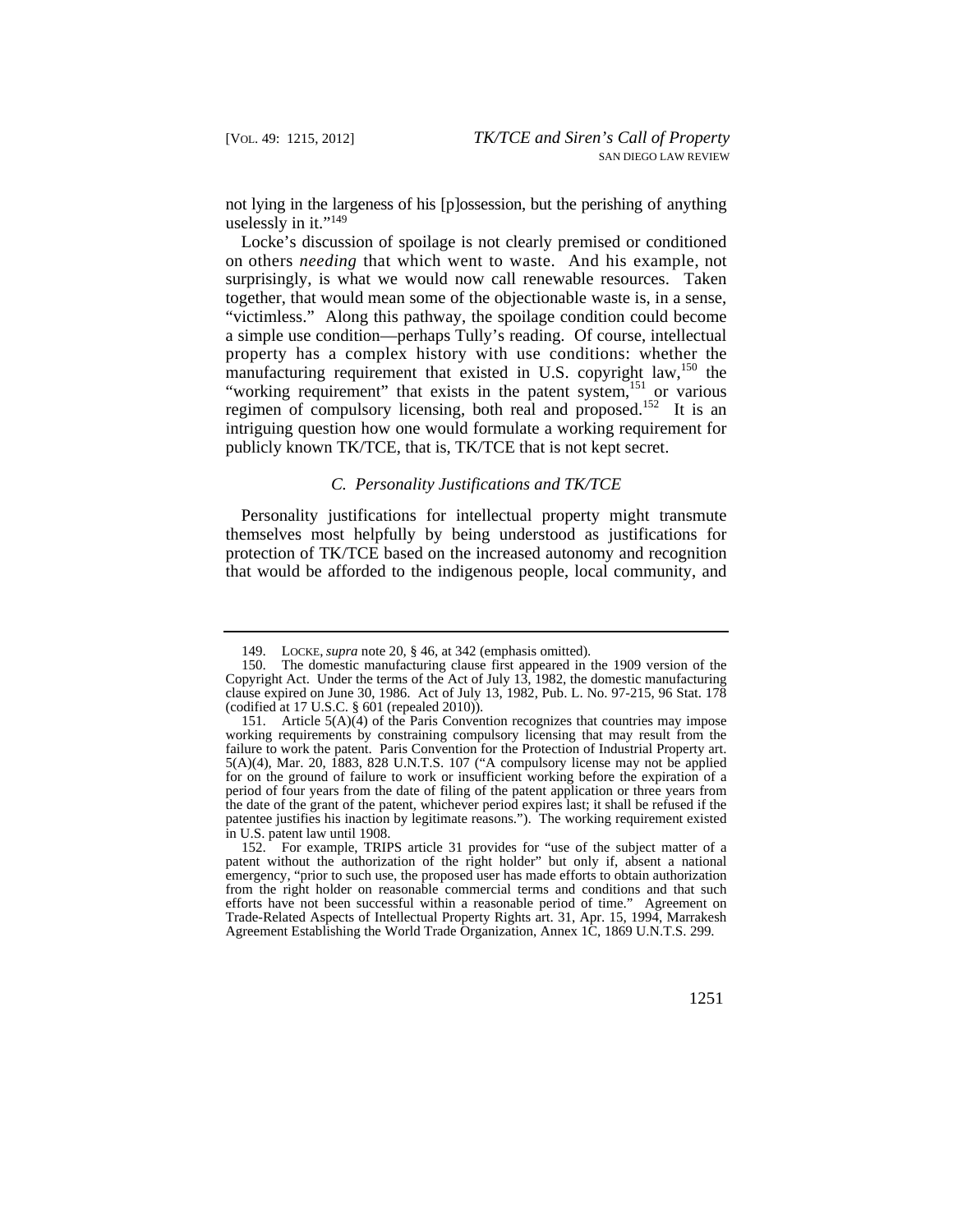nation-state that houses them.<sup>153</sup> The problem in applying a personality justification directly to TK/TCE rights held by a group would be the recognition of the group, whether indigenous tribe or local community, as having its own "group personality." That, of course, is part of the larger challenge of how the group as a receptacle or holder of rights fits in a modern system that focuses on the individual as the seat of rights, prerogatives, and responsibilities.<sup>154</sup>

But as Peggy Radin has observed, even if "we lack a convincing theory of group rights . . . group cohesion may be important and even necessary to [individual] personhood."155 Discussing the *Village of Belle Terre v. Boraas* case, in which six students sharing a house challenged zoning regulations that limited the village to nuclear families, Radin sees the case as one "involving personhood, in the guise of freedom of association, on both sides."156 In other words, both sides had claims that the personhood of their individual members would be harmed if they were not permitted to exercise their own freedom of association—one being the six students living with each other and the other being the 700 nuclear families associated together as a village. Radin's own examples come from real property situations, but I do not see any reason that the same kind of analysis cannot be applied to elements of culture or know-how.

As long as the maintenance of group identity is part of the personhood interests of each individual member of the group, we do not need a theory of group rights to have personality interests count as a justification of some kind of protection of TK/TCE. Indeed, when American law protects Native Americans by limiting the alienability of any "object having ongoing historical, traditional, or cultural importance central to [a] Native American group or culture,"<sup>157</sup> there is no crisis in justification for the law. Everyone understands that, regardless of one's views on

 manuscript) (on file with Robert P. Merges). 153. For example, in describing rights over local flora and fauna—and the genetic resources thereof—Merges has speculated that "strong property rights" might "enhance developing country autonomy and environmental goals." Robert P. Merges, Rainforest Preservation: Problems with the Property Rights Approach 3 (1995) (unpublished

<sup>154.</sup> *See, e.g.*, David B. Jordan, *Square Pegs and Round Holes: Domestic Intellectual Property Law and Native American Economic and Cultural Policy: Can It Fit?*, 25 AM. INDIAN L. REV. 93, 99 (2000–2001) ("The American copyright system stumbles as it attempts to protect 'group' rights that lack either identification of any actual original author, or alternatively, the requisite intent to enter into a legal relationship to create a joint or collective work.").<br>155. RADIN, *supra* not

RADIN, *supra* note 25, at 70.

<sup>156.</sup> *Id.* (citing *Village of Belle Terre v. Boraas*, 416 U.S. 1 (1974)).

 157. 25 U.S.C. § 3001(3)(D) (2006). This is the Native American Graves Protection repatriation of such items to the culturally affiliated tribe. *See id.* §§ 3001–3013. and Repatriation Act, which prohibits sale or purchase of Native American human remains or cultural items acquired without proper authority; the Act can also force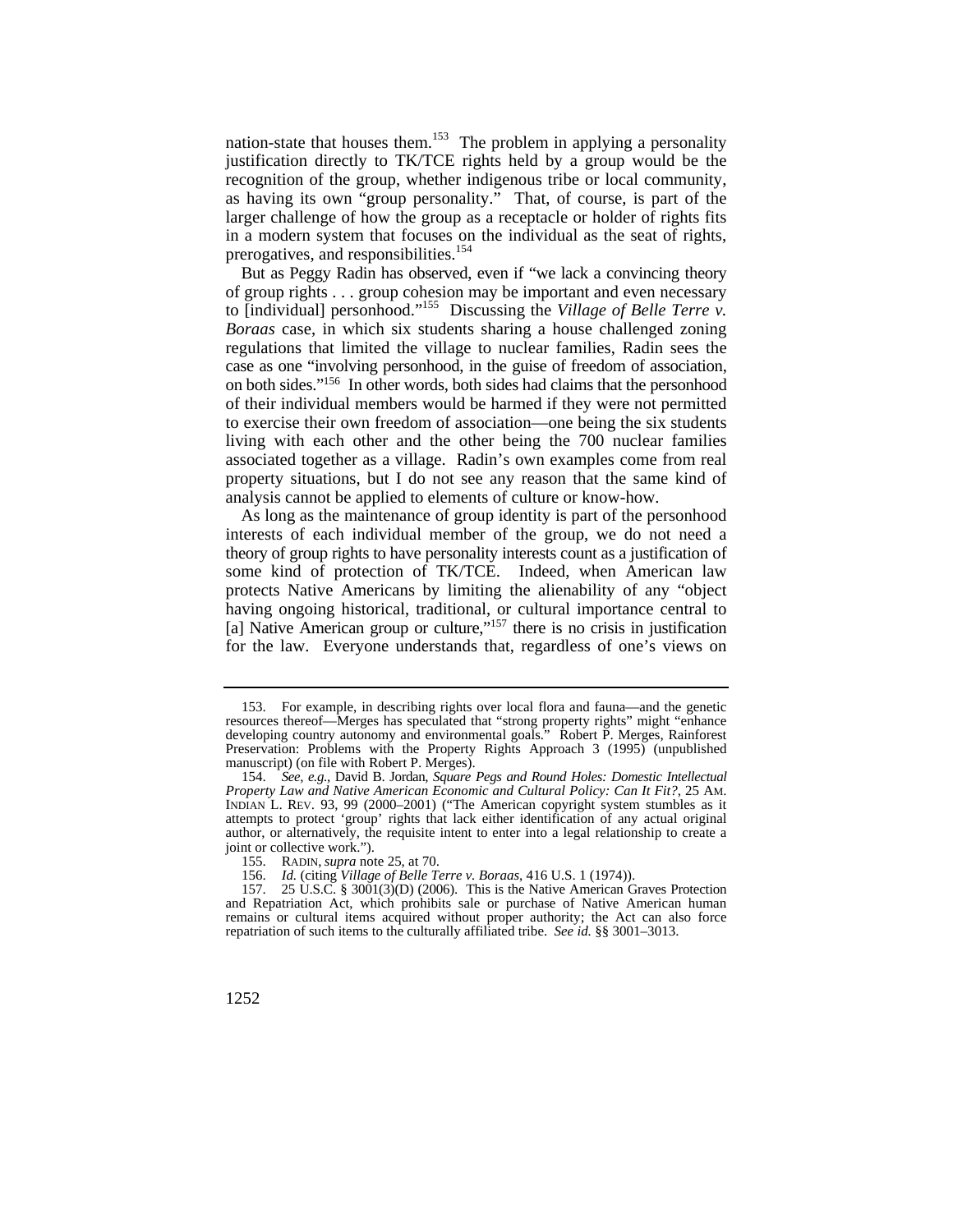*Boraas* case—is a difficult question between people's freedom to migrate full-blown group personality interests, we can protect the personality interests of individuals within that group through protection of the group's interests. Yet just as exclusionary zoning—the *Village of Belle Terre v.*  and people's freedom to form and maintain cohesive communities,<sup>158</sup> protection of TK/TCE—at least when it is used to forbid outsiders from using the TK/TCE—presents a balance between some people developing their own personhood through free *migration* in thought and expression as against other people's freedom to protection of their personhood interests through maintenance of cohesive expressive communities.

#### *D. Privacy Justifications and TK/TCE*

 TK/TCE that is genuinely kept out of the possession of outsiders. When Privacy justifications for exclusive rights over TK/TCE also seem like a promising area. Of course, such justifications will be limited to a tribal ritual, sanctuary, or sacred writing is unquestionably kept from outsiders, this is easy. But when some members of a community want to disclose or share with outsiders, thorny issues can arise.<sup>159</sup>

The analogous causes of action in traditional common law jurisdictions include trade secrecy—commonly, although not uniformly, considered part of intellectual property—protection of confidential information, breach of confidence, and straightforward invasion of privacy claims. Indeed, many of the elaborations of an invasion of privacy in American law would map reasonably well onto situations in which secret TK/TCE is disclosed and disseminated outside an indigenous people or local community.<sup>160</sup> The principal modification that is required is to move from the protection of an individual person, including a corporation as a juridical person, to the protection of a more amorphously but still discretely defined group. For reasons I have explained in Part IV.B above, I think

<sup>158.</sup> An observation made by Radin. RADIN, *supra* note 25, at 97.

 <sup>159.</sup> CRYSTAL, *supra* note 6, at 157 ("Some elders . . . do not want to tell their stories; and even if they do, their relatives or community groups may dispute their right to tell them, or refuse to allow other people to use them. The ancestral language may be viewed as sacred.").

in a false light before the public." 160. In the United States, the right of privacy may be invaded by an "(a) unreasonable intrusion upon the seclusion of another[,] . . . (b) appropriation of the other's name or likeness, . . . (c) unreasonable publicity given to the other's private life, . . . or (d) publicity that unreasonably places the other in a false light before the public." RESTATEMENT (SECOND) OF TORTS § 652A (1977).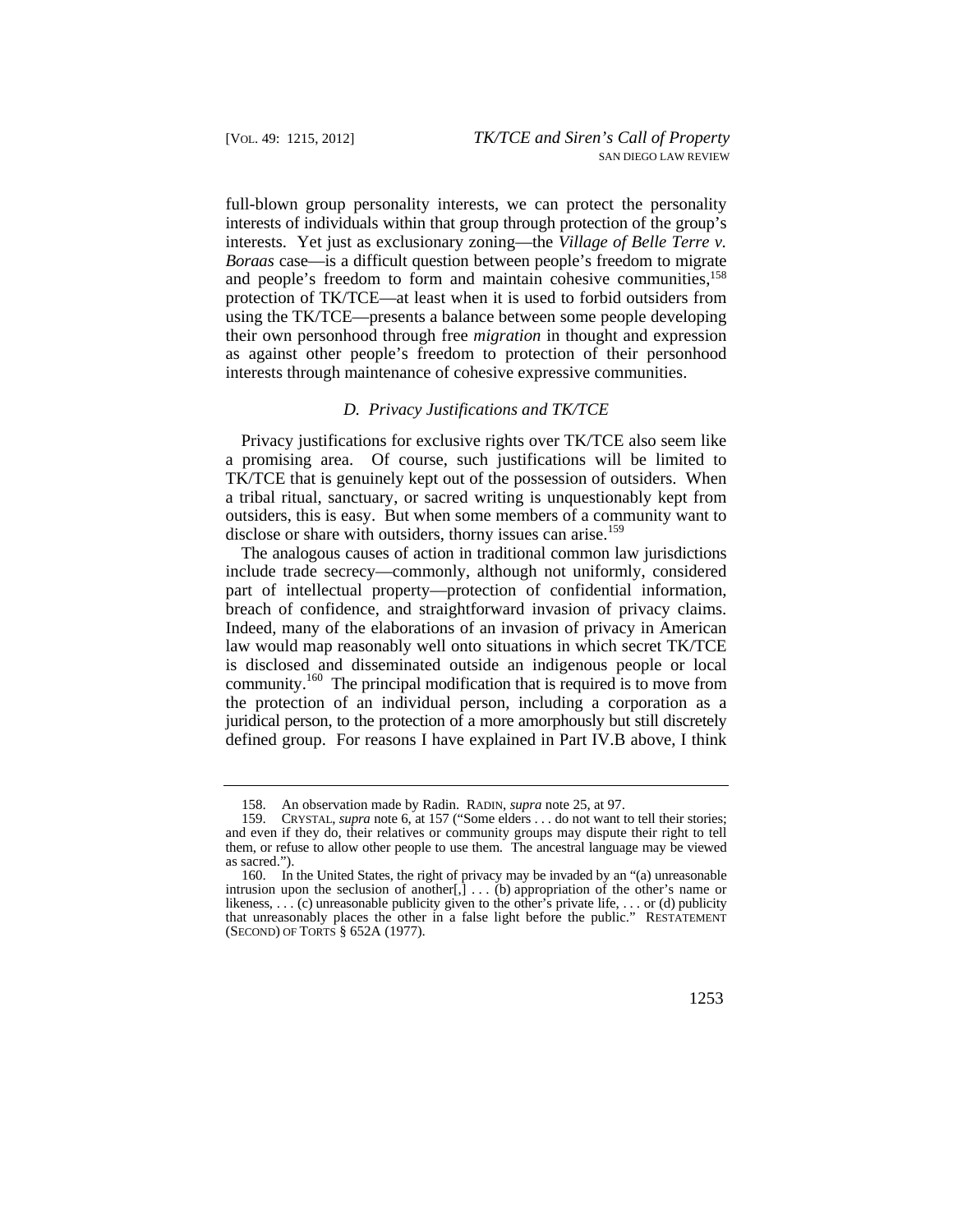that such a move is not difficult and in fact, at least one common law court has agreed.<sup>161</sup>

 greater value—and may often be the equivalent in that society of Another conceptual challenge here is that many advocates of TK/TCE protection conflate *private* with *sacred*. Although we can assume that those rituals, events, and artifacts that a community keeps private are of sacred—there is much that is sacred that is not private, as any Catholic can attest. Perhaps more important, we can develop reasonably objective criteria for what is private, but the call from some *demandeurs* that sacred TK/TCE receive heightened protection has, as a counterpoint, the claim from other *demandeurs* that all TK/TCE is sacred.

## V. DISTRIBUTIVE JUSTICE AND TK/TCE

In the scholarly discourse explaining and justifying intellectual property, the concepts of fairness and desert are given little attention, if not outright short shrift. Yet there is no question that they have been and remain powerful notions in the daily intellectual property work of courts and legislators.<sup>162</sup>

On those occasions when fairness issues have come to the front and center of scholarly discussions, it is usually as a critique of intellectual property rights—limiting or conditioning intellectual property is seen as the means to promote distributive justice.<sup>163</sup> At the international level,

 CHI.-KENT L. REV. 675 (1993) (discussing distributive justice and fair use of author's 163. *See, e.g.*, Timothy J. Brennan, *Copyright, Property, and the Right To Deny*, 68

<sup>161.</sup> For example, in *Foster v Mountford* (1976) 29 FLR 233, 235, an Australian court used the common law doctrine of confidential information to prevent the publication of a book containing information on sites and objects that had been revealed to the anthropologist in confidence and held that the publication of such information would amount to a breach of confidence.

 combined natural rights and incentive arguments. *See* THORVALD SOLBERG, COPYRIGHT 576 (1977) (quoting *Mazer*, 347 U.S. at 219). This point was also repeated by many lower courts. *See also* U.S. COPYRIGHT OFFICE, REPORT OF THE REGISTER OF COPYRIGHTS ON THE 162. For example, the earliest state copyright acts often spoke in terms that ENACTMENTS OF THE UNITED STATES, 1783–1906, at 11–15, 18–20, 25–31 (1906) (state laws for Connecticut, Georgia, Massachusetts, New Hampshire, New York, North Carolina, and Rhode Island). Even when recognizing that the "reward" of copyright is an end to a means, the Supreme Court has noted that "[s]acrificial days devoted to such creative activities deserve rewards commensurate with the services rendered." Mazer v. Stein, 347 U.S. 201, 219 (1954); Zacchini v. Scripps-Howard Broad. Co., 433 U.S. 562, GENERAL REVISION OF THE U.S. COPYRIGHT LAW 3–6 (1961) (recognizing that a purpose of copyright is "[t]o give authors the reward due them for their contribution to society"). Intellectual property laws in other countries similarly have powerful fairness underpinnings. For example, Andre Lucas, the author of France's best known treatise on copyright law, once remarked, "No far-reaching regulation on unfair competition exists in France. Otherwise patent and copyright law would be superfluous." EUMETSAT, 1ST EUMETSAT WORKSHOP ON LEGAL PROTECTION OF METEOROLOGICAL SATELLITE DATA 11 (1991).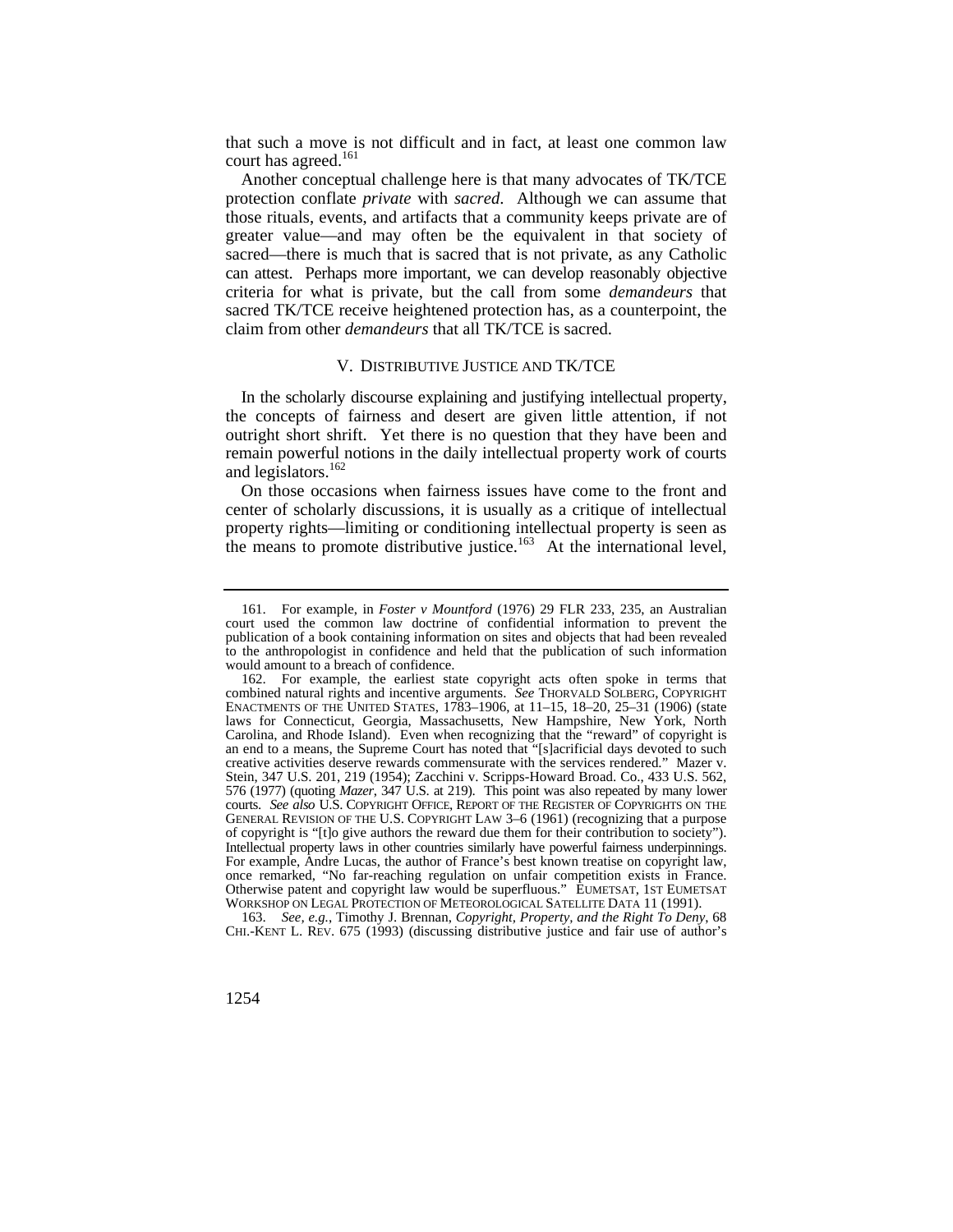countries to bring their laws into TRIPS compliance might count.<sup>165</sup> concerns for justice, broadly understood, also seem to motivate action that limits intellectual property or curbs its impact. The 2001 Doha Declaration<sup>164</sup> and the  $2005$  extension of the period for least developed But as Peter Menell observed a few years ago, "[t]he most concrete manifestation of distributive justice principles in the intellectual property field are recent international accords with regard to the protection, ownership and use of resources."166 Those undertakings—the Convention on Biological Diversity (CBD), the CBD's recent Nagoya Protocol,<sup>167</sup> and work at the Food & Agricultural Organization on access and use of germplasms—are antecedents to the IGC's discussion of genetic resources and patenting.

In that IGC discussion of genetic resources and patenting, *demandeurs*  seek to condition the validity of patents on inventions using genetic resources on the disclosure of the genetic resources, prior informed consent in obtaining the genetic resources, and adequate benefit sharing with the territory from which or people from whom the genetic resources came. In this sense, the claim of developing countries for a share of the proceeds from patented technologies derived from genetic resources, and associated TK, is directly parallel to the distributive justice claims in domestic disputes that individual persons deserve a cut of the proceeds of patented technologies derived from cell lines.<sup>168</sup>

165. *See* Press Release, World Trade Organization, Poorest Countries Given More Time To Apply Intellectual Property Rules (Nov. 29, 2005), *available at* [http://www.wto.](http://www.wto) org/english/news\_e/pres05\_e/pr424\_e.htm.

167. Nagoya Protocol on Access to Genetic Resources and the Fair and Equitable Sharing of Benefits Arising from the Utilization to the Convention on Biological Diversity, Oct. 29, 2010, *available at* <http://www.cbd.int/abs/doc/protocol/nagoya-protocol-en.pdf>.

 *Interest of Artists and Inventors in Intellectual Property*, 16 CARDOZO ARTS & ENT. L.J. 168. A focal point for this issue was the California Supreme Court's decision in *Moore v. Regents of the University of California*, 793 P.2d 479 (Cal. 1990). For discussions of human cells being used without prior informed consent, see BOYLE, *supra* note 43, at 21–24, 98–107 (discussing *Moore* case); REBECCA SKLOOT, THE IMMORTAL LIFE OF HENRIETTA LACKS (2010) (discussing HeLa cell line); and Justin Hughes, *The Personality* 

materials); William M. Landes, *Copyright Protection of Letters, Diaries, and Other Unpublished Works: An Economic Approach*, 21 J. LEGAL STUD. 79 (1992).

 capacity of countries to use compulsory licensing of pharmaceutical patents in the face of "HIV/AIDS, tuberculosis, malaria and other epidemics." *Id.* at para. 5(c). 164. WTO, Ministerial Declaration on the TRIPS Agreement and Public Health, WT/MIN(01)/DEC/2, 41 I.L.M. 755 (2001), *available at* [http://www.wto.org/english/](http://www.wto.org/english) thewto\_e/minist\_e/min01\_e/mindecl\_trips\_e.htm. The Doha Declaration expanded the "national emergency or other circumstances of extreme urgency," expressly identifying

<sup>166.</sup> Menell, *supra* note 13, at 160.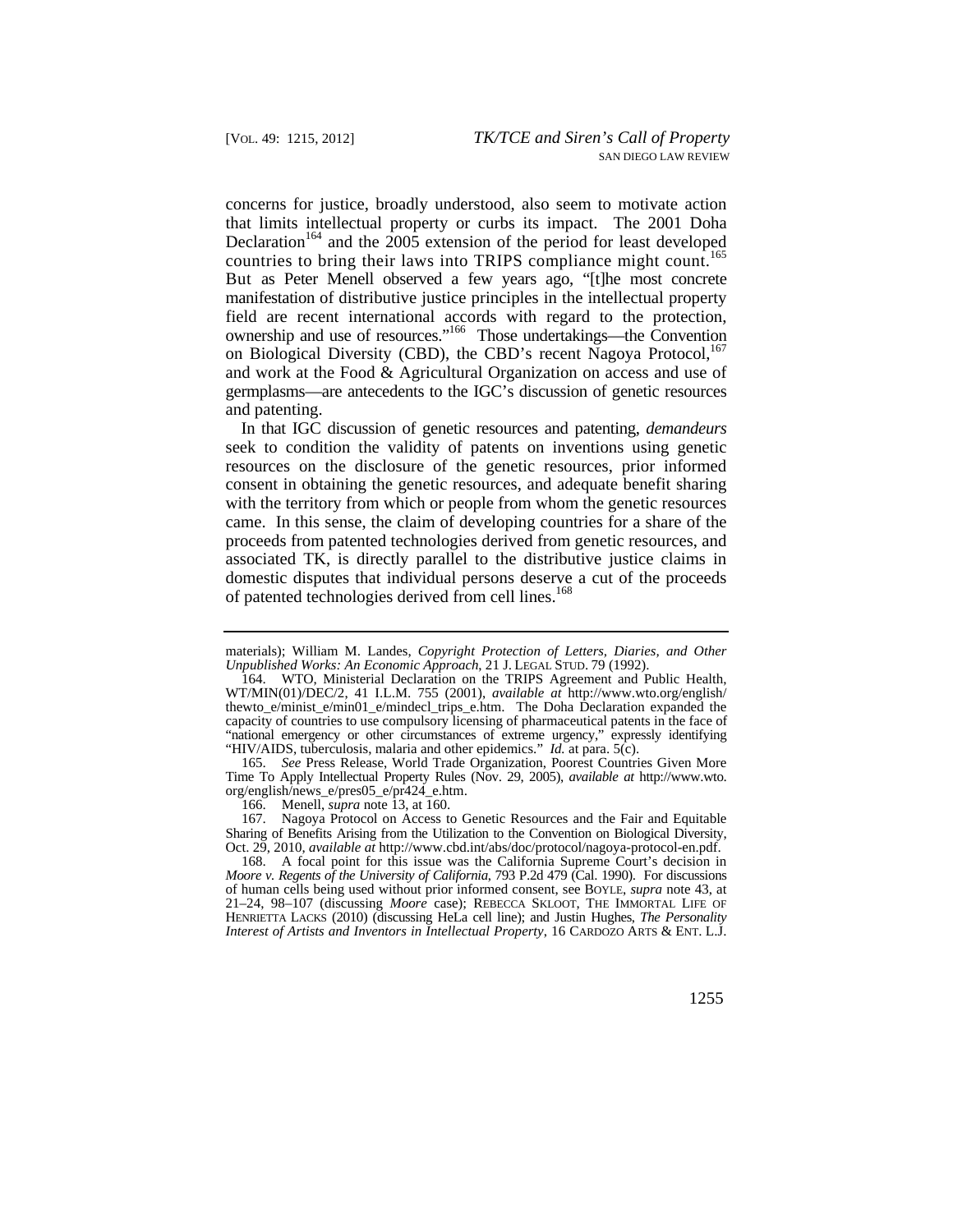#### *A. The Redistributive Power of "New" Property in TK/TCE*

It is fair to say that distributive justice concerns are implicitly front and center in the TK/TCE discussions but in the opposite way from the genetic resources debate: the TK/TCE discussion is about establishing *new* intellectual property rights as a way to redistribute wealth.<sup>169</sup> And this implicit issue or claim is something we need to treat respectfully, particularly because, as Molly Torsen and Jane Anderson note, "[i]ndigenous and traditional communities are generally among the poorest and most disadvantaged in the world."<sup>170</sup> Of course, there are many theories of redistributive justice,  $171$  and the only one I will attempt to explore here is a Rawlsian approach.

Readers of these symposium pages will be well acquainted with John Rawls's *A Theory of Justice* and his overarching system built on just two principles. Rawls's first principle is that "[e]ach person has an equal right to a fully adequate scheme of equal basic liberties which is compatible

 and economic inequity"); *id.* at 775 ("The motivations . . . are those of equity in intellectual 169. For example, the preamble of the August 2012 IGC text recites that one of its purposes is to "promote the equitable sharing of benefits arising from their use." WIPO, *Intergovernmental Committee*, *supra* note 106, at 3; *see also* Hansen, *supra* note 4, at 761 (describing TK/TCE protection as intended to "to correct North-South information property ownership and economic development . . . .").

 *Traditional Knowledge*, 2 MINN. INTELL. PROP. REV. 1, 4 (2001) (describing indigenous 170. Molly Torsen & Jane Anderson, WIPO, *Intellectual Property and the Safeguarding of Traditional Cultures: Legal Issues and Practical Options for Museums, Libraries and Archives*, at 14, WIPO Pub. No. 1023(E) (2010), *available at* <http://www.wipo.int/free> publications/en/tk/1023/wipo\_pub\_1023.pdf; *see also* Srividhya Ragavan, *Protection of*  people as characteristically living "under conditions of severe disadvantage relative to others within the states constructed around them").

 people, both on issues like displacement from tracts of land and in regards to TK/TCE. *Group*, SUSTAINABLE DEV. L. & POL'Y, Summer 2004, at 66, 66–67; Daniel Barstow *Based Property Rights and Prior Informed Consent*, 35 DENV. J. INT'L L. & POL'Y 413, *Genetic Resources and Traditional Knowledge*, SUSTAINABLE DEV. L. & POL'Y, Summer 81, 168–72 (1998) (discussing *Moore* case). Indeed, the modern, full concept of prior informed consent had its start in American medical malpractice law. *See* Salgo v. Leland Stanford Jr. Univ. Bd. of Trs., 317 P.2d 170, 181 (Cal. Ct. App. 1957). *See generally* Jay M. Zitter, Annotation, *Recovery for Nonconsensual Human Medical Experimentation*, 42 A.L.R.6th 301 (2009). In the 1980s and 1990s, the concept of free, prior informed consent migrated into public international law discussions as a tool to protect indigenous *See generally* Robert Goodland, *Free, Prior and Informed Consent and the World Bank*  Magraw & Lauren Baker, *Globalization, Communities and Human Rights: Community-*421–22 (2007); Anne Perrault, *Facilitating Prior Informed Consent in the Context of* 2004, at 21.

 171. *See, e.g.*, G.A. COHEN, RESCUING JUSTICE AND EQUALITY 2 (2008) (theory of distributive justice in which people's material wealth prospects are roughly equal and distributive justice questions arise for both state and private individuals in their daily lives); PHILIPPE VAN PARIJS, REAL FREEDOM FOR ALL: WHAT (IF ANYTHING) CAN JUSTIFY CAPITALISM? 35 (1995) (theory that redistributive justice requires a minimum basic income for everyone).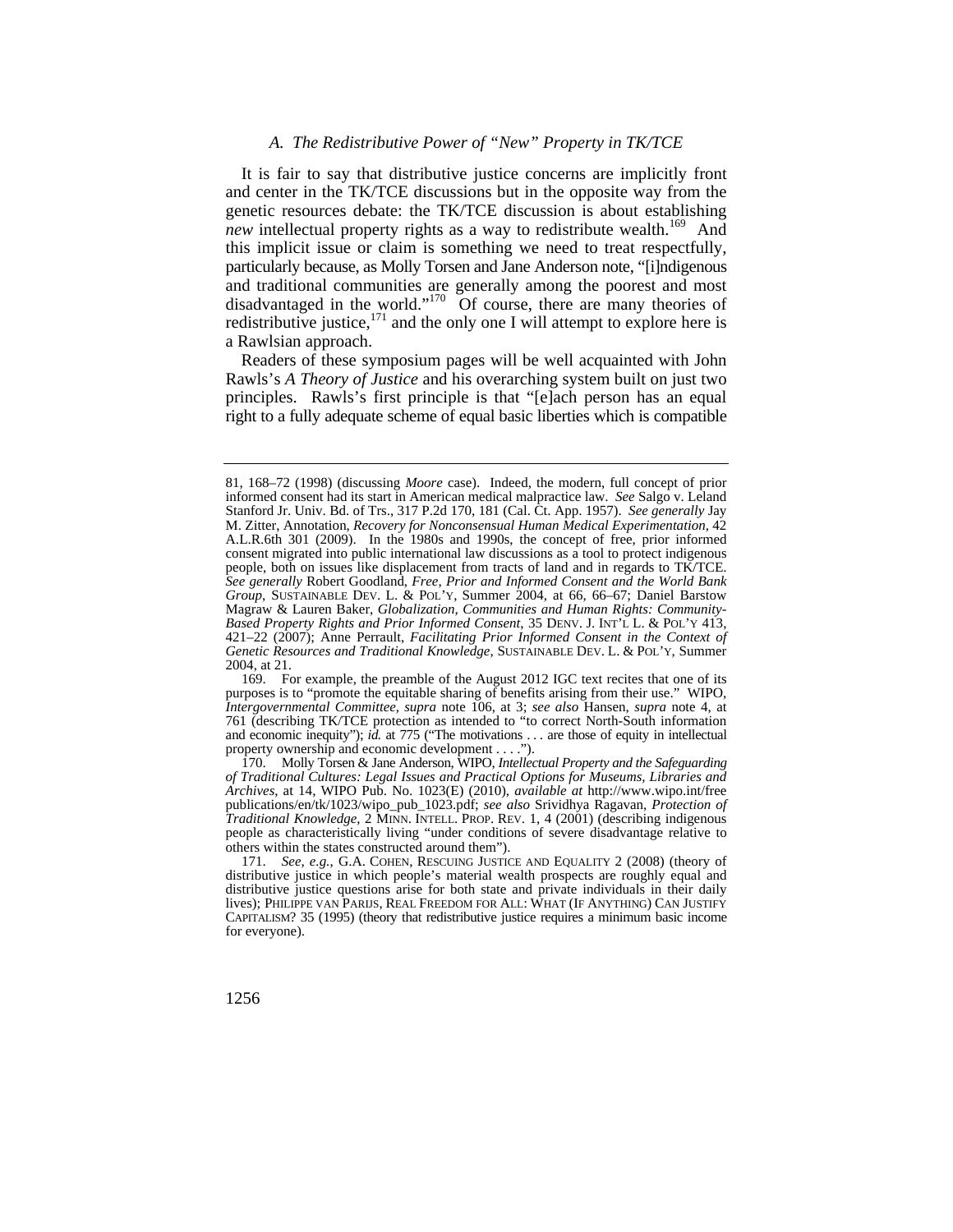with a similar scheme of liberties for all."<sup>172</sup> In itself, this is unremarkable; indeed, with a bit of polish and color it is not so different from things that world leaders say all the time. But Rawls's vision of a just society is marked by, among many things, another principle commonly called the "difference principle." The difference principle addresses both distributive equity and productive efficiency, stating that "[s]ocial and economic inequalities [must be of] . . . the greatest benefit [to] the least advantaged [members of society]."<sup>173</sup> This distribution of resources governs what Rawls calls "primary goods," which include "rights, liberties, and opportunities, . . . income and wealth," and the "social bases of selfrespect."<sup>174</sup> Much of Rawls's profound influence stems from this simple justification of economic incentives: inequalities related to productive efficiency are allowed and defended as long as they work to improve the lot of the "worst-off" class in the society.

calculations of justice should be a group with stable characteristics.<sup>176</sup> Every critical piece of the Rawlsian machinery has been debated for decades. For example, the primary goods list can be understood narrowly in the sense of consumptive goods and services or more broadly, in Amartya Sen's words, as "the general-purpose means for the pursuit of one's comprehensive goals."<sup>175</sup> And quite a few well-meaning people modify Rawls's framework without Sen's rigor. One of the ways Rawlsian justice is most abused and misunderstood is through vague or loose understandings of the worst-off class. The worst-off class used in our The most obvious candidate is the poorest class economically, although

 under any scheme of cooperation are simply the individuals who are worst off under that 176. When making judgments from the original position, Rawls is clear that the least advantaged are not identifiable this way. JOHN RAWLS, JUSTICE AS FAIRNESS: A RESTATEMENT § 17.3, at 59 n.26 (Erin Kelly ed., 2001) ("The least advantaged are never identifiable as men or women, say, or as whites or blacks, or Indians or British. They are not individuals identified by natural or other features . . . . Rather, the worst off particular scheme."). Nonetheless, Rawls recognizes that later stable characteristics of groups may be used to judge the comparative justice of different arrangements. *See, e.g.*, *id.* § 18.6, at 66 ("[W]hen used in a certain way, distinctions of gender and race [may] give rise to further relevant positions to which a special form of the difference principle applies.").

<sup>172.</sup> JOHN RAWLS, POLITICAL LIBERALISM 291 (1993).<br>173. RAWLS, A THEORY OF JUSTICE, *supra* note 118, at

 173. RAWLS, A THEORY OF JUSTICE, *supra* note 118, at 266.

<sup>174.</sup> *Id.* at 54.

 <sup>175.</sup> SEN, *supra* note 1, at 64. For Sen, primary goods are best understood as "capabilities"—capabilities for living the life one chooses to live. *Id.* at 66. He believes that "primary goods are, at best, means to valued ends of human life" and "merely means to other things, in particular freedom." *Id.* at 234.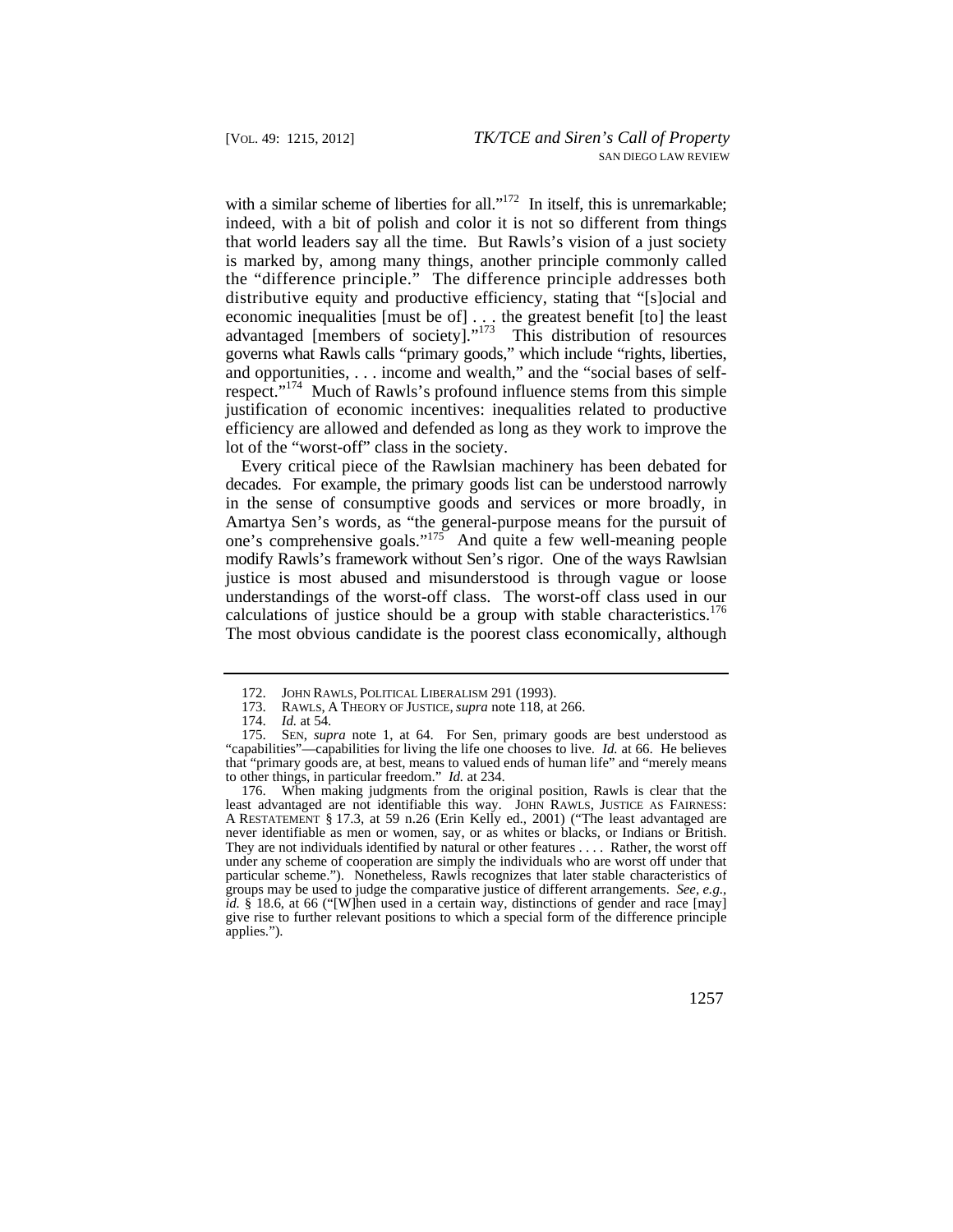one can debate how large a slice to use; one can also imagine worst-off classes based on other metrics, such as long-term disabilities. But a worst-off class is not people suffering from headaches at 10:00 a.m. today or people who went to Vegas and lost everything.

 brought to inventors, authors, and the people who bankroll them make Within the range of reasonable interpretations of primary goods and worst-off groups, the incentive-to-innovate, the incentive-to-disseminate, and the incentive-to-preserve justifications for intellectual property can all fit with the difference principle in the sense that the monopoly rents everyone better off, including the worst-off class. There is much to be explored about all this, $177$  but the general argument is that the differences in incomes introduced by the intellectual property system are justified by the benefits brought to everyone, including the worst off.

 observation that "Rawls's formulation of the difference principle . . . gives thought<sup>"179</sup> that does not rely on a presumed social contract, we should rank our present circumstances—the existing international and national legal systems of intellectual property—against an alternative that would be But what kind of Rawlsian distributive justifications can we make for establishing, here and now, legal protection for TK/TCE? Rawls's initial vision was laid out in terms of the ex ante formulation of just institutions for a self-contained society, and there is a cottage industry critiquing Rawls's subsequent efforts to extend his vision of justice to the international level. It seems to me that if we are to use Rawls's ideas here, we should put to one side his awkward expansion of his system of justice to a proto-Westphalian world. Instead, we should concentrate on Sen's us ground[s] enough to rank other alternatives in terms of the respective advantages of the worst-off."<sup>178</sup> In "a cross-border 'public framework of the same legal systems of intellectual property with the addition of the *best* system of TK/TCE protection we believe *we can reasonably obtain in the current political circumstances*.

On that basis, I think we can reason as follows: if we assume that the recipients of any economic rents from the TK/TCE protection will be

<sup>177.</sup> Indeed, one could make some interesting arguments about intellectual property enforcement from the Rawlsian perspective, for example, that an enforcement system focused on the middle and upper rungs of the society while permitting a more rampant level of piracy at the lower levels give the inventors/authors unequal rewards in order to make the poorest citizens better off.

 deeply odd in a general belief that a comparison of any two alternatives cannot be sensibly 178. SEN, *supra* note 1, at 97. Sen stresses that a vision of ideal distributive justice is not required to make binary comparisons. *Id.* at 102 ("There would be something made without a prior identification of a supreme alternative. There is no analytical connection there at all.").

<sup>179.</sup> *Id.* at 141.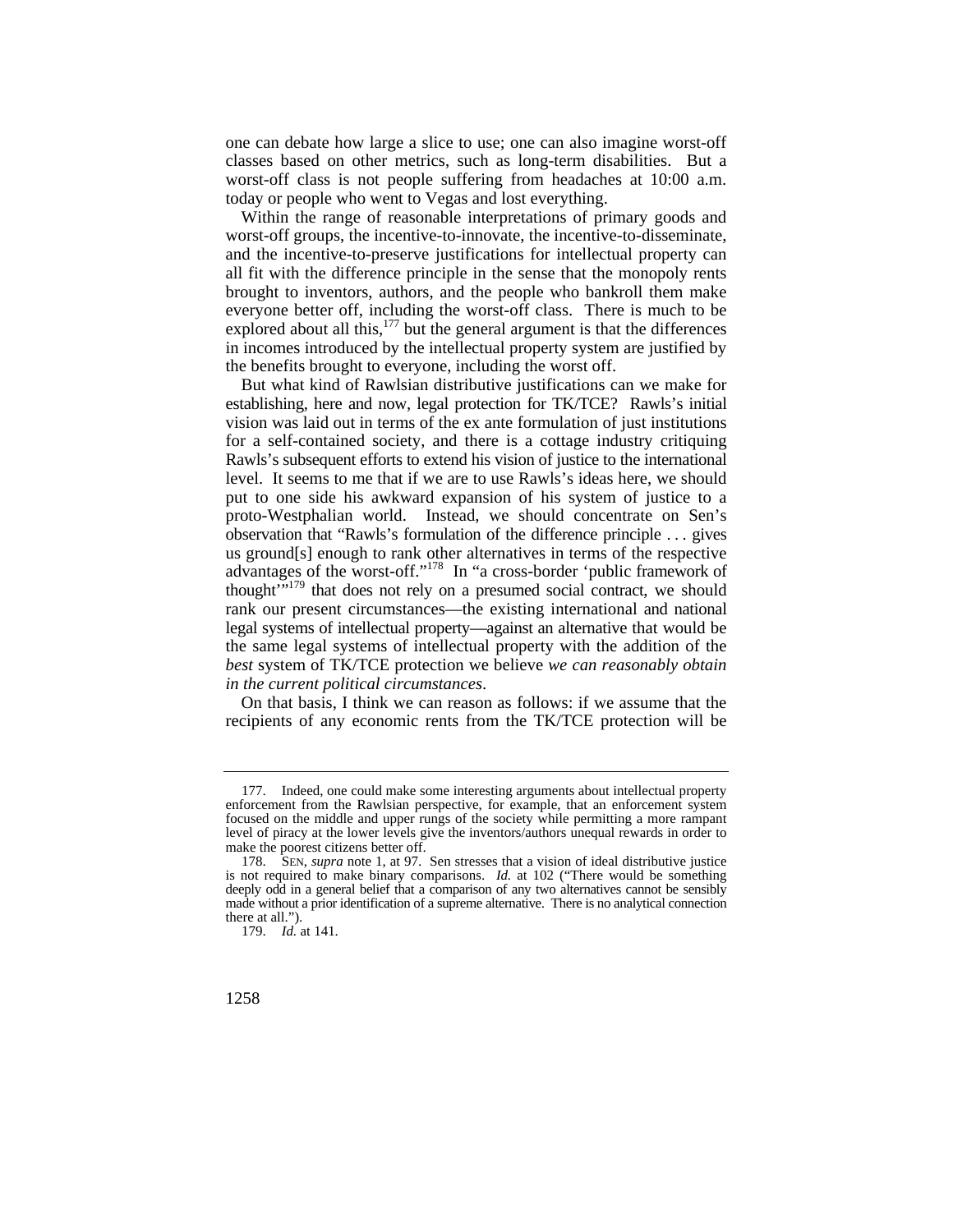sufficiently "among the poorest and most disadvantaged in the world"<sup>180</sup> and that we can treat them as a *worst-off group* for moral considerations, then a palpable moral case can be made for some kind of TK/TCE protection beyond protecting that which is secret or private (and would not therefore be a direct source of further goods in a market exchange economy). In financial terms, the TK/TCE protection would shift a relatively small amount of wealth from other groups to a worst-off group.

It also can be used to keep a small amount of wealth from *shifting away from them*. One concern—discussed implicitly or explicitly—is whether most indigenous peoples or local communities would be in a reasonable position to develop or commercialize the protected TK/TCE *outside the community*. But much TK/TCE is commercially exploited *by the community*, as when Hopi Indians make and sell *kachina* dolls, Aboriginals make and sell dream paintings, and Laotian silkweavers make tapestries with traditional patterns. These are just a few examples of the many situations in which indigenous people and local communities have arts and crafts production systems that bring in outside capital through exports—either regular exports or sales to tourists, who carry out the products.

As Torsen notes, "TCEs can be economic resources that concretely contribute to providing livelihoods and easing poverty and socioeconomic disadvantage for these communities, for example, through craft marketing."<sup>181</sup> Many of these groups have faced stiff competition from Asian industries copying the arts and crafts styles and then flooding international markets—including supplying tourist shops in the indigenous people's home country. So, we need to entertain seriously how TK/TCE protection may help indigenous people and local communities retain production bases that might otherwise be lost.

The kind of redistribution that would happen with an effective TK/TCE regime would *at best* be small, slow, and sporadic. This is not the sort of ad hoc move toward redistributive justice that Sen would advocate to avoid catastrophe through "calamitous inaction" (as with the case of a famine that can be averted).<sup>182</sup>

<sup>180.</sup> Torsen & Anderson, *supra* note 170, at 14.

<sup>181.</sup> *Id.*

 to thwart famines. He reasons that "[t]he relatively small redistribution of the food supply that is needed to avoid starvation can be brought about through the creation of purchasing power 182. SEN, *supra* note 1, at 47. Sen makes the persuasive case that it is usually easy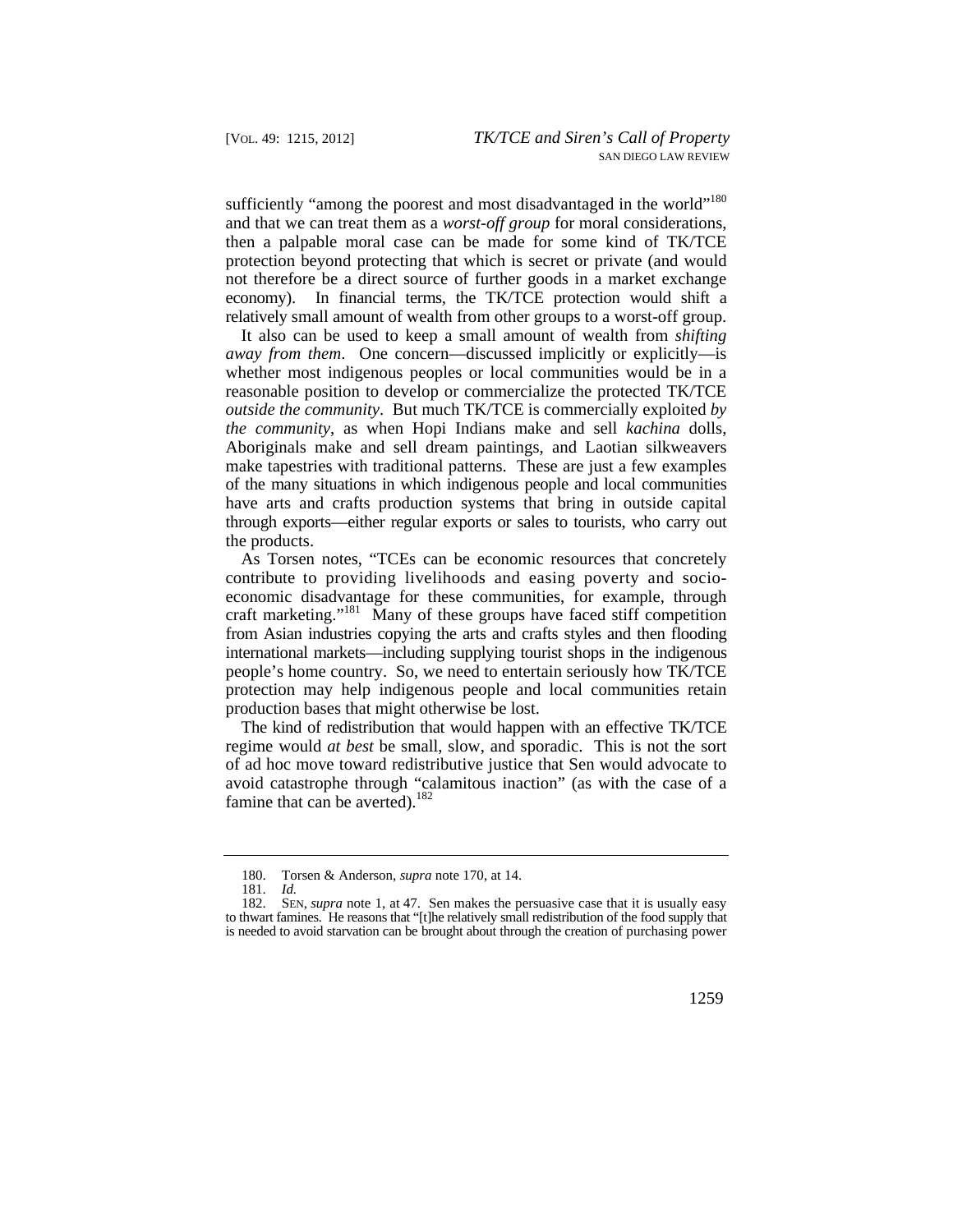In terms of redistributive effect, we should also emphasize that while everyone may have rights over TK/TCE, only a few will have valuable TK/TCE. Among those who advocate for new or stronger forms of intellectual property rights, there is a mistaken, if not sometimes disingenuous, conflation of new legal rights and new economic wealth. But the abstract prospect of benefit sharing for genetic resources, TK, or TCE will do little when a local community or indigenous people are faced with hard choices related to poverty.<sup>183</sup>

# *B. Economic Rents to Beneficiaries—The Practical Problem of Getting This To Work*

 and New World countries that have developed express systems for Earlier, I described one of the four fundamental debates about TK/TCE protection being the *beneficiaries* of TK/TCE protection. This is where the discussion veers sharply from a simple North/South debate. The indigenous groups and local communities involved in the GRTKF discussions clearly want the beneficiaries of protection to be *themselves*. 184 These groups are generally supported by nongovernmental organizations recognizing, however imperfectly, indigenous peoples' rights—Australia, Brazil, Canada, Mexico, New Zealand, and the United States.<sup>185</sup>

In contrast, a number of countries want national governments to both control and be the beneficiaries for all TK/TCE located within their national borders. This point of view has a long pedigree, dating back to at least the Tunis Model Law. Indeed, over the decades there has been a movement from the assumption that national governments should control TK/TCE to an increasing realization that control should vest with the concerned indigenous people or local community.<sup>186</sup>

for those deprived of all incomes, through one calamity or another, which is typically the primary cause of starvation." *Id.* at 48.

 183. Merges has also made this point. Merges, *supra* note 153, at 1 ("Granting strong property rights over the discovery of new plants and animals, or genetic features of them, will not by itself end the destruction of rainforests and other habitats.").

<sup>184.</sup> *See, e.g.*, *1993 Mataatua Declaration*, *supra* note 89, pmbl., at 2 ("Insist that the first beneficiaries of indigenous knowledge (cultural and intellectual property rights) must be the direct indigenous descendants of such knowledge . . . ."); *id.* § 2.1 ("Recognise that indigenous peoples are the guardians of their customary knowledge and have the right to protect and control dissemination of that knowledge."); *id.* § 2.4 ("Accept that the cultural and intellectual property rights of indigenous people are vested in those who created them.").

<sup>185.</sup> Many other countries also have laws recognizing that TK/TCE should be owned or controlled by indigenous people and local communities. *See, e.g.*, The Indigenous Peoples' Rights Act of 1997, Rep. Act. No. 8371 (1997) (Phil.), *available at* [http://www.](http://www) doe.gov.ph/ER/pdf/RA%208371.pdf.

<sup>186.</sup> *See, e.g.*, Kutty, *supra* note 5, at 22 (describing a survey the author conducted in the late 1990s finding "[m]ost of the respondents asserted that the right over the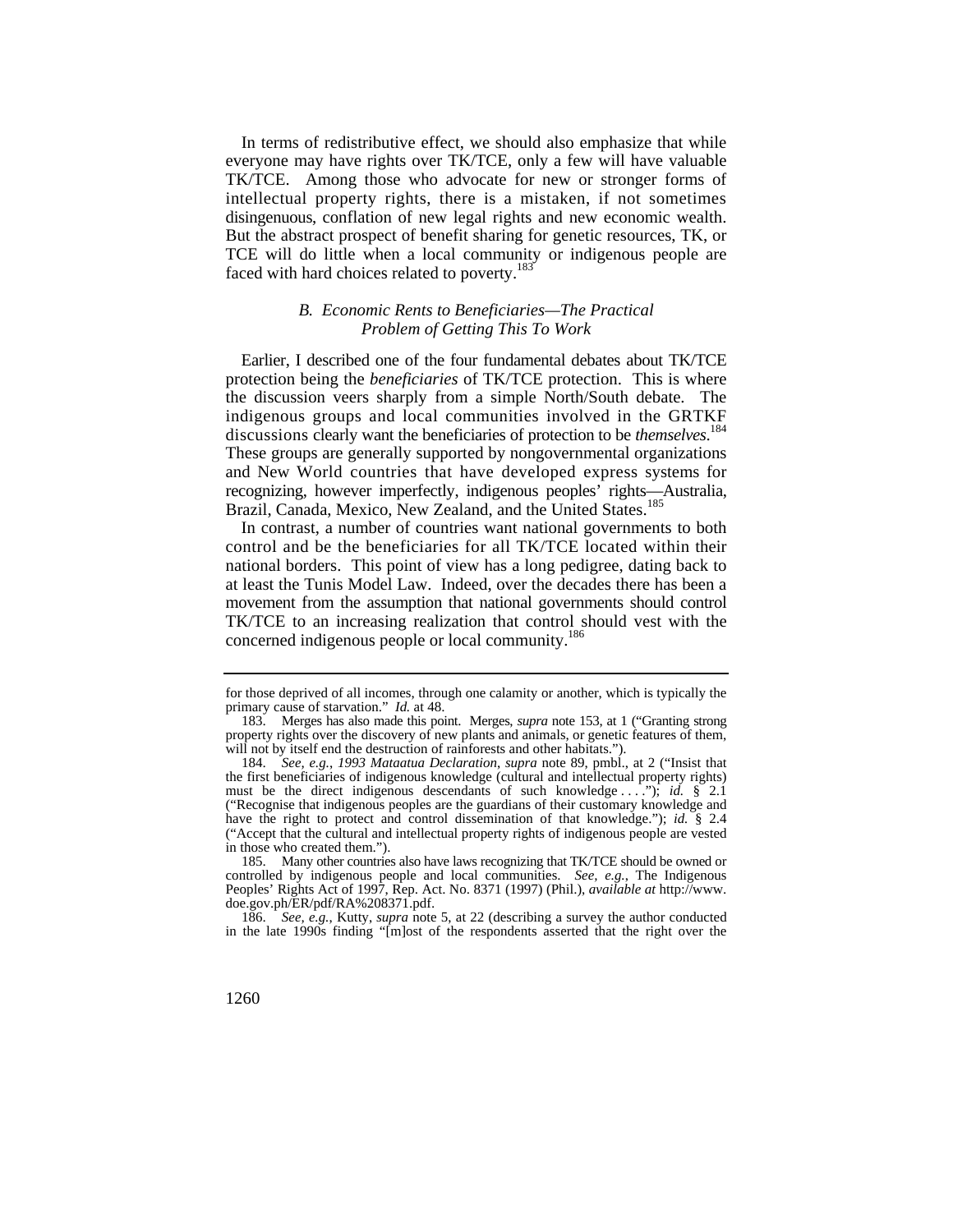As a practical matter, this has a powerful impact on our ability to justify TK/TCE protections. Although revenue from TK/TCE protection flowing into central government coffers *might* still serve as an incentive to preserve or even an incentive to distribute, such monies surely cannot serve as incentives to create *if the benefits never reach the creators*. More importantly, if revenues, or the benefits thereof, never reach the indigenous people or local community that is the source of the TK/TCE, there is no redistributive justification based on indigenous peoples being likely worst-off groups. Monies that remain in the capital are less likely to make the worst-off better off.

 On this count, it is troubling that the postcolonial history of many developing countries has included elites—urban and connected to the government—extracting disproportionate amounts of the national wealth through control of external trade. This problem has arguably been worst where the resource being traded can be produced with a small workforce relative to the overall population, such as oil and diamonds—what Leif Wenar and others have called the "resource curse."<sup>187</sup>

But the same problem—wealth being channeled away from the worst off—"can be seen in the troubling history many developing countries have had with centralized agricultural management in which government authorities have extracted economic rents from small farmers, particularly for key cash crops."<sup>188</sup> For example, in the mid-1980s, Ghana cocoa

 elements constituting folklore should vest with the concerned communities themselves. . . . A few of those responded in favour of a special trust, established by the community, for the purpose of exercising their rights.").

 187. Leif Wenar, *Clean Trade in Natural Resources*, 25 ETHICS & INT'L AFF. 27 (2011); Leif Wenar, *Property Rights and the Resource Curse*, 36 PHIL. & PUB. AFF. 2 (2008).

 in many African countries); *see also* GEORGE B.N. AYITTEY, AFRICA UNCHAINED: THE up during the colonial era with the declared purpose to protect small African peasant African countries); ROBERT H. BATES, MARKETS AND STATES IN TROPICAL AFRICA: THE 188. Justin Hughes, *Coffee and Chocolate—Can We Help Developing Country Farmers Through Geographical Indications?* (Sept. 29, 2010) (unpublished manuscript), *available at* [http://papers.ssrn.com/sol3/papers.cfm?abstract\\_id=1684370](http://papers.ssrn.com/sol3/papers.cfm?abstract_id=1684370) (describing how coffee and cocoa commodity boards have extracted disproportionate economic rents BLUEPRINT FOR AFRICA'S FUTURE 74 (2005) ("Marketing boards, for example, were set producers from the vagaries of the world market. Marketing boards fixed prices well below world market levels, and the difference was to be used for the purpose of rural development."); *id.* at 69, 133 (describing Kenya's establishment of state monopolies over maize, tea, meat, and other food crops and state produce-buying agencies of other POLITICAL BASIS OF AGRICULTURAL POLICIES 109–10 (1981) (viewing state bureaucracies as predatory on agricultural producers and markets); JOEL GLENN BRENNER, THE EMPERORS OF CHOCOLATE: INSIDE THE SECRET WORLD OF HERSHEY AND MARS 238 (1999) ("The boards control the entire cocoa crop, arranging for its shipment and export to producing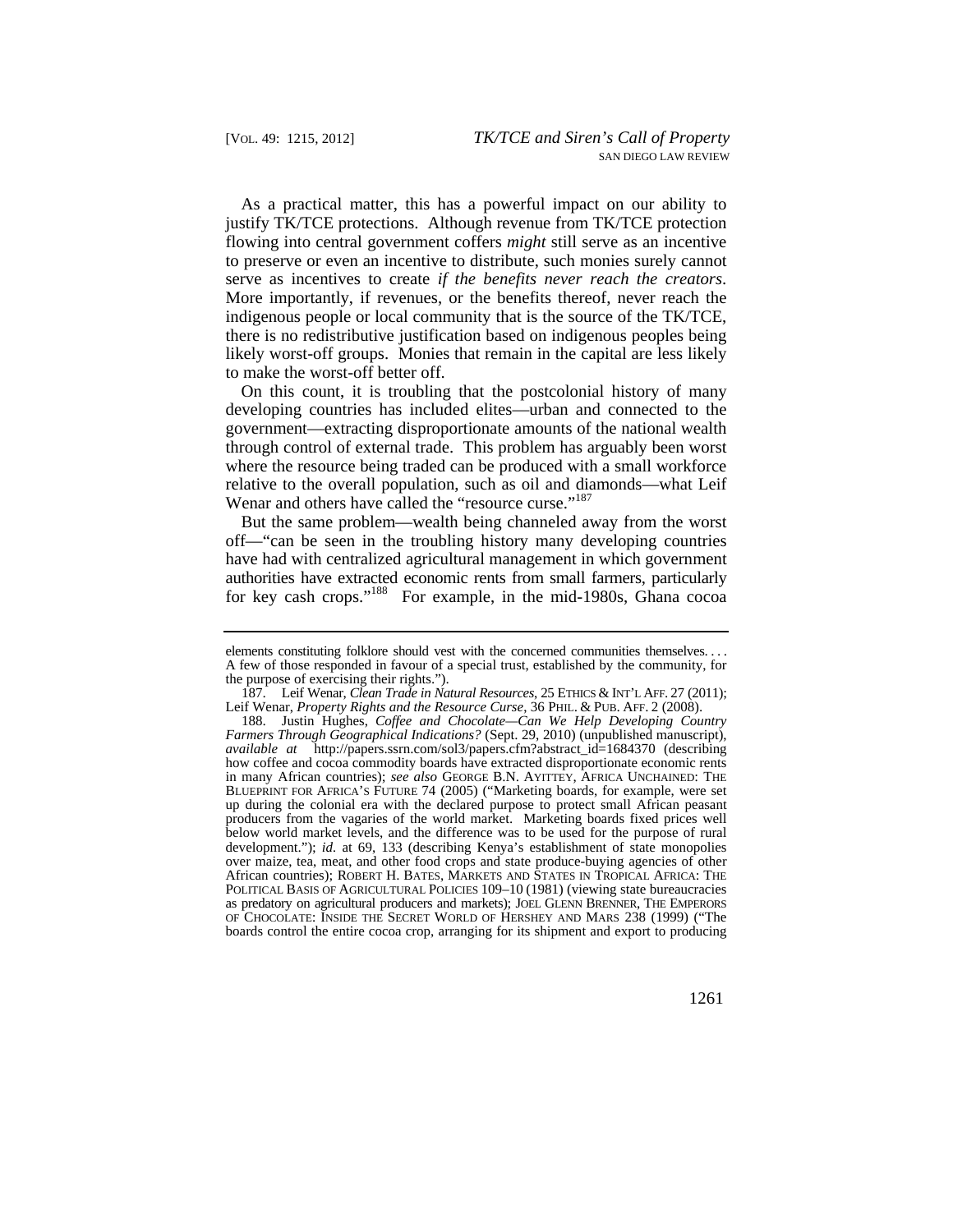farmers were receiving less than 10% of the world price of cocoa while the Ghana Cocoa Marketing Board spent the 90% of the world market price it collected elsewhere.<sup>189</sup> Between 1960 and 1990, Côte d'Ivoire's Caisse de Stabilisation et de Soutien des Prix des Produits Agricoles sold that country's coffee and cocoa production on world markets at market prices while paying local farmers only a small percentage of the market price; from 1984 through 1985, Cote d'Ivoire farmers received only 37% of the world market prices for their production.<sup>190</sup>

The experience in Ghana and Côte d'Ivoire with cocoa is not unique; as Benoit Daviron and Stefano Ponte point out, in countries that have had centralized coffee marketing authorities, "[p]ayments to farmers were often late and resources were siphoned off the system at various levels."191 Andrew Dorward and a team of researchers described the sub-Saharan commodity board problem more directly:

[P]arastatals . . . were generally part of a bloated and inefficient state apparatus that was inefficient and ineffective in serving the agricultural sector and at the same time an enormous drain on government resources. These difficulties of parastatals were compounded by, and associated with, wider problems in macroeconomic management.<sup>19</sup>

Even when African governments began to liberalize their agricultural commodity markets in the 1980s, neither the flow of revenue to farmers nor the transparency of institutions necessarily improved.<sup>193</sup>

Perhaps this is not the sort of discussion one expects to see in the context of *philosophical* justifications for a genre of intellectual property, but this must surely be part of our "determining whether a particular social change would enhance justice."<sup>194</sup> The troubling experience of some developing countries with extractive resources and others with cash crops should be instructive because GRTKF share characteristics with each. Genetic resources from local plants and animals may be the closest in

 DEVELOPMENT ECONOMICS IN ACTION: A STUDY OF ECONOMIC POLICIES IN GHANA 48 countries. Although the board receives market price for their beans, they pay farmers only a fraction of what they earn, often less than half the world price."); TONY KILLICK, (1978) (establishment of cocoa board in colonial Ghana).

<sup>189.</sup> *See* AYITTEY, *supra* note 188, at 133, 135 (describing the Cocoa Marketing Board's use of cocoa profits for personal gain at the expense of cocoa farmers' welfare).

<sup>190.</sup> Pascal Wick & Jane S. Shaw, *The Cote d'Ivoire's Troubled Economy: Why World Bank Intervention Failed*, 18 CATO J. 11, 12–13 (1998).

<sup>191.</sup> BENOIT DAVIRON & STEFANO PONTE, THE COFFEE PARADOX: GLOBAL MARKETS, COMMODITY TRADE, AND THE ELUSIVE PROMISE OF DEVELOPMENT 102 (2005).

 192. ANDREW DORWARD ET AL., CTR. FOR DEV. & POVERTY REDUCTION, IMPERIAL COLL. LONDON, AGRICULTURAL LIBERALISATION IN SUB SAHARAN AFRICA, at ii (2004), *available at* <http://www.dfid.gov.uk/r4d/PDF/Outputs/ECPREP/AgriculturalLiberalisation> AfricaFinalReport.pdf.

 <sup>193.</sup> See Hughes, *supra* note 188 (manuscript at 48–49), and sources cited therein.

 <sup>194.</sup> SEN, *supra* note 1, at ix.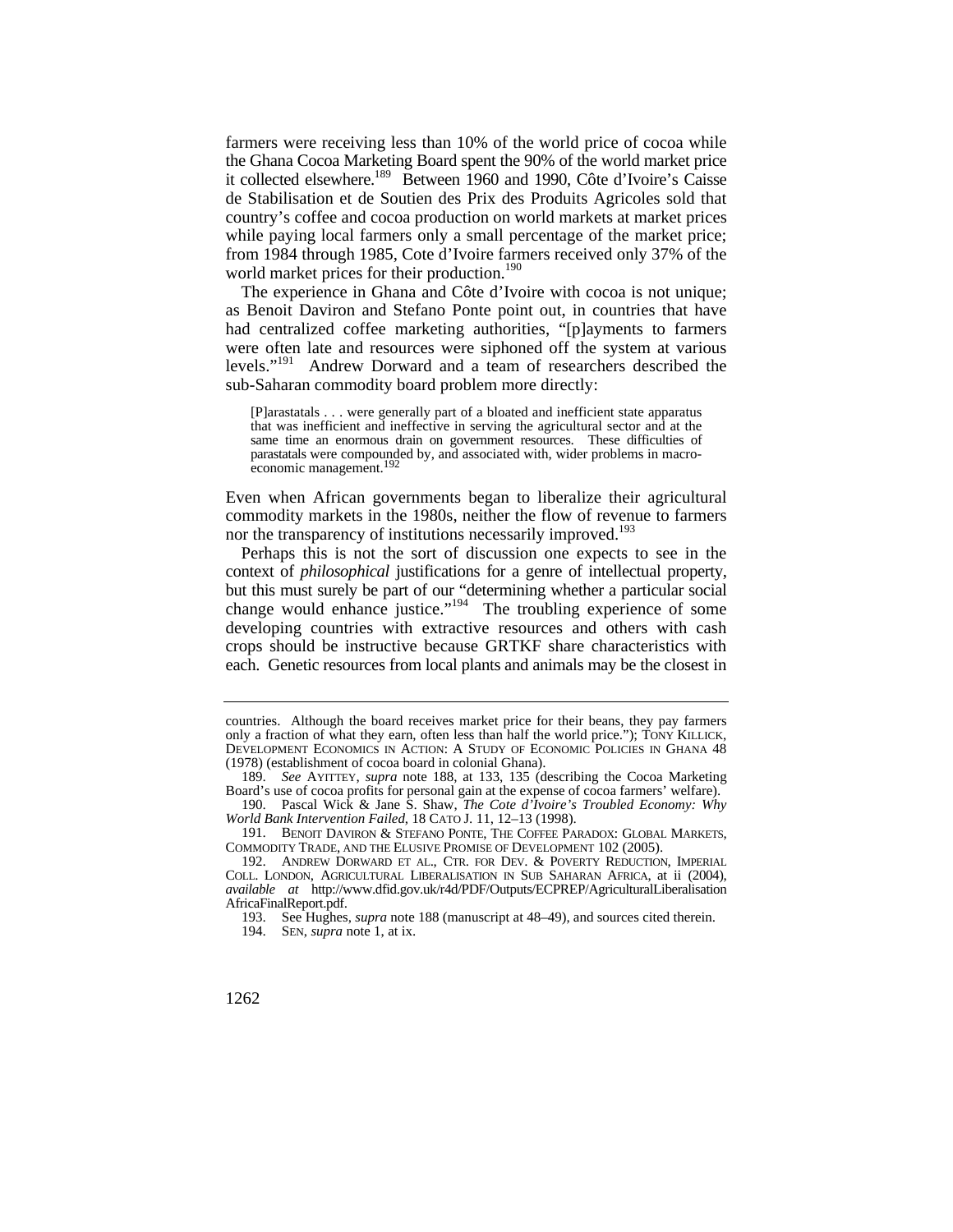form to an extractive asset like petroleum or titanium—a central government can sign them away with little or no consultation with local communities. The same can be said for some forms of folklore. On the other hand, transmission of TK or performance-based TCE, like dance, may be closer to cash crops that require substantial numbers of local participants.

Separate from a central government's financial exploitation of TCE, there is the problem of whether central control of indigenous peoples' TCE is used to protect or suppress. Large countries with dominant cultures yet strong, geographically distinct ethnicities may see central administration of indigenous peoples and local communities' TCE as a means to ensure that the TCE is both protected and nonthreatening. Motives may be mixed; in the real world, they usually are.

 significant monies are collected and little or no evidence that any money To be fair, it can reasonably be argued that as a practical matter, governments will have to provide a role safeguarding and administering the TK/TCE. Proposals have expressly reflected this possibility. The problem is that there is a fine line between a national government *administering* or being a *guardian* of protected TK/TCE and that government being the de facto owner of the protected TK/TCE. On this count, the experience of states that do have forms of intellectual property for TK/TCE is not encouraging. There is little or no evidence that ever trickles down to the indigenous peoples or local communities. Looking at the situation in Ghana, Boateng concludes: "[I]f there is one compelling argument to be made for treating ethnic culture as national culture under intellectual property law, it is that under this set of arrangements, when it comes to the ability to claim royalties for their cultural production, all ethnicities are equally dispossessed."<sup>195</sup> If we are trying to do the right thing for indigenous people and local communities, the danger of creating a system in which these people are dispossessed is real. How we avoid that danger must be part of what Benjamin Franklin called the "prudential algebra" of government.<sup>196</sup>

 <sup>195.</sup> BOATENG, *supra* note 100, at 125.

<sup>196.</sup> *See* U.S. BUREAU OF EDUC., 2 BENJAMIN FRANKLIN AND THE UNIVERSITY OF PENNSYLVANIA 152 (Francis Newton Thorpe ed., 1893) (quoting Letter from Benjamin Franklin to Joseph Priestley (Sept. 19, 1772)).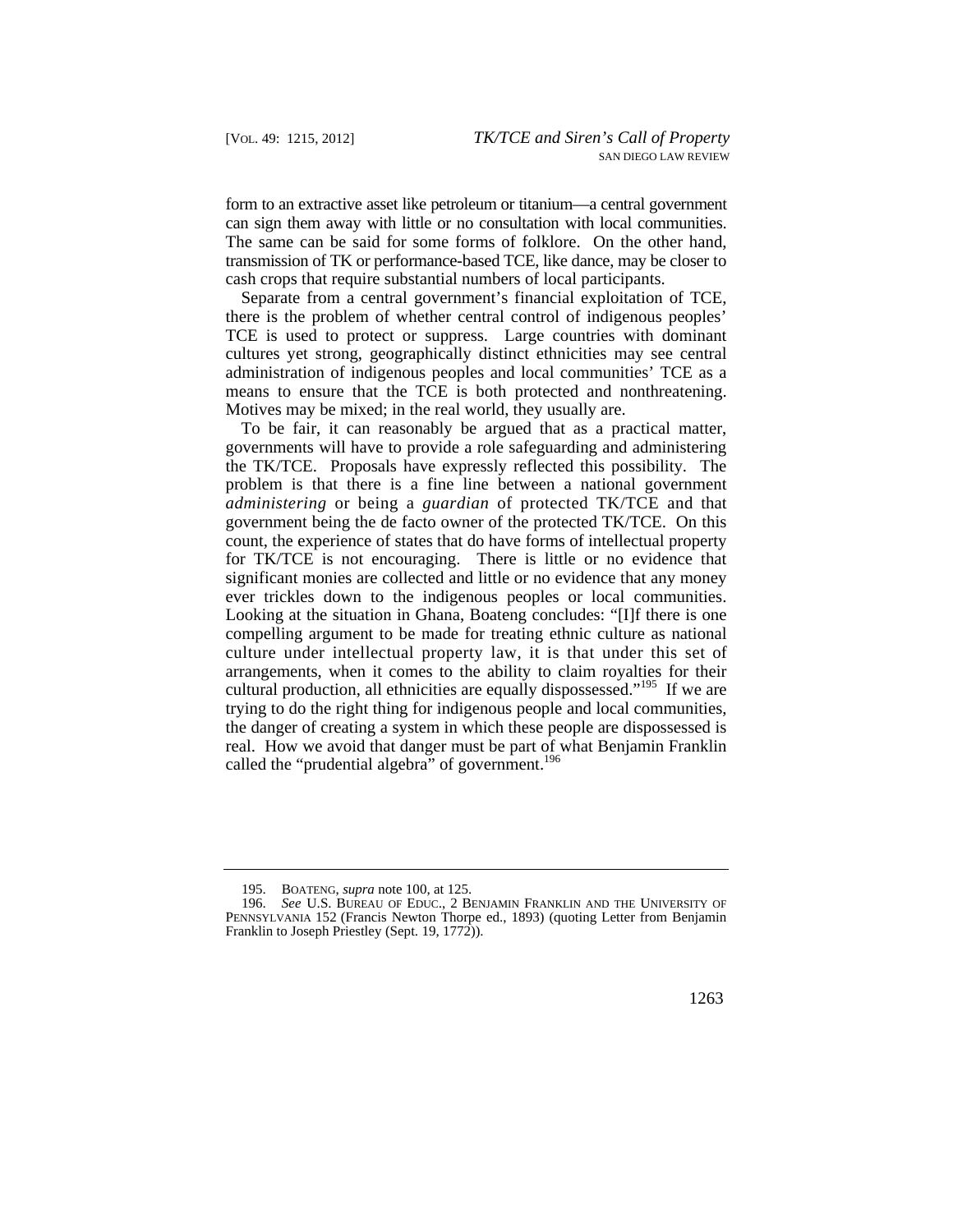## *C. Other Redistributive Concerns—The Additional Problems When This Does Work*

Of course, we must also map out the redistributive effects on other groups besides the worst off who are recipients of payments, that is, effects beyond some primary goods shifting from non-worst-off to *some* worstoff. The problems here further cloud the value of TK/TCE protection as a means to make the worst-off class better off.

First, because the TK/TCE protection does not work as an incentive to create or an incentive to distribute, it does not make the other groups better off in the way that rewarding Tim Burton or Ang Lee makes tens of millions of filmgoers better off. It *might* make the other groups in society better off if it produces effective incentives to preserve TK/TCE that would otherwise be lost, in the full sense of *preservation* as discussed above.

 their TK/TCE than others, and some groups will simply be luckier in having their TK/TCE draw the attention of motivated outsiders. Allowing local communities to profit directly and uniquely from their own TK/TCE  other words, the *more successful the TK/TCE protection is*, *the worse the*  the potential for further destabilisation or, at a minimum, exacerbation of the inequality problems that have plagued African states during the post-Second, and more worrying, is the fact that some groups will have more valuable TK/TCE than others: some groups will be better at marketing risks *establishing* or *worsening* inequalities among indigenous groups; it would do this precisely because legal protection of TK/TCE would bring these intangibles into the casino of intellectual property, a crapshoot in which most products do not profit much but some profit massively. In *generated inequalities could become*. As Ostergard, Tubin, and Dikirr reason, the influx of payment "to a single group within a state establishes colonial period."<sup>197</sup>

A third effect of locating control and economic rents from TK/TCE with the relevant indigenous groups is that we may undermine another use for TK/TCE: the desire and need of modern states, particularly in Africa, to "harness their indigenous cultural and intellectual property to help consolidate state and national identity."<sup>198</sup> The gaucho and the cowboy are iconic to Argentine and American culture respectively, but they began as *regional* TCE within each national polity. Indeed, national identity has always been built from local bits and pieces.

Yet even if we acknowledge that this sort of "nation building" through TCE remains a legitimate interest, if we cannot state principles that

<sup>197.</sup> Ostergard et al., *supra* note 37, at 330–31.

*Id.* at  $310-11$ .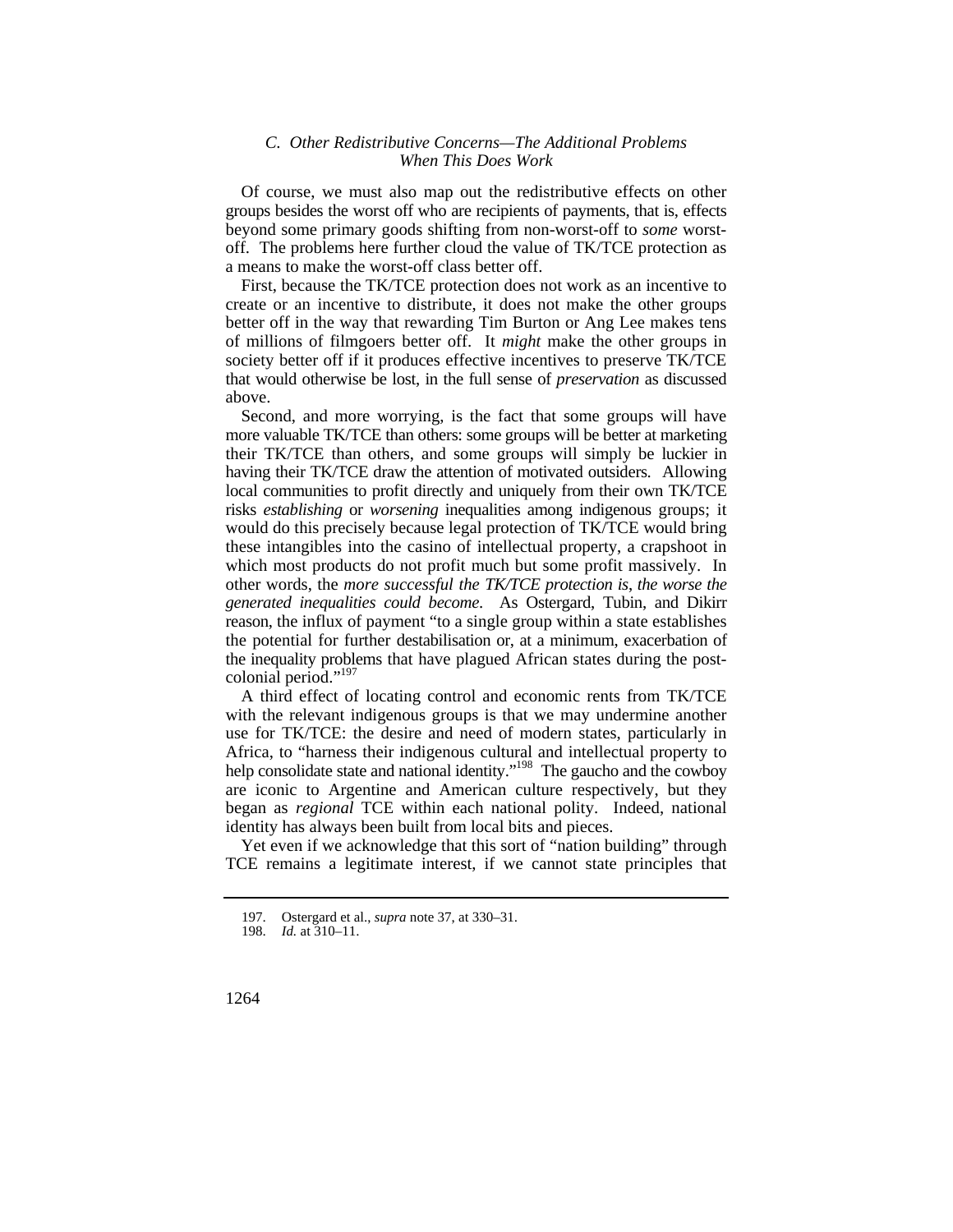separate the positive harnessing of TK/TCE from its inappropriate exploitation, then we may have a zero sum game in which we must choose between nation builders and local communities.

#### VI. CONCLUSION

 if at all. Indeed, as Michael Brown has observed, "vexing questions of discussions."<sup>199</sup> Yet even if all those questions were settled, we also need a Discussions on international legal norms for the protection of TK/TCE have, in their contemporary form, been ongoing since the late 1990s. In that time, our understanding of key issues for a workable system subject matter, beneficiaries, rights, or protections—have advanced little, origins and boundaries . . . are commonly swept under the rug in public clear justification or justifications for a new form of intellectual property on the world stage.

 Most of the traditional justifications for intellectual property fit uneasily be committed to "removing manifest injustices that can be identified on TK/TCE, but some foundations are possible. Justifications based on privacy, personality interests, incentives to preserve, and distributive justice all seem potentially viable if properly refined. Among these possible foundations for TK/TCE protection, distributive justice is the one we traditionally discuss the least in intellectual property circles. International legal norms for the protection of TK/TCE would be, at best, only a small tool for distributive justice. But a small economic effect may still address a manifest injustice, and we should, whenever we can, by public reasoning, with a good deal of partial accord."<sup>200</sup>

Indeed, properly understood these justifications tend to meld together. Jobs in local arts and crafts that are retained or resuscitated through TCE protection serve both to preserve traditions and distribute wealth that might have otherwise gone elsewhere. Participating in the *process* of creating and disseminating TCE arts and crafts can serve significant personhood and identity interests—interests beyond the cash payments we might make if we were concerned only with distribution of wealth.<sup>201</sup>

 199. MICHAEL F. BROWN, WHO OWNS NATIVE CULTURE? 7 (2003).

 <sup>200.</sup> SEN, *supra* note 1, at 262.

<sup>201.</sup> I consider this akin to Sunder's observation that "[a] broader understanding of intellectual property," as both an end and means of development,

recognizes the importance not just of producing more knowledge goods, but also of participating in the process of knowledge creation. . . . To be sure, this broadened understanding of intellectual property may require the recognition